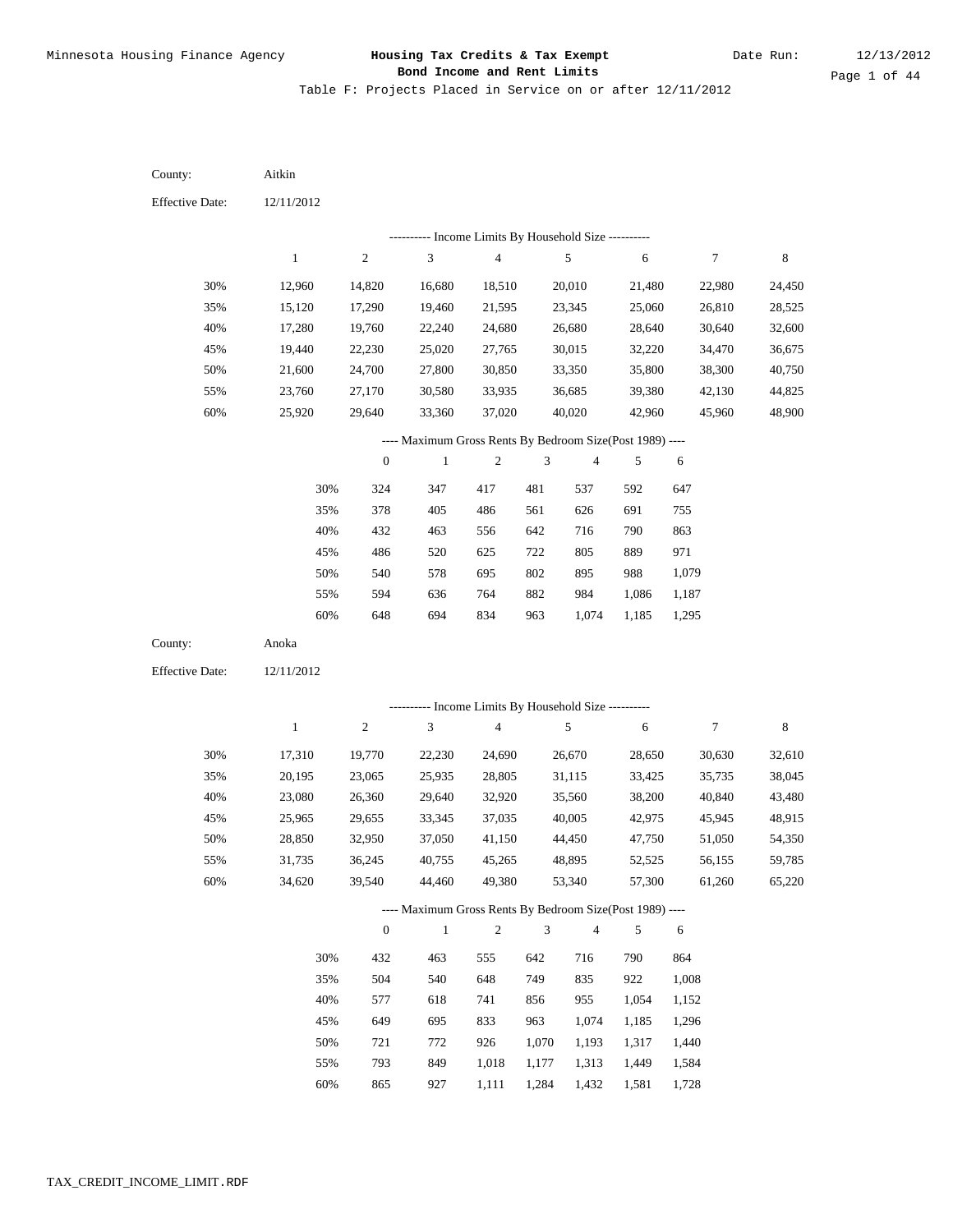Table F: Projects Placed in Service on or after 12/11/2012

| County:                | Becker           |                  |                                                                          |                  |                             |                  |                  |                  |                  |
|------------------------|------------------|------------------|--------------------------------------------------------------------------|------------------|-----------------------------|------------------|------------------|------------------|------------------|
| <b>Effective Date:</b> | 12/11/2012       |                  |                                                                          |                  |                             |                  |                  |                  |                  |
|                        |                  |                  | --------- Income Limits By Household Size ----------                     |                  |                             |                  |                  |                  |                  |
|                        | $\mathbf{1}$     | $\sqrt{2}$       | 3                                                                        | $\overline{4}$   |                             | 5                | $\sqrt{6}$       | 7                | 8                |
| 30%                    | 12,960           | 14,820           | 16,680                                                                   | 18,510           |                             | 20,010           | 21,480           | 22,980           | 24,450           |
| 35%                    | 15,120           | 17,290           | 19,460                                                                   | 21,595           |                             | 23,345           | 25,060           | 26,810           | 28,525           |
| 40%                    | 17,280           | 19,760           | 22,240                                                                   | 24,680           |                             | 26,680           | 28,640           | 30,640           | 32,600           |
| 45%                    | 19,440           | 22,230           | 25,020                                                                   | 27,765           |                             | 30,015           | 32,220           | 34,470           | 36,675           |
| 50%                    | 21,600           | 24,700           | 27,800                                                                   | 30,850           |                             | 33,350           | 35,800           | 38,300           | 40,750           |
| 55%                    | 23,760           | 27,170           | 30,580                                                                   | 33,935           |                             | 36,685           | 39,380           | 42,130           | 44,825           |
| $60\%$                 | 25,920           | 29,640           | 33,360                                                                   | 37,020           |                             | 40,020           | 42,960           | 45,960           | 48,900           |
|                        |                  |                  | ---- Maximum Gross Rents By Bedroom Size(Post 1989) ----                 |                  |                             |                  |                  |                  |                  |
|                        |                  | $\boldsymbol{0}$ | $\mathbf{1}$                                                             | $\boldsymbol{2}$ | $\mathfrak{Z}$              | $\overline{4}$   | 5                | 6                |                  |
|                        | 30%              | 324              | 347                                                                      | 417              | 481                         | 537              | 592              | 647              |                  |
|                        | 35%              | 378              | 405                                                                      | 486              | 561                         | 626              | 691              | 755              |                  |
|                        | 40%              | 432              | 463                                                                      | 556              | 642                         | 716              | 790              | 863              |                  |
|                        | 45%              | 486              | 520                                                                      | 625              | 722                         | 805              | 889              | 971              |                  |
|                        | 50%              | 540              | 578                                                                      | 695              | 802                         | 895              | 988              | 1,079            |                  |
|                        | 55%              | 594              | 636                                                                      | 764              | 882                         | 984              | 1,086            | 1,187            |                  |
|                        | 60%              | 648              | 694                                                                      | 834              | 963                         | 1,074            | 1,185            | 1,295            |                  |
|                        |                  |                  |                                                                          |                  |                             |                  |                  |                  |                  |
| County:                | Beltrami         |                  |                                                                          |                  |                             |                  |                  |                  |                  |
| <b>Effective Date:</b> | 12/11/2012       |                  |                                                                          |                  |                             |                  |                  |                  |                  |
|                        |                  |                  |                                                                          |                  |                             |                  |                  |                  |                  |
|                        |                  |                  | --------- Income Limits By Household Size ----------                     |                  |                             |                  |                  |                  |                  |
|                        | $\mathbf{1}$     | $\sqrt{2}$       | 3                                                                        | $\sqrt{4}$       |                             | 5                | 6                | 7                | 8                |
| 30%                    | 12,960           | 14,820           | 16,680                                                                   | 18,510           |                             | 20,010           | 21,480           | 22,980           | 24,450           |
| 35%                    | 15,120           | 17,290           | 19,460                                                                   | 21,595           |                             | 23,345           | 25,060           | 26,810           | 28,525           |
| 40%                    | 17,280           | 19,760           | 22,240                                                                   | 24,680           |                             | 26,680           | 28,640           | 30,640           | 32,600           |
| 45%                    | 19,440           | 22,230           | 25,020                                                                   | 27,765           |                             | 30,015           | 32,220           | 34,470           | 36,675           |
| 50%                    | 21,600           | 24,700           | 27,800                                                                   | 30,850           |                             | 33,350           | 35,800           | 38,300           | 40,750           |
| 55%<br>60%             | 23,760<br>25,920 | 27,170<br>29,640 | 30,580<br>33,360                                                         | 33,935<br>37,020 |                             | 36,685<br>40,020 | 39,380<br>42,960 | 42,130<br>45,960 | 44,825<br>48,900 |
|                        |                  |                  |                                                                          |                  |                             |                  |                  |                  |                  |
|                        |                  | $\boldsymbol{0}$ | ---- Maximum Gross Rents By Bedroom Size(Post 1989) ----<br>$\mathbf{1}$ | $\sqrt{2}$       | $\ensuremath{\mathfrak{Z}}$ | $\overline{4}$   | 5                | 6                |                  |
|                        | 30%              | 324              | 347                                                                      | 417              | 481                         | 537              | 592              | 647              |                  |
|                        | 35%              | 378              | 405                                                                      | 486              | 561                         | 626              | 691              | 755              |                  |
|                        | 40%              | 432              | 463                                                                      | 556              | 642                         | 716              | 790              | 863              |                  |
|                        | 45%              | 486              | 520                                                                      | 625              | 722                         | 805              | 889              | 971              |                  |
|                        | 50%              | 540              | 578                                                                      | 695              | 802                         | 895              | 988              | 1,079            |                  |
|                        | 55%              | 594              | 636                                                                      | 764              | 882                         | 984              | 1,086            | 1,187            |                  |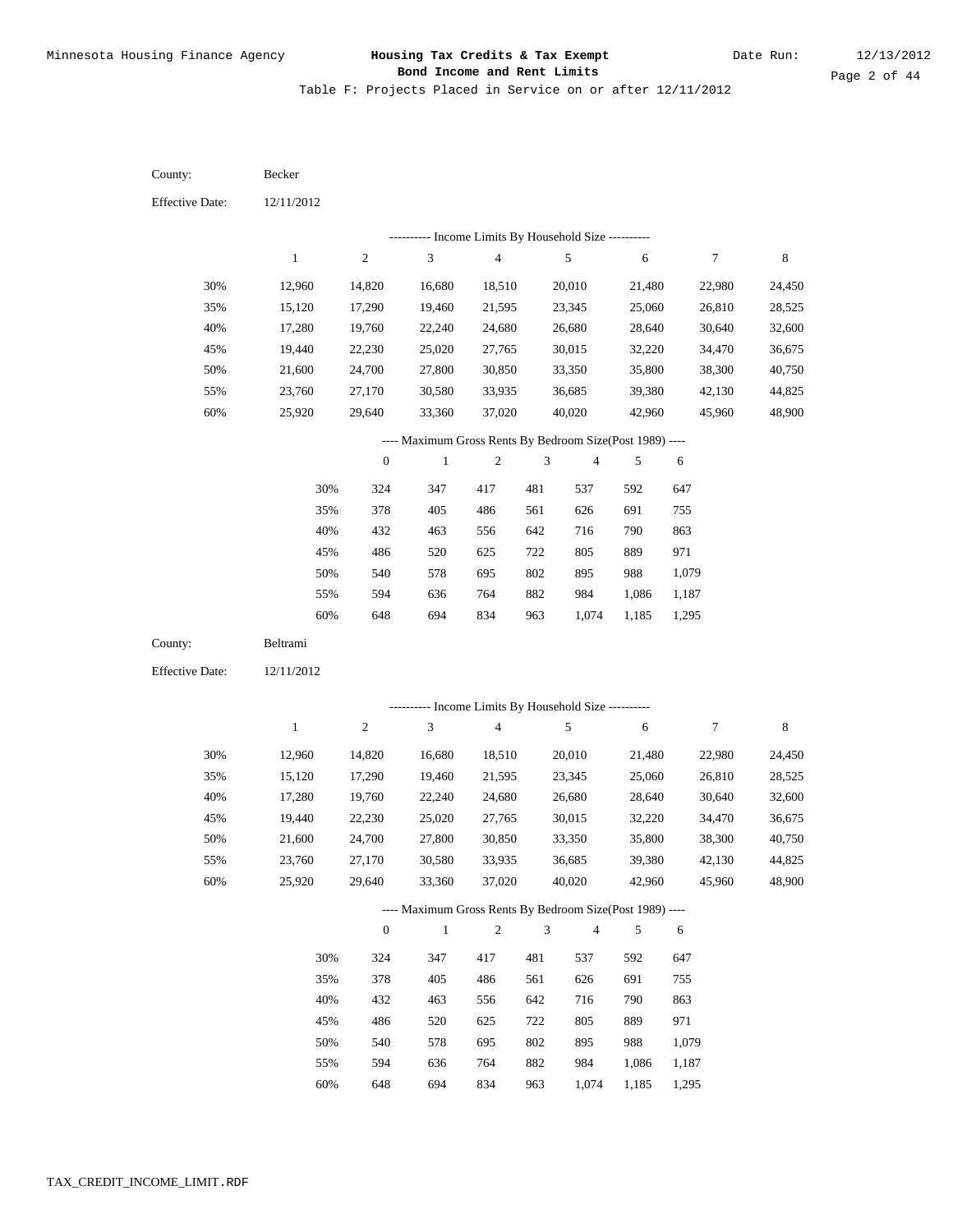| County:                | Benton           |                  |                                                          |                |                             |                |              |                |             |
|------------------------|------------------|------------------|----------------------------------------------------------|----------------|-----------------------------|----------------|--------------|----------------|-------------|
| <b>Effective Date:</b> | 12/11/2012       |                  |                                                          |                |                             |                |              |                |             |
|                        |                  |                  | --------- Income Limits By Household Size ----------     |                |                             |                |              |                |             |
|                        | $\mathbf{1}$     | $\boldsymbol{2}$ | 3                                                        | $\sqrt{4}$     |                             | 5              | $\sqrt{6}$   | 7              | $\,$ 8 $\,$ |
| 30%                    | 13,860           | 15,840           | 17,820                                                   | 19,770         |                             | 21,360         | 22,950       | 24,540         | 26,100      |
| 35%                    | 16,170           | 18,480           | 20,790                                                   | 23,065         |                             | 24,920         | 26,775       | 28,630         | 30,450      |
| 40%                    | 18,480           | 21,120           | 23,760                                                   | 26,360         |                             | 28,480         | 30,600       | 32,720         | 34,800      |
| 45%                    | 20,790           | 23,760           | 26,730                                                   | 29,655         |                             | 32,040         | 34,425       | 36,810         | 39,150      |
| 50%                    | 23,100           | 26,400           | 29,700                                                   | 32,950         |                             | 35,600         | 38,250       | 40,900         | 43,500      |
| 55%                    | 25,410           | 29,040           | 32,670                                                   | 36,245         |                             | 39,160         | 42,075       | 44,990         | 47,850      |
| 60%                    | 27,720           | 31,680           | 35,640                                                   | 39,540         |                             | 42,720         | 45,900       | 49,080         | 52,200      |
|                        |                  |                  | ---- Maximum Gross Rents By Bedroom Size(Post 1989) ---- |                |                             |                |              |                |             |
|                        |                  | $\boldsymbol{0}$ | $\mathbf{1}$                                             | $\sqrt{2}$     | $\ensuremath{\mathfrak{Z}}$ | $\overline{4}$ | 5            | 6              |             |
|                        | 30%              | 346              | 371                                                      | 445            | 514                         | 573            | 633          | 691            |             |
|                        | 35%              | 404              | 433                                                      | 519            | 599                         | 669            | 738          | 807            |             |
|                        | 40%              | 462              | 495                                                      | 594            | 685                         | 765            | 844          | 922            |             |
|                        | 45%              | 519              | 556                                                      | 668            | 771                         | 860            | 949          | 1,037          |             |
|                        | 50%              | 577              | 618                                                      | 742            | 856                         | 956            | 1,055        | 1,153          |             |
|                        | 55%              | 635              | 680                                                      | 816            | 942                         | 1,051          | 1,160        | 1,268          |             |
|                        | 60%              | 693              | 742                                                      | 891            | 1,028                       | 1,147          | 1,266        | 1,383          |             |
|                        |                  |                  |                                                          |                |                             |                |              |                |             |
| County:                | <b>Big Stone</b> |                  |                                                          |                |                             |                |              |                |             |
| <b>Effective Date:</b> | 12/11/2012       |                  |                                                          |                |                             |                |              |                |             |
|                        |                  |                  |                                                          |                |                             |                |              |                |             |
|                        |                  |                  | --------- Income Limits By Household Size ----------     |                |                             |                |              |                |             |
|                        | $\mathbf{1}$     | $\sqrt{2}$       | 3                                                        | $\overline{4}$ |                             | 5              | $\sqrt{6}$   | 7              | $\,8\,$     |
| 30%                    | 12,960           | 14,820           | 16,680                                                   | 18,510         |                             | 20,010         | 21,480       | 22,980         | 24,450      |
| 35%                    | 15,120           | 17,290           | 19,460                                                   | 21,595         |                             | 23,345         | 25,060       | 26,810         | 28,525      |
| 40%                    | 17,280           | 19,760           | 22,240                                                   | 24,680         |                             | 26,680         | 28,640       | 30,640         | 32,600      |
| 45%                    | 19,440           | 22,230           | 25,020                                                   | 27,765         |                             | 30,015         | 32,220       | 34,470         | 36,675      |
| 50%                    | 21,600           | 24,700           | 27,800                                                   | 30,850         |                             | 33,350         | 35,800       | 38,300         | 40,750      |
| 55%                    | 23,760           | 27,170           | 30,580                                                   | 33,935         |                             | 36,685         | 39,380       | 42,130         | 44,825      |
| 60%                    | 25,920           | 29,640           | 33,360                                                   | 37,020         |                             | 40,020         | 42,960       | 45,960         | 48,900      |
|                        |                  |                  | ---- Maximum Gross Rents By Bedroom Size(Post 1989) ---- |                |                             |                |              |                |             |
|                        |                  | $\mathbf{0}$     | $\,1\,$                                                  | $\sqrt{2}$     | $\mathfrak{Z}$              | $\overline{4}$ | 5            | 6              |             |
|                        | 30%              | 324              | 347                                                      | 417            | 481                         | 537            | 592          | 647            |             |
|                        | 35%              | 378              | 405                                                      | 486            | 561                         | 626            | 691          | 755            |             |
|                        | 40%              | 432              | 463                                                      | 556            | 642                         | 716            | 790          | 863            |             |
|                        | 45%              | 486              | 520                                                      | 625            | 722                         | 805            | 889          | 971            |             |
|                        | 50%<br>55%       | 540<br>594       | 578<br>636                                               | 695<br>764     | 802<br>882                  | 895<br>984     | 988<br>1,086 | 1,079<br>1,187 |             |
|                        |                  |                  |                                                          |                |                             |                |              |                |             |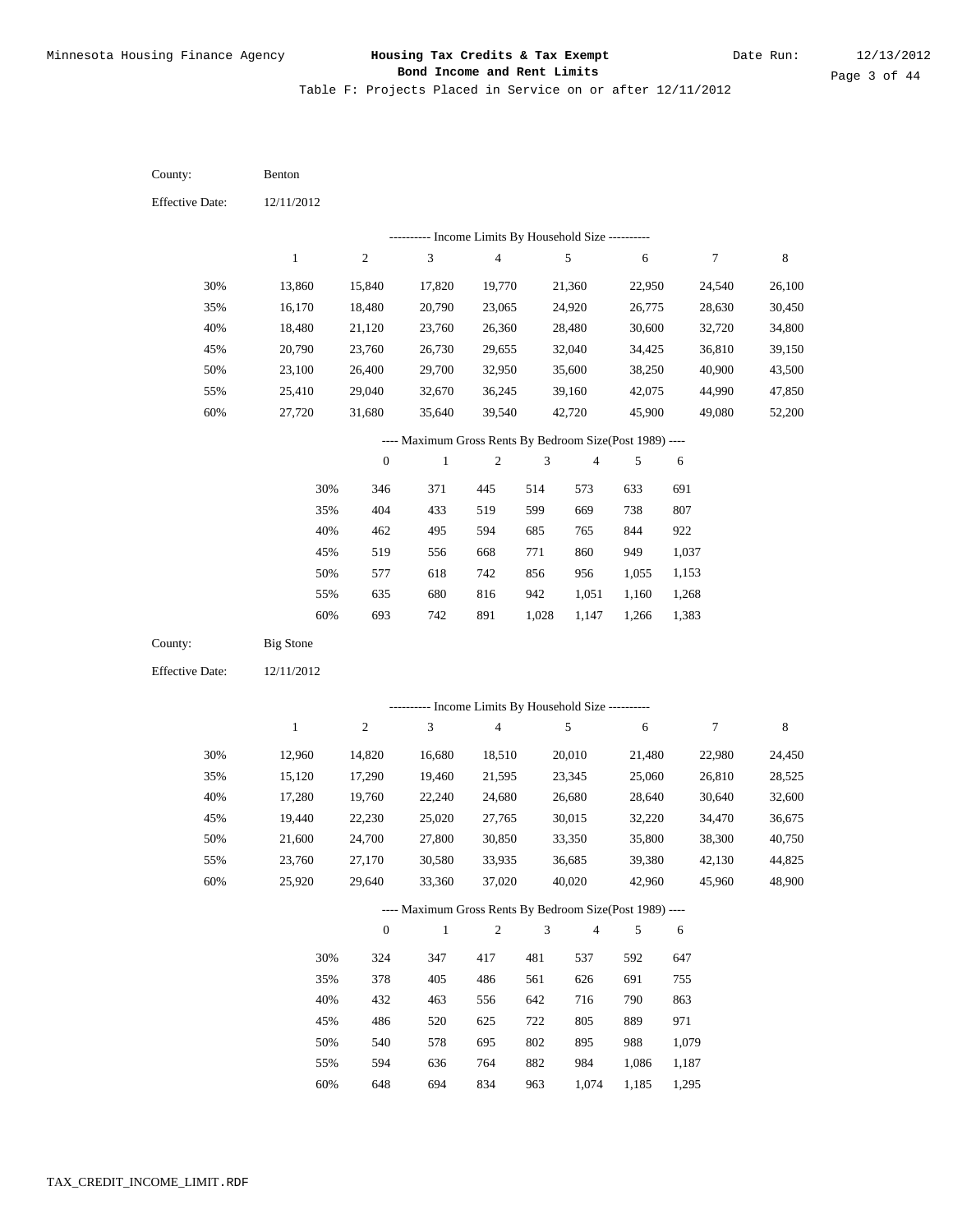| County:                | <b>Blue Earth</b> |                  |                                                          |                  |                |                |                |                |             |
|------------------------|-------------------|------------------|----------------------------------------------------------|------------------|----------------|----------------|----------------|----------------|-------------|
| <b>Effective Date:</b> | 12/11/2012        |                  |                                                          |                  |                |                |                |                |             |
|                        |                   |                  | --------- Income Limits By Household Size ----------     |                  |                |                |                |                |             |
|                        | $\mathbf{1}$      | $\sqrt{2}$       | $\ensuremath{\mathfrak{Z}}$                              | $\sqrt{4}$       |                | 5              | 6              | 7              | $\,$ 8 $\,$ |
| 30%                    | 14,640            | 16,710           | 18,810                                                   | 20,880           |                | 22,560         | 24,240         | 25,920         | 27,570      |
| 35%                    | 17,080            | 19,495           | 21,945                                                   | 24,360           |                | 26,320         | 28,280         | 30,240         | 32,165      |
| 40%                    | 19,520            | 22,280           | 25,080                                                   | 27,840           |                | 30,080         | 32,320         | 34,560         | 36,760      |
| 45%                    | 21,960            | 25,065           | 28,215                                                   | 31,320           |                | 33,840         | 36,360         | 38,880         | 41,355      |
| 50%                    | 24,400            | 27,850           | 31,350                                                   | 34,800           |                | 37,600         | 40,400         | 43,200         | 45,950      |
| 55%                    | 26,840            | 30,635           | 34,485                                                   | 38,280           |                | 41,360         | 44,440         | 47,520         | 50,545      |
| 60%                    | 29,280            | 33,420           | 37,620                                                   | 41,760           |                | 45,120         | 48,480         | 51,840         | 55,140      |
|                        |                   |                  | ---- Maximum Gross Rents By Bedroom Size(Post 1989) ---- |                  |                |                |                |                |             |
|                        |                   | $\boldsymbol{0}$ | $\mathbf{1}$                                             | $\boldsymbol{2}$ | $\sqrt{3}$     | $\overline{4}$ | 5              | 6              |             |
|                        | 30%               | 366              | 391                                                      | 470              | 543            | 606            | 668            | 730            |             |
|                        | 35%               | 427              | 457                                                      | 548              | 633            | 707            | 780            | 852            |             |
|                        | 40%               | 488              | 522                                                      | 627              | 724            | 808            | 891            | 974            |             |
|                        | 45%               | 549              | 587                                                      | 705              | 814            | 909            | 1,002          | 1,096          |             |
|                        | 50%               | 610              | 653                                                      | 783              | 905            | 1,010          | 1,114          | 1,218          |             |
|                        | 55%               | 671              | 718                                                      | 862              | 995            | 1,111          | 1,225          | 1,339          |             |
|                        | $60\%$            | 732              | 783                                                      | 940              | 1,086          | 1,212          | 1,337          | 1,461          |             |
|                        |                   |                  |                                                          |                  |                |                |                |                |             |
| County:                | Brown             |                  |                                                          |                  |                |                |                |                |             |
| <b>Effective Date:</b> | 12/11/2012        |                  |                                                          |                  |                |                |                |                |             |
|                        |                   |                  |                                                          |                  |                |                |                |                |             |
|                        |                   |                  | ---------- Income Limits By Household Size ----------    |                  |                |                |                |                |             |
|                        | $\mathbf{1}$      | $\sqrt{2}$       | $\ensuremath{\mathfrak{Z}}$                              | $\overline{4}$   |                | 5              | 6              | 7              | 8           |
| 30%                    | 13,440            | 15,360           | 17,280                                                   | 19,170           |                | 20,730         | 22,260         | 23,790         | 25,320      |
| 35%                    | 15,680            | 17,920           | 20,160                                                   | 22,365           |                | 24,185         | 25,970         | 27,755         | 29,540      |
| 40%                    | 17,920            | 20,480           | 23,040                                                   | 25,560           |                | 27,640         | 29,680         | 31,720         | 33,760      |
| 45%                    | 20,160            | 23,040           | 25,920                                                   | 28,755           |                | 31,095         | 33,390         | 35,685         | 37,980      |
| 50%                    | 22,400            | 25,600           | 28,800                                                   | 31,950           |                | 34,550         | 37,100         | 39,650         | 42,200      |
| 55%                    | 24,640            | 28,160           | 31,680                                                   | 35,145           |                | 38,005         | 40,810         | 43,615         | 46,420      |
| 60%                    | 26,880            | 30,720           | 34,560                                                   | 38,340           |                | 41,460         | 44,520         | 47,580         | 50,640      |
|                        |                   |                  | ---- Maximum Gross Rents By Bedroom Size(Post 1989) ---- |                  |                |                |                |                |             |
|                        |                   | $\mathbf{0}$     | $\mathbf{1}$                                             | $\overline{2}$   | $\mathfrak{Z}$ | $\overline{4}$ | 5              | 6              |             |
|                        | 30%               | 336              | 360                                                      | 432              | 498            | 556            | 613            | 670            |             |
|                        | 35%               | 392              | 420                                                      | 504              | 581            | 649            | 716            | 782            |             |
|                        | 40%               | 448              | 480                                                      | 576              | 665            | 742            | 818            | 894            |             |
|                        | 45%               | 504              | 540                                                      | 648              | 748            | 834            | 920            | 1,006          |             |
|                        | 50%<br>55%        | 560<br>616       | 600<br>660                                               | 720<br>792       | 831<br>914     | 927<br>1,020   | 1,023<br>1,125 | 1,118<br>1,230 |             |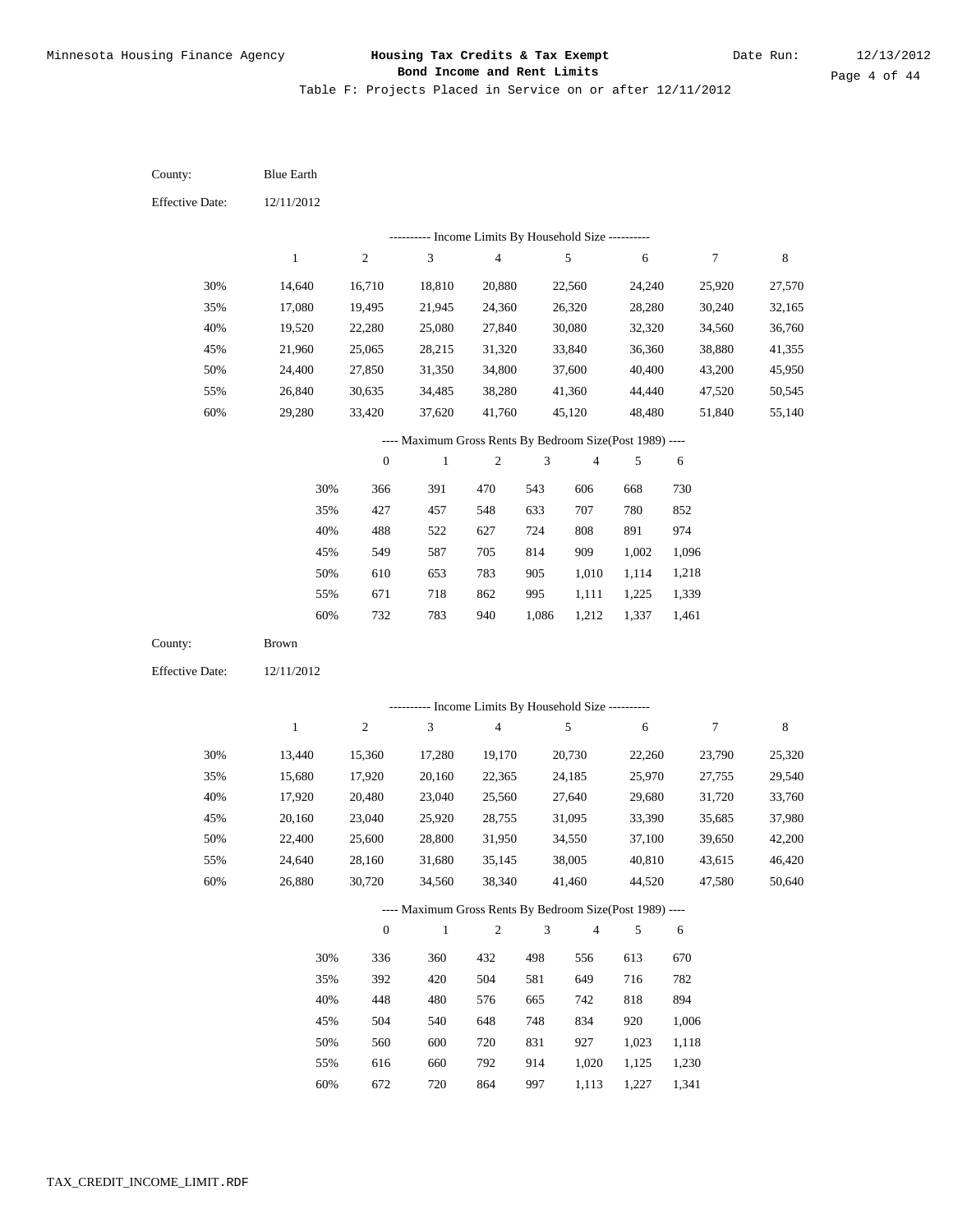| County:                | Carlton      |                  |                                                          |                |                             |                |                |                  |             |
|------------------------|--------------|------------------|----------------------------------------------------------|----------------|-----------------------------|----------------|----------------|------------------|-------------|
| <b>Effective Date:</b> | 12/11/2012   |                  |                                                          |                |                             |                |                |                  |             |
|                        |              |                  | --------- Income Limits By Household Size ----------     |                |                             |                |                |                  |             |
|                        | $\mathbf{1}$ | $\overline{c}$   | $\mathfrak{Z}$                                           | $\overline{4}$ |                             | 5              | 6              | 7                | 8           |
| 30%                    | 12,960       | 14,820           | 16,680                                                   | 18,510         |                             | 20,010         | 21,480         | 22,980           | 24,450      |
| 35%                    | 15,120       | 17,290           | 19,460                                                   | 21,595         |                             | 23,345         | 25,060         | 26,810           | 28,525      |
| 40%                    | 17,280       | 19,760           | 22,240                                                   | 24,680         |                             | 26,680         | 28,640         | 30,640           | 32,600      |
| 45%                    | 19,440       | 22,230           | 25,020                                                   | 27,765         |                             | 30,015         | 32,220         | 34,470           | 36,675      |
| 50%                    | 21,600       | 24,700           | 27,800                                                   | 30,850         |                             | 33,350         | 35,800         | 38,300           | 40,750      |
| 55%                    | 23,760       | 27,170           | 30,580                                                   | 33,935         |                             | 36,685         | 39,380         | 42,130           | 44,825      |
| 60%                    | 25,920       | 29,640           | 33,360                                                   | 37,020         |                             | 40,020         | 42,960         | 45,960           | 48,900      |
|                        |              |                  | ---- Maximum Gross Rents By Bedroom Size(Post 1989) ---- |                |                             |                |                |                  |             |
|                        |              | $\boldsymbol{0}$ | $\mathbf{1}$                                             | $\sqrt{2}$     | 3                           | $\overline{4}$ | 5              | 6                |             |
|                        | 30%          | 324              | 347                                                      | 417            | 481                         | 537            | 592            | 647              |             |
|                        | 35%          | 378              | 405                                                      | 486            | 561                         | 626            | 691            | 755              |             |
|                        | 40%          | 432              | 463                                                      | 556            | 642                         | 716            | 790            | 863              |             |
|                        | 45%          | 486              | 520                                                      | 625            | 722                         | 805            | 889            | 971              |             |
|                        | 50%          | 540              | 578                                                      | 695            | 802                         | 895            | 988            | 1,079            |             |
|                        | 55%          | 594              | 636                                                      | 764            | 882                         | 984            | 1,086          | 1,187            |             |
|                        | 60%          | 648              | 694                                                      | 834            | 963                         | 1,074          | 1,185          | 1,295            |             |
|                        |              |                  |                                                          |                |                             |                |                |                  |             |
| County:                | Carver       |                  |                                                          |                |                             |                |                |                  |             |
| <b>Effective Date:</b> | 12/11/2012   |                  |                                                          |                |                             |                |                |                  |             |
|                        |              |                  |                                                          |                |                             |                |                |                  |             |
|                        |              |                  | --------- Income Limits By Household Size ----------     |                |                             |                |                |                  |             |
|                        | $\mathbf{1}$ | $\boldsymbol{2}$ | $\mathfrak{Z}$                                           | $\overline{4}$ |                             | 5              | 6              | $\boldsymbol{7}$ | $\,$ 8 $\,$ |
| 30%                    | 17,310       | 19,770           | 22,230                                                   | 24,690         |                             | 26,670         | 28,650         | 30,630           | 32,610      |
| 35%                    | 20,195       | 23,065           | 25,935                                                   | 28,805         |                             | 31,115         | 33,425         | 35,735           | 38,045      |
| 40%                    | 23,080       | 26,360           | 29,640                                                   | 32,920         |                             | 35,560         | 38,200         | 40,840           | 43,480      |
| 45%                    | 25,965       | 29,655           | 33,345                                                   | 37,035         |                             | 40,005         | 42,975         | 45,945           | 48,915      |
| 50%                    | 28,850       | 32,950           | 37,050                                                   | 41,150         |                             | 44,450         | 47,750         | 51,050           | 54,350      |
| 55%                    | 31,735       | 36,245           | 40,755                                                   | 45,265         |                             | 48,895         | 52,525         | 56,155           | 59,785      |
| 60%                    | 34,620       | 39,540           | 44,460                                                   | 49,380         |                             | 53,340         | 57,300         | 61,260           | 65,220      |
|                        |              |                  | ---- Maximum Gross Rents By Bedroom Size(Post 1989) ---- |                |                             |                |                |                  |             |
|                        |              | $\mathbf{0}$     | $\mathbf{1}$                                             | $\sqrt{2}$     | $\ensuremath{\mathfrak{Z}}$ | $\overline{4}$ | 5              | 6                |             |
|                        | 30%          | 432              | 463                                                      | 555            | 642                         | 716            | 790            | 864              |             |
|                        | 35%          | 504              | 540                                                      | 648            | 749                         | 835            | 922            | 1,008            |             |
|                        | 40%          | 577              | 618                                                      | 741            | 856                         | 955            | 1,054          | 1,152            |             |
|                        | 45%          | 649              | 695                                                      | 833            | 963                         | 1,074          | 1,185          | 1,296            |             |
|                        | 50%<br>55%   | 721<br>793       | 772<br>849                                               | 926<br>1,018   | 1,070<br>1,177              | 1,193<br>1,313 | 1,317<br>1,449 | 1,440<br>1,584   |             |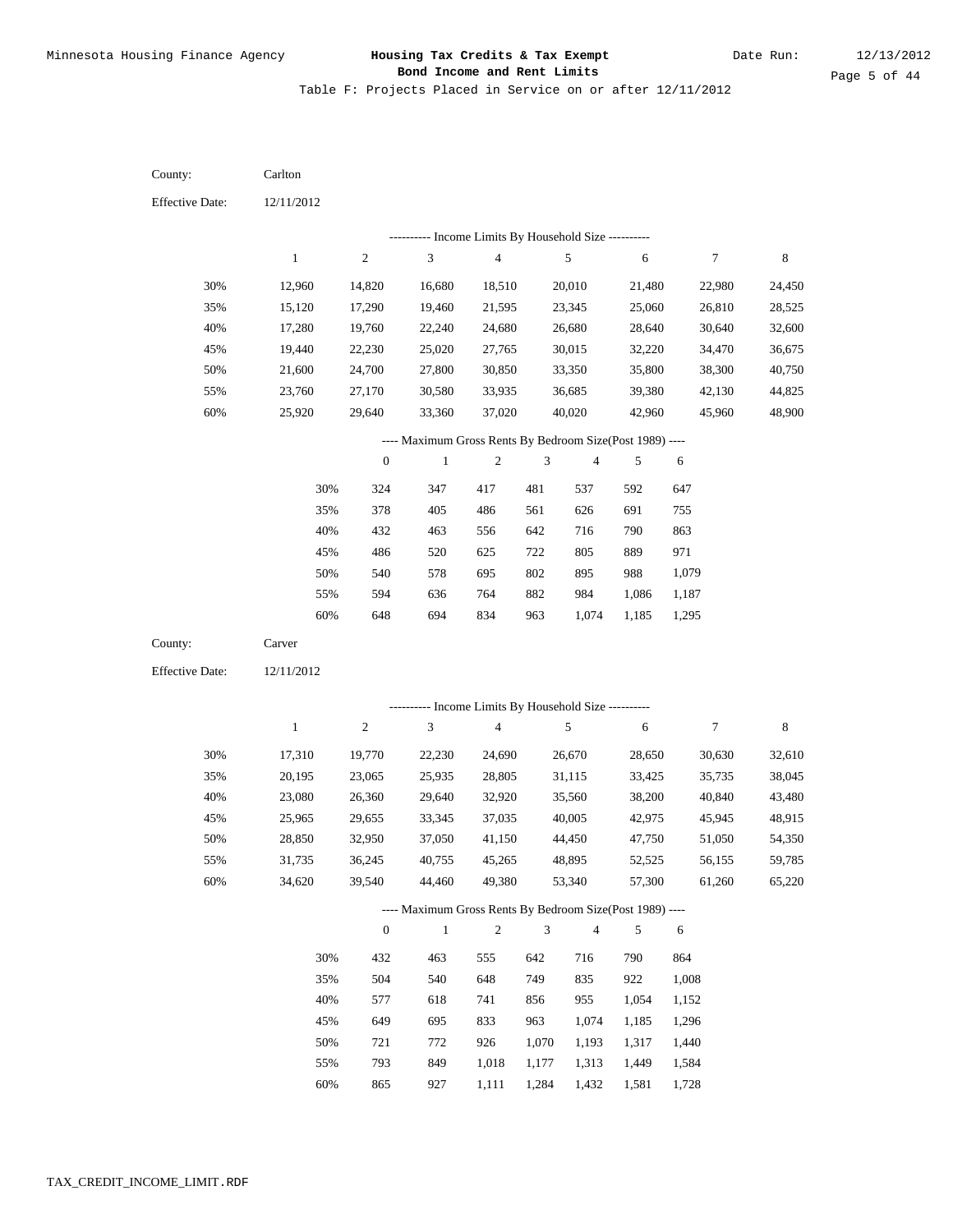Table F: Projects Placed in Service on or after 12/11/2012

| County:                | Cass             |                  |                                                                   |                          |                |                  |                  |                  |                  |
|------------------------|------------------|------------------|-------------------------------------------------------------------|--------------------------|----------------|------------------|------------------|------------------|------------------|
| <b>Effective Date:</b> | 12/11/2012       |                  |                                                                   |                          |                |                  |                  |                  |                  |
|                        |                  |                  | --------- Income Limits By Household Size ----------              |                          |                |                  |                  |                  |                  |
|                        | $\mathbf{1}$     | $\sqrt{2}$       | $\ensuremath{\mathfrak{Z}}$                                       | $\overline{\mathcal{L}}$ |                | $\sqrt{5}$       | $\sqrt{6}$       | $\tau$           | $\,$ 8 $\,$      |
|                        |                  |                  |                                                                   |                          |                |                  |                  |                  |                  |
| 30%                    | 12,960           | 14,820           | 16,680                                                            | 18,510                   |                | 20,010           | 21,480           | 22,980           | 24,450           |
| 35%                    | 15,120           | 17,290           | 19,460                                                            | 21,595                   |                | 23,345           | 25,060           | 26,810           | 28,525           |
| 40%                    | 17,280           | 19,760           | 22,240                                                            | 24,680                   |                | 26,680           | 28,640           | 30,640           | 32,600           |
| 45%                    | 19,440           | 22,230           | 25,020                                                            | 27,765                   |                | 30,015           | 32,220           | 34,470           | 36,675           |
| 50%                    | 21,600           | 24,700           | 27,800                                                            | 30,850                   |                | 33,350           | 35,800           | 38,300           | 40,750           |
| 55%                    | 23,760           | 27,170           | 30,580                                                            | 33,935                   |                | 36,685           | 39,380           | 42,130           | 44,825           |
| 60%                    | 25,920           | 29,640           | 33,360                                                            | 37,020                   |                | 40,020           | 42,960           | 45,960           | 48,900           |
|                        |                  |                  | ---- Maximum Gross Rents By Bedroom Size(Post 1989) ----          |                          |                |                  |                  |                  |                  |
|                        |                  | $\boldsymbol{0}$ | $\mathbf{1}$                                                      | $\sqrt{2}$               | $\mathfrak{Z}$ | $\overline{4}$   | 5                | 6                |                  |
|                        | 30%              | 324              | 347                                                               | 417                      | 481            | 537              | 592              | 647              |                  |
|                        | 35%              | 378              | 405                                                               | 486                      | 561            | 626              | 691              | 755              |                  |
|                        | 40%              | 432              | 463                                                               | 556                      | 642            | 716              | 790              | 863              |                  |
|                        | 45%              | 486              | 520                                                               | 625                      | 722            | 805              | 889              | 971              |                  |
|                        | 50%              | 540              | 578                                                               | 695                      | 802            | 895              | 988              | 1,079            |                  |
|                        | 55%              | 594              | 636                                                               | 764                      | 882            | 984              | 1,086            | 1,187            |                  |
|                        | 60%              | 648              | 694                                                               | 834                      | 963            | 1,074            | 1,185            | 1,295            |                  |
|                        |                  |                  |                                                                   |                          |                |                  |                  |                  |                  |
| County:                | Chippewa         |                  |                                                                   |                          |                |                  |                  |                  |                  |
| <b>Effective Date:</b> | 12/11/2012       |                  |                                                                   |                          |                |                  |                  |                  |                  |
|                        |                  |                  |                                                                   |                          |                |                  |                  |                  |                  |
|                        | $\mathbf{1}$     | $\mathbf{2}$     | --------- Income Limits By Household Size ----------<br>3         | $\overline{4}$           |                | 5                | $\sqrt{6}$       | 7                | 8                |
|                        |                  |                  |                                                                   |                          |                |                  |                  |                  |                  |
| 30%                    | 13,140           | 15,000           | 16,890                                                            | 18,750                   |                | 20,250           | 21,750           | 23,250           | 24,750           |
| 35%                    | 15,330           | 17,500           | 19,705                                                            | 21,875                   |                | 23,625           | 25,375           | 27,125           | 28,875           |
| 40%                    | 17,520           | 20,000           | 22,520                                                            | 25,000                   |                | 27,000           | 29,000           | 31,000           | 33,000           |
| 45%                    | 19,710           | 22,500           | 25,335                                                            | 28,125                   |                | 30,375           | 32,625           | 34,875           | 37,125           |
| 50%                    | 21,900           | 25,000           | 28,150                                                            | 31,250                   |                | 33,750           | 36,250           | 38,750           | 41,250           |
| 55%<br>60%             | 24,090<br>26,280 | 27,500<br>30,000 | 30,965<br>33,780                                                  | 34,375<br>37,500         |                | 37,125<br>40,500 | 39,875<br>43,500 | 42,625<br>46,500 | 45,375<br>49,500 |
|                        |                  |                  |                                                                   |                          |                |                  |                  |                  |                  |
|                        |                  | $\boldsymbol{0}$ | ---- Maximum Gross Rents By Bedroom Size(Post 1989) ----<br>$1\,$ | $\sqrt{2}$               | $\mathfrak z$  | $\overline{4}$   | 5                | 6                |                  |
|                        |                  |                  |                                                                   |                          |                |                  |                  |                  |                  |
|                        | 30%              | 328              | 351                                                               | 422                      | 487            | 543              | 600              | 656              |                  |
|                        | 35%              | 383              | 410                                                               | 492                      | 568            | 634              | 700              | 765              |                  |
|                        | 40%              | 438              | 469                                                               | 563                      | 650            | 725              | 800              | 875              |                  |
|                        | 45%              | 492              | 527                                                               | 633                      | 731            | 815              | 900              | 984              |                  |
|                        | 50%<br>55%       | 547<br>602       | 586<br>644                                                        | 703<br>774               | 812<br>893     | 906<br>996       | 1,000<br>1,100   | 1,093<br>1,203   |                  |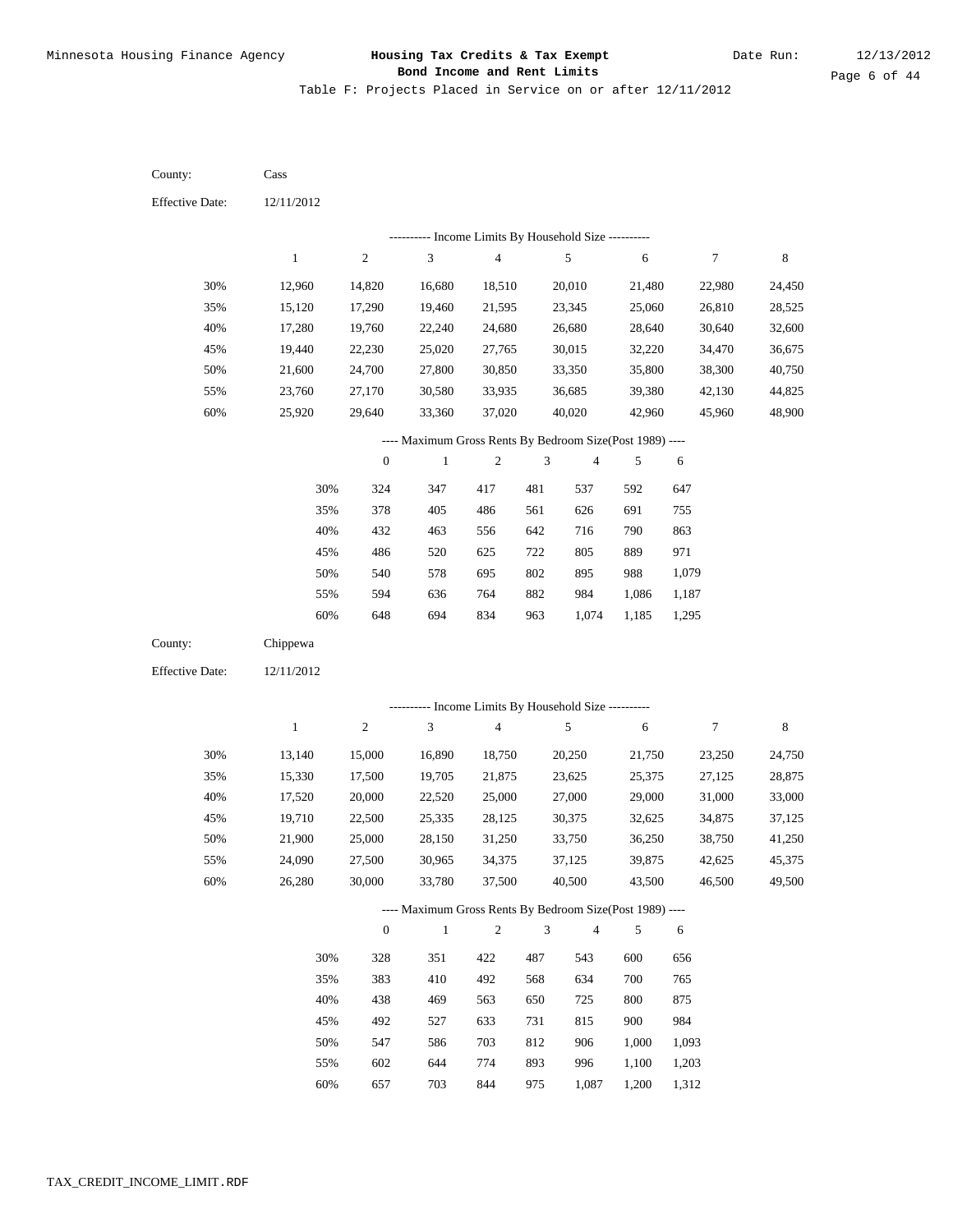Table F: Projects Placed in Service on or after 12/11/2012

| County:                | Chisago      |                  |                                                          |                |                             |                |        |                  |        |
|------------------------|--------------|------------------|----------------------------------------------------------|----------------|-----------------------------|----------------|--------|------------------|--------|
| <b>Effective Date:</b> | 12/11/2012   |                  |                                                          |                |                             |                |        |                  |        |
|                        |              |                  | --------- Income Limits By Household Size ----------     |                |                             |                |        |                  |        |
|                        | $\mathbf{1}$ | $\sqrt{2}$       | 3                                                        | $\overline{4}$ |                             | 5              | 6      | $\boldsymbol{7}$ | 8      |
| 30%                    | 17,310       | 19,770           | 22,230                                                   | 24,690         |                             | 26,670         | 28,650 | 30,630           | 32,610 |
| 35%                    | 20,195       | 23,065           | 25,935                                                   | 28,805         |                             | 31,115         | 33,425 | 35,735           | 38,045 |
| 40%                    | 23,080       | 26,360           | 29,640                                                   | 32,920         |                             | 35,560         | 38,200 | 40,840           | 43,480 |
| 45%                    | 25,965       | 29,655           | 33,345                                                   | 37,035         |                             | 40,005         | 42,975 | 45,945           | 48,915 |
| 50%                    | 28,850       | 32,950           | 37,050                                                   | 41,150         |                             | 44,450         | 47,750 | 51,050           | 54,350 |
| 55%                    | 31,735       | 36,245           | 40,755                                                   | 45,265         |                             | 48,895         | 52,525 | 56,155           | 59,785 |
| 60%                    | 34,620       | 39,540           | 44,460                                                   | 49,380         |                             | 53,340         | 57,300 | 61,260           | 65,220 |
|                        |              |                  | ---- Maximum Gross Rents By Bedroom Size(Post 1989) ---- |                |                             |                |        |                  |        |
|                        |              | $\boldsymbol{0}$ | $\mathbf{1}$                                             | $\sqrt{2}$     | 3                           | $\overline{4}$ | 5      | 6                |        |
|                        | 30%          | 432              | 463                                                      | 555            | 642                         | 716            | 790    | 864              |        |
|                        | 35%          | 504              | 540                                                      | 648            | 749                         | 835            | 922    | 1,008            |        |
|                        | 40%          | 577              | 618                                                      | 741            | 856                         | 955            | 1,054  | 1,152            |        |
|                        | 45%          | 649              | 695                                                      | 833            | 963                         | 1,074          | 1,185  | 1,296            |        |
|                        | 50%          | 721              | 772                                                      | 926            | 1,070                       | 1,193          | 1,317  | 1,440            |        |
|                        | 55%          | 793              | 849                                                      | 1,018          | 1,177                       | 1,313          | 1,449  | 1,584            |        |
|                        | 60%          | 865              | 927                                                      | 1,111          | 1,284                       | 1,432          | 1,581  | 1,728            |        |
| County:                | Clay         |                  |                                                          |                |                             |                |        |                  |        |
| <b>Effective Date:</b> | 12/11/2012   |                  |                                                          |                |                             |                |        |                  |        |
|                        |              |                  | --------- Income Limits By Household Size ----------     |                |                             |                |        |                  |        |
|                        | $\mathbf{1}$ | $\sqrt{2}$       | $\mathfrak{Z}$                                           | $\overline{4}$ |                             | 5              | 6      | 7                | 8      |
| 30%                    | 15,510       | 17,730           | 19,950                                                   | 22,140         |                             | 23,940         | 25,710 | 27,480           | 29,250 |
| 35%                    | 18,095       | 20,685           | 23,275                                                   | 25,830         |                             | 27,930         | 29,995 | 32,060           | 34,125 |
| 40%                    | 20,680       | 23,640           | 26,600                                                   | 29,520         |                             | 31,920         | 34,280 | 36,640           | 39,000 |
| 45%                    | 23,265       | 26,595           | 29,925                                                   | 33,210         |                             | 35,910         | 38,565 | 41,220           | 43,875 |
| 50%                    | 25,850       | 29,550           | 33,250                                                   | 36,900         |                             | 39,900         | 42,850 | 45,800           | 48,750 |
| 55%                    | 28,435       | 32,505           | 36,575                                                   | 40,590         |                             | 43,890         | 47,135 | 50,380           | 53,625 |
| 60%                    | 31,020       | 35,460           | 39,900                                                   | 44,280         |                             | 47,880         | 51,420 | 54,960           | 58,500 |
|                        |              |                  | ---- Maximum Gross Rents By Bedroom Size(Post 1989) ---- |                |                             |                |        |                  |        |
|                        |              | $\mathbf{0}$     | $\mathbf{1}$                                             | $\sqrt{2}$     | $\ensuremath{\mathfrak{Z}}$ | $\overline{4}$ | 5      | 6                |        |
|                        | 30%          | 387              | 415                                                      | 498            | 576                         | 642            | 709    | 774              |        |
|                        | 35%          | 452              | 484                                                      | 581            | 672                         | 749            | 827    | 904              |        |
|                        | 40%          | 517              | 554                                                      | 665            | 768                         | 857            | 945    | 1,033            |        |
|                        | 45%          | 581              | 623                                                      | 748            | 864                         | 964            | 1,063  | 1,162            |        |
|                        | 50%          | 646              | 692                                                      | 831            | 960                         | 1,071          | 1,181  | 1,291            |        |
|                        | 55%          | 710              | 761                                                      | 914            | 1,056                       | 1,178          | 1,300  | 1,420            |        |

775 831 997 1,152 1,285 1,418 1,549 60%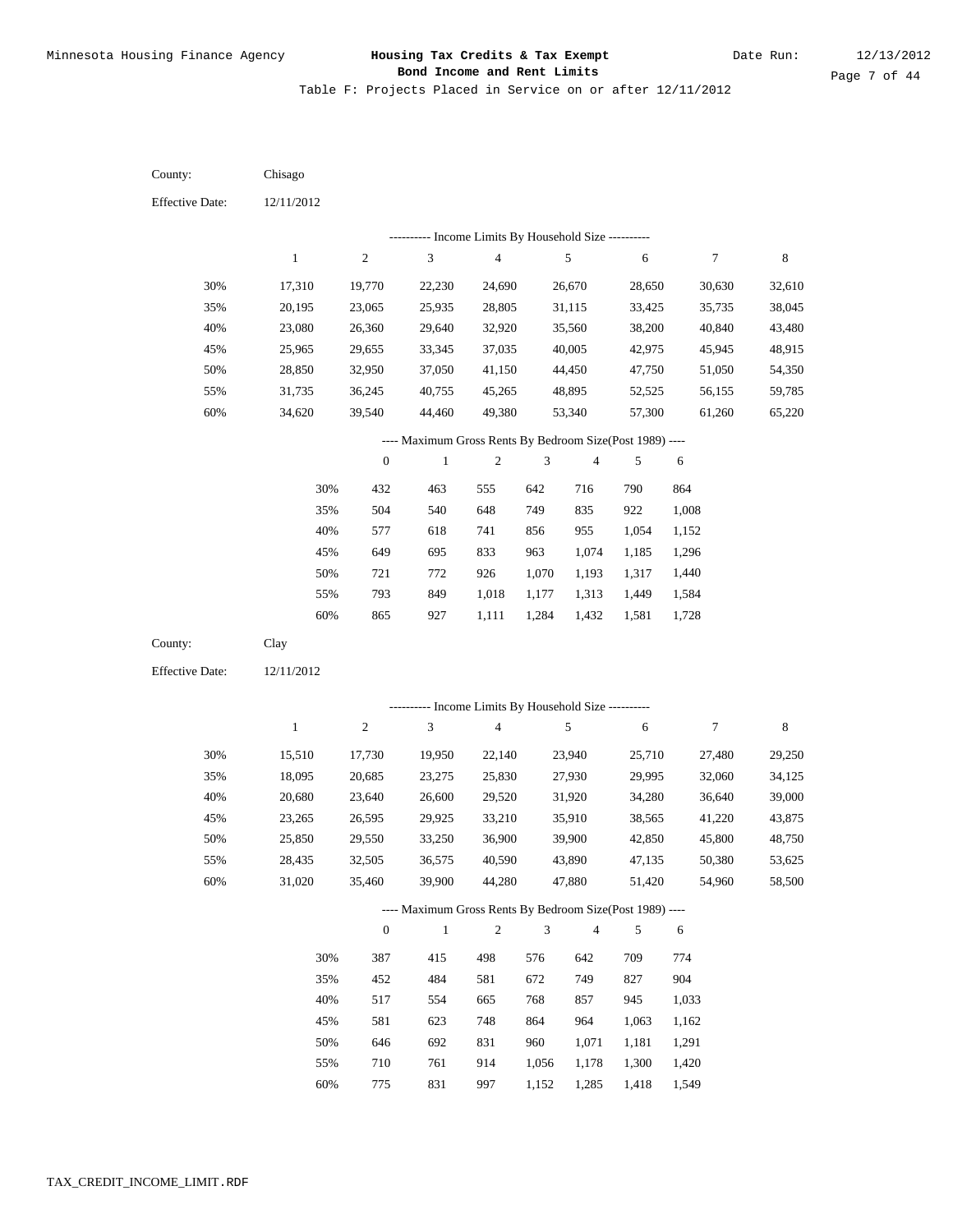Table F: Projects Placed in Service on or after 12/11/2012

| County:                | Clearwater    |                  |                                                          |                |                             |                |                |                |         |
|------------------------|---------------|------------------|----------------------------------------------------------|----------------|-----------------------------|----------------|----------------|----------------|---------|
| <b>Effective Date:</b> | 12/11/2012    |                  |                                                          |                |                             |                |                |                |         |
|                        |               |                  | --------- Income Limits By Household Size ----------     |                |                             |                |                |                |         |
|                        | $\mathbf{1}$  | $\sqrt{2}$       | 3                                                        | $\overline{4}$ |                             | $\sqrt{5}$     | $\sqrt{6}$     | 7              | $\,8\,$ |
| 30%                    | 12,960        | 14,820           | 16,680                                                   | 18,510         |                             | 20,010         | 21,480         | 22,980         | 24,450  |
| 35%                    | 15,120        | 17,290           | 19,460                                                   | 21,595         |                             | 23,345         | 25,060         | 26,810         | 28,525  |
| 40%                    | 17,280        | 19,760           | 22,240                                                   | 24,680         |                             | 26,680         | 28,640         | 30,640         | 32,600  |
| 45%                    | 19,440        | 22,230           | 25,020                                                   | 27,765         |                             | 30,015         | 32,220         | 34,470         | 36,675  |
| 50%                    | 21,600        | 24,700           | 27,800                                                   | 30,850         |                             | 33,350         | 35,800         | 38,300         | 40,750  |
| 55%                    | 23,760        | 27,170           | 30,580                                                   | 33,935         |                             | 36,685         | 39,380         | 42,130         | 44,825  |
| 60%                    | 25,920        | 29,640           | 33,360                                                   | 37,020         |                             | 40,020         | 42,960         | 45,960         | 48,900  |
|                        |               |                  | ---- Maximum Gross Rents By Bedroom Size(Post 1989) ---- |                |                             |                |                |                |         |
|                        |               | $\boldsymbol{0}$ | $\mathbf{1}$                                             | $\sqrt{2}$     | $\ensuremath{\mathfrak{Z}}$ | $\overline{4}$ | 5              | 6              |         |
|                        | 30%           | 324              | 347                                                      | 417            | 481                         | 537            | 592            | 647            |         |
|                        | 35%           | 378              | 405                                                      | 486            | 561                         | 626            | 691            | 755            |         |
|                        | 40%           | 432              | 463                                                      | 556            | 642                         | 716            | 790            | 863            |         |
|                        | 45%           | 486              | 520                                                      | 625            | 722                         | 805            | 889            | 971            |         |
|                        | 50%           | 540              | 578                                                      | 695            | 802                         | 895            | 988            | 1,079          |         |
|                        | 55%           | 594              | 636                                                      | 764            | 882                         | 984            | 1,086          | 1,187          |         |
|                        | 60%           | 648              | 694                                                      | 834            | 963                         | 1,074          | 1,185          | 1,295          |         |
| County:                | Cook          |                  |                                                          |                |                             |                |                |                |         |
| <b>Effective Date:</b> | 12/11/2012    |                  |                                                          |                |                             |                |                |                |         |
|                        |               |                  | ---------- Income Limits By Household Size ----------    |                |                             |                |                |                |         |
|                        | $\mathbf{1}$  | $\sqrt{2}$       | 3                                                        | $\overline{4}$ |                             | 5              | 6              | 7              | $\,8\,$ |
|                        |               |                  |                                                          |                |                             |                |                |                |         |
| 30%                    | 12,960        | 14,820           | 16,680                                                   | 18,510         |                             | 20,010         | 21,480         | 22,980         | 24,450  |
| 35%                    | 15,120        | 17,290           | 19,460                                                   | 21,595         |                             | 23,345         | 25,060         | 26,810         | 28,525  |
| 40%                    | 17,280        | 19,760           | 22,240                                                   | 24,680         |                             | 26,680         | 28,640         | 30,640         | 32,600  |
| 45%                    | 19,440        | 22,230           | 25,020                                                   | 27,765         |                             | 30,015         | 32,220         | 34,470         | 36,675  |
| 50%                    | 21,600        | 24,700           | 27,800                                                   | 30,850         |                             | 33,350         | 35,800         | 38,300         | 40,750  |
| 55%                    | 23,760        | 27,170           | 30,580                                                   | 33,935         |                             | 36,685         | 39,380         | 42,130         | 44,825  |
| 60%                    | 25,920        | 29,640           | 33,360                                                   | 37,020         |                             | 40,020         | 42,960         | 45,960         | 48,900  |
|                        |               |                  | ---- Maximum Gross Rents By Bedroom Size(Post 1989) ---- |                |                             |                |                |                |         |
|                        |               | $\mathbf{0}$     | $\,1\,$                                                  | $\overline{c}$ | $\mathfrak z$               | $\overline{4}$ | 5              | 6              |         |
|                        | 30%           | 324              | 347                                                      | 417            | 481                         | 537            | 592            | 647            |         |
|                        | 35%           | 378              | 405                                                      | 486            | 561                         | 626            | 691            | 755            |         |
|                        | 40%           | 432              | 463                                                      | 556            | 642                         | 716            | 790            | 863            |         |
|                        | 45%           | 486              | 520                                                      | 625            | 722                         | 805            | 889            | 971            |         |
|                        |               |                  |                                                          |                |                             |                |                |                |         |
|                        | 50%           | 540              | 578                                                      | 695            | 802                         | 895            | 988            | 1,079          |         |
|                        | 55%<br>$60\%$ | 594<br>648       | 636<br>694                                               | 764<br>834     | 882<br>963                  | 984<br>1,074   | 1,086<br>1,185 | 1,187<br>1,295 |         |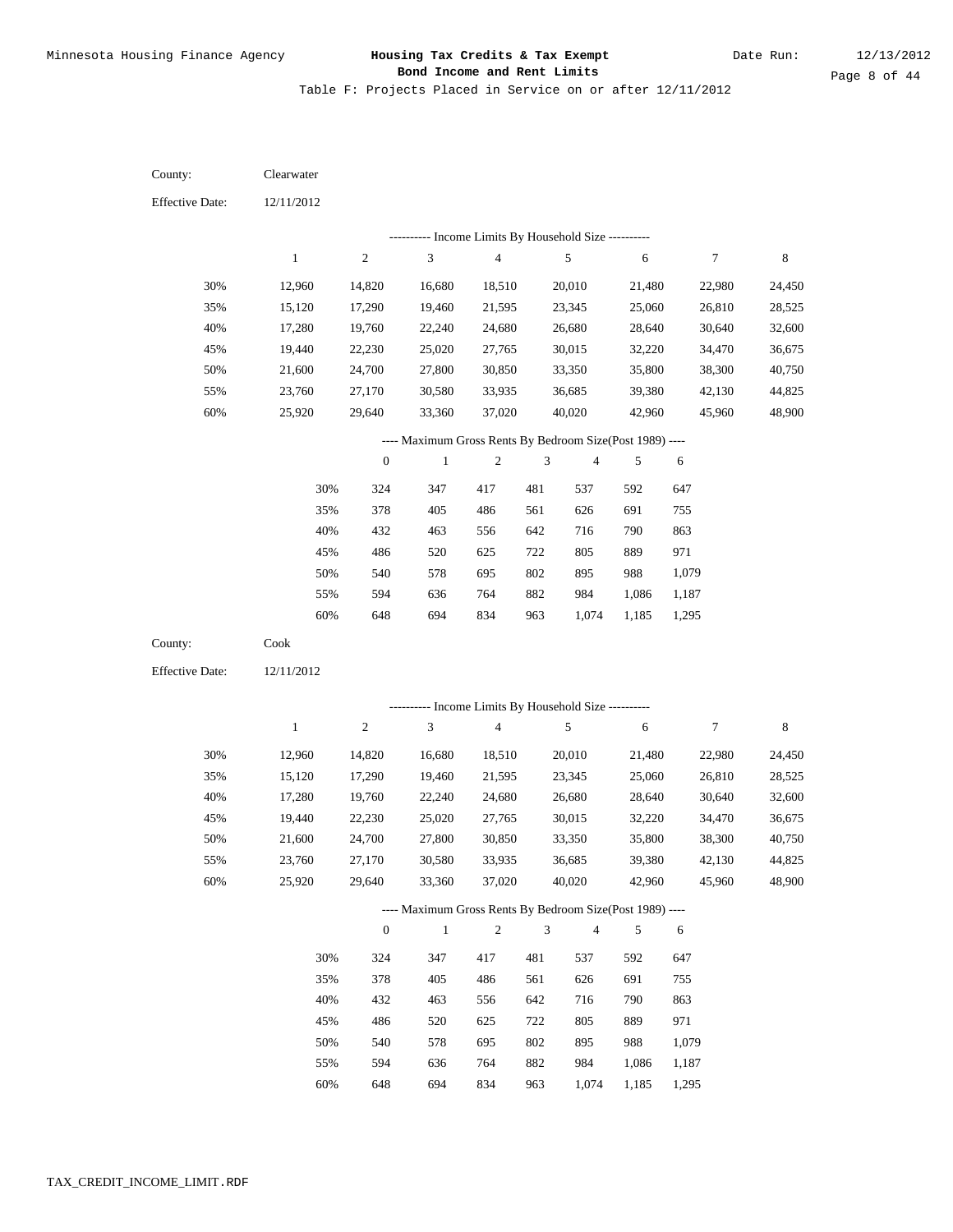Table F: Projects Placed in Service on or after 12/11/2012

| County:                | Cottonwood       |                  |                                                                          |                  |                             |                  |                  |                  |                  |
|------------------------|------------------|------------------|--------------------------------------------------------------------------|------------------|-----------------------------|------------------|------------------|------------------|------------------|
| <b>Effective Date:</b> | 12/11/2012       |                  |                                                                          |                  |                             |                  |                  |                  |                  |
|                        |                  |                  | --------- Income Limits By Household Size ----------                     |                  |                             |                  |                  |                  |                  |
|                        | $\mathbf{1}$     | $\boldsymbol{2}$ | 3                                                                        | $\overline{4}$   |                             | $\sqrt{5}$       | 6                | 7                | $\,$ 8 $\,$      |
| 30%                    | 12,960           | 14,820           | 16,680                                                                   | 18,510           |                             | 20,010           | 21,480           | 22,980           | 24,450           |
| 35%                    | 15,120           | 17,290           | 19,460                                                                   | 21,595           |                             | 23,345           | 25,060           | 26,810           | 28,525           |
| 40%                    | 17,280           | 19,760           | 22,240                                                                   | 24,680           |                             | 26,680           | 28,640           | 30,640           | 32,600           |
| 45%                    | 19,440           | 22,230           | 25,020                                                                   | 27,765           |                             | 30,015           | 32,220           | 34,470           | 36,675           |
| 50%                    | 21,600           | 24,700           | 27,800                                                                   | 30,850           |                             | 33,350           | 35,800           | 38,300           | 40,750           |
| 55%                    | 23,760           | 27,170           | 30,580                                                                   | 33,935           |                             | 36,685           | 39,380           | 42,130           | 44,825           |
| 60%                    | 25,920           | 29,640           | 33,360                                                                   | 37,020           |                             | 40,020           | 42,960           | 45,960           | 48,900           |
|                        |                  |                  | ---- Maximum Gross Rents By Bedroom Size(Post 1989) ----                 |                  |                             |                  |                  |                  |                  |
|                        |                  | $\boldsymbol{0}$ | $\mathbf{1}$                                                             | $\boldsymbol{2}$ | $\ensuremath{\mathfrak{Z}}$ | $\overline{4}$   | 5                | 6                |                  |
|                        | 30%              | 324              | 347                                                                      | 417              | 481                         | 537              | 592              | 647              |                  |
|                        | 35%              | 378              | 405                                                                      | 486              | 561                         | 626              | 691              | 755              |                  |
|                        | 40%              | 432              | 463                                                                      | 556              | 642                         | 716              | 790              | 863              |                  |
|                        | 45%              | 486              | 520                                                                      | 625              | 722                         | 805              | 889              | 971              |                  |
|                        | 50%              | 540              | 578                                                                      | 695              | 802                         | 895              | 988              | 1,079            |                  |
|                        | 55%              | 594              | 636                                                                      | 764              | 882                         | 984              | 1,086            | 1,187            |                  |
|                        | 60%              | 648              | 694                                                                      | 834              | 963                         | 1,074            | 1,185            | 1,295            |                  |
| County:                | Crow Wing        |                  |                                                                          |                  |                             |                  |                  |                  |                  |
| <b>Effective Date:</b> | 12/11/2012       |                  |                                                                          |                  |                             |                  |                  |                  |                  |
|                        |                  |                  | ---------- Income Limits By Household Size ----------                    |                  |                             |                  |                  |                  |                  |
|                        | $\mathbf{1}$     | $\sqrt{2}$       | $\mathfrak{Z}$                                                           | $\overline{4}$   |                             | 5                | 6                | 7                | $\,8\,$          |
|                        |                  |                  |                                                                          |                  |                             |                  |                  |                  |                  |
| 30%                    | 12,960           | 14,820           | 16,680                                                                   | 18,510           |                             | 20,010           | 21,480           | 22,980           | 24,450           |
| 35%                    | 15,120           | 17,290           | 19,460                                                                   | 21,595           |                             | 23,345           | 25,060           | 26,810           | 28,525           |
| 40%                    | 17,280           | 19,760           | 22,240                                                                   | 24,680           |                             | 26,680           | 28,640           | 30,640           | 32,600           |
| 45%<br>50%             | 19,440<br>21,600 | 22,230           | 25,020<br>27,800                                                         | 27,765           |                             | 30,015           | 32,220           | 34,470<br>38,300 | 36,675           |
| 55%                    | 23,760           | 24,700<br>27,170 | 30,580                                                                   | 30,850<br>33,935 |                             | 33,350<br>36,685 | 35,800<br>39,380 | 42,130           | 40,750<br>44,825 |
| 60%                    | 25,920           | 29,640           | 33,360                                                                   | 37,020           |                             | 40,020           | 42,960           | 45,960           | 48,900           |
|                        |                  |                  |                                                                          |                  |                             |                  |                  |                  |                  |
|                        |                  | $\mathbf{0}$     | ---- Maximum Gross Rents By Bedroom Size(Post 1989) ----<br>$\mathbf{1}$ | $\overline{2}$   | $\mathfrak{Z}$              | $\overline{4}$   | 5                | 6                |                  |
|                        |                  |                  |                                                                          |                  |                             |                  |                  |                  |                  |
|                        | 30%              | 324              | 347                                                                      | 417              | 481                         | 537              | 592              | 647              |                  |
|                        | 35%              | 378              | 405                                                                      | 486              | 561                         | 626              | 691              | 755              |                  |
|                        | 40%              | 432<br>486       | 463<br>520                                                               | 556<br>625       | 642                         | 716<br>805       | 790<br>889       | 863<br>971       |                  |
|                        |                  |                  |                                                                          |                  |                             |                  |                  |                  |                  |
|                        | 45%              |                  |                                                                          |                  | 722                         |                  |                  |                  |                  |
|                        | 50%<br>55%       | 540<br>594       | 578<br>636                                                               | 695<br>764       | 802<br>882                  | 895<br>984       | 988<br>1,086     | 1,079<br>1,187   |                  |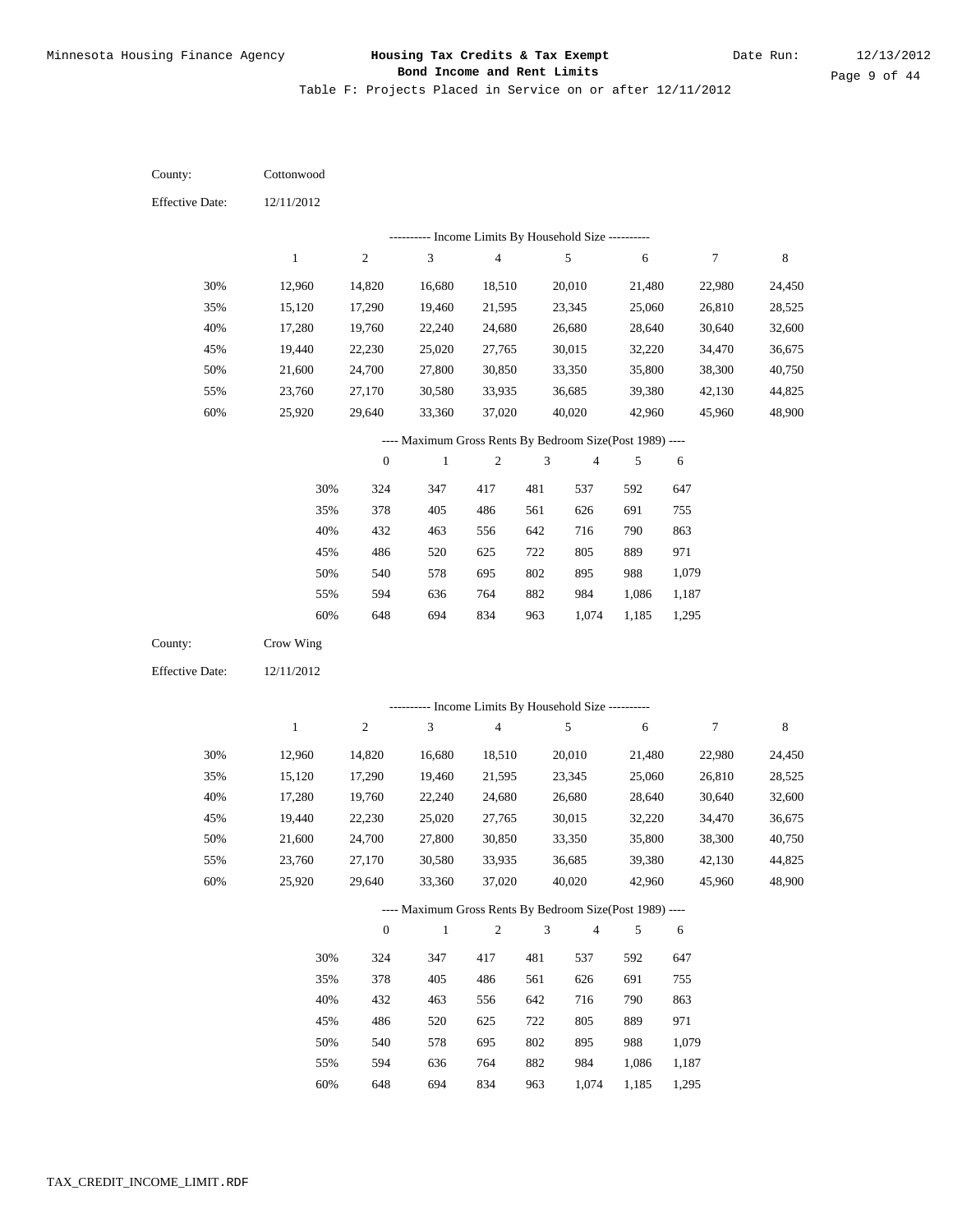| County:                | Dakota           |                  |                                                                          |                  |                             |                  |                  |                  |                  |
|------------------------|------------------|------------------|--------------------------------------------------------------------------|------------------|-----------------------------|------------------|------------------|------------------|------------------|
| <b>Effective Date:</b> | 12/11/2012       |                  |                                                                          |                  |                             |                  |                  |                  |                  |
|                        |                  |                  | --------- Income Limits By Household Size ----------                     |                  |                             |                  |                  |                  |                  |
|                        | $\mathbf{1}$     | $\sqrt{2}$       | $\mathfrak{Z}$                                                           | $\overline{4}$   |                             | $\sqrt{5}$       | $\sqrt{6}$       | 7                | 8                |
| 30%                    | 17,310           | 19,770           | 22,230                                                                   | 24,690           |                             | 26,670           | 28,650           | 30,630           | 32,610           |
| 35%                    | 20,195           | 23,065           | 25,935                                                                   | 28,805           |                             | 31,115           | 33,425           | 35,735           | 38,045           |
| 40%                    | 23,080           | 26,360           | 29,640                                                                   | 32,920           |                             | 35,560           | 38,200           | 40,840           | 43,480           |
| 45%                    | 25,965           | 29,655           | 33,345                                                                   | 37,035           |                             | 40,005           | 42,975           | 45,945           | 48,915           |
| 50%                    | 28,850           | 32,950           | 37,050                                                                   | 41,150           |                             | 44,450           | 47,750           | 51,050           | 54,350           |
| 55%                    | 31,735           | 36,245           | 40,755                                                                   | 45,265           |                             | 48,895           | 52,525           | 56,155           | 59,785           |
| 60%                    | 34,620           | 39,540           | 44,460                                                                   | 49,380           |                             | 53,340           | 57,300           | 61,260           | 65,220           |
|                        |                  |                  | ---- Maximum Gross Rents By Bedroom Size(Post 1989) ----                 |                  |                             |                  |                  |                  |                  |
|                        |                  | $\boldsymbol{0}$ | $\mathbf{1}$                                                             | $\boldsymbol{2}$ | 3                           | $\overline{4}$   | 5                | 6                |                  |
|                        | 30%              | 432              | 463                                                                      | 555              | 642                         | 716              | 790              | 864              |                  |
|                        | 35%              | 504              | 540                                                                      | 648              | 749                         | 835              | 922              | 1,008            |                  |
|                        | 40%              | 577              | 618                                                                      | 741              | 856                         | 955              | 1,054            | 1,152            |                  |
|                        | 45%              | 649              | 695                                                                      | 833              | 963                         | 1,074            | 1,185            | 1,296            |                  |
|                        | 50%              | 721              | 772                                                                      | 926              | 1,070                       | 1,193            | 1,317            | 1,440            |                  |
|                        | 55%              | 793              | 849                                                                      | 1,018            | 1,177                       | 1,313            | 1,449            | 1,584            |                  |
|                        | 60%              | 865              | 927                                                                      | 1,111            | 1,284                       | 1,432            | 1,581            | 1,728            |                  |
| County:                | Dodge            |                  |                                                                          |                  |                             |                  |                  |                  |                  |
| <b>Effective Date:</b> | 12/11/2012       |                  |                                                                          |                  |                             |                  |                  |                  |                  |
|                        |                  |                  | --------- Income Limits By Household Size ----------                     |                  |                             |                  |                  |                  |                  |
|                        | $\mathbf{1}$     | $\sqrt{2}$       | $\mathfrak{Z}$                                                           | $\overline{4}$   |                             | 5                | $\sqrt{6}$       | 7                | $\,8\,$          |
|                        |                  |                  |                                                                          |                  |                             |                  |                  |                  |                  |
| 30%                    | 16,920           | 19,320           | 21,750                                                                   | 24,150           |                             | 26,100           | 28,020           | 29,970           | 31,890           |
| 35%                    | 19,740           | 22,540           | 25,375                                                                   | 28,175           |                             | 30,450           | 32,690           | 34,965           | 37,205           |
| 40%                    | 22,560           | 25,760           | 29,000                                                                   | 32,200           |                             | 34,800           | 37,360           | 39,960           | 42,520           |
| 45%<br>50%             | 25,380<br>28,200 | 28,980           | 32,625                                                                   | 36,225           |                             | 39,150           | 42,030           | 44,955           | 47,835           |
|                        | 31,020           | 32,200           | 36,250<br>39,875                                                         | 40,250<br>44,275 |                             | 43,500<br>47,850 | 46,700<br>51,370 | 49,950<br>54,945 | 53,150           |
| 55%<br>60%             | 33,840           | 35,420<br>38,640 | 43,500                                                                   | 48,300           |                             | 52,200           | 56,040           | 59,940           | 58,465<br>63,780 |
|                        |                  |                  |                                                                          |                  |                             |                  |                  |                  |                  |
|                        |                  | $\mathbf{0}$     | ---- Maximum Gross Rents By Bedroom Size(Post 1989) ----<br>$\mathbf{1}$ | $\sqrt{2}$       | $\ensuremath{\mathfrak{Z}}$ | $\overline{4}$   | 5                | 6                |                  |
|                        |                  |                  |                                                                          |                  |                             |                  |                  |                  |                  |
|                        | 30%              | 423              | 453                                                                      | 543              | 628                         | 700              | 773              | 845              |                  |
|                        | 35%              | 493              | 528                                                                      | 634              | 732                         | 817<br>934       | 902<br>1,031     | 986<br>1,127     |                  |
|                        |                  |                  |                                                                          |                  |                             |                  |                  |                  |                  |
|                        | 40%              | 564              | 604                                                                      | 725              | 837                         |                  |                  |                  |                  |
|                        | 45%              | 634              | 679                                                                      | 815              | 942                         | 1,050            | 1,159            | 1,267            |                  |
|                        | 50%<br>55%       | 705<br>775       | 755<br>830                                                               | 906<br>996       | 1,046<br>1,151              | 1,167<br>1,284   | 1,288<br>1,417   | 1,408<br>1,549   |                  |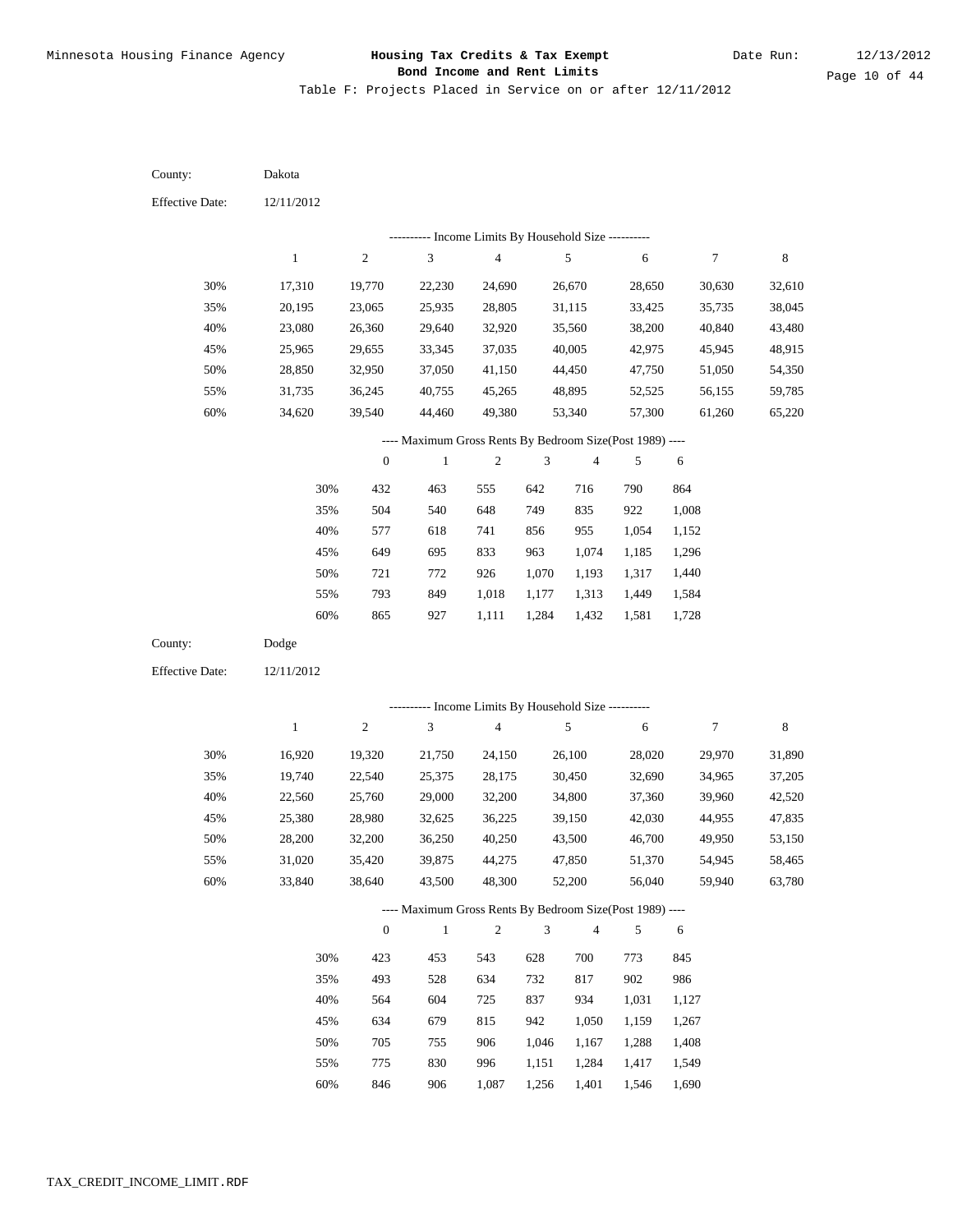| County:                | Douglas          |                  |                                                                          |                          |                |                  |                  |                  |                  |
|------------------------|------------------|------------------|--------------------------------------------------------------------------|--------------------------|----------------|------------------|------------------|------------------|------------------|
| <b>Effective Date:</b> | 12/11/2012       |                  |                                                                          |                          |                |                  |                  |                  |                  |
|                        |                  |                  | --------- Income Limits By Household Size ----------                     |                          |                |                  |                  |                  |                  |
|                        | $\mathbf{1}$     | $\boldsymbol{2}$ | $\mathfrak{Z}$                                                           | $\sqrt{4}$               |                | 5                | 6                | $\boldsymbol{7}$ | 8                |
| 30%                    | 13,380           | 15,300           | 17,220                                                                   | 19,110                   |                | 20,640           | 22,170           | 23,700           | 25,230           |
| 35%                    | 15,610           | 17,850           | 20,090                                                                   | 22,295                   |                | 24,080           | 25,865           | 27,650           | 29,435           |
| 40%                    | 17,840           | 20,400           | 22,960                                                                   | 25,480                   |                | 27,520           | 29,560           | 31,600           | 33,640           |
| 45%                    | 20,070           | 22,950           | 25,830                                                                   | 28,665                   |                | 30,960           | 33,255           | 35,550           | 37,845           |
| 50%                    | 22,300           | 25,500           | 28,700                                                                   | 31,850                   |                | 34,400           | 36,950           | 39,500           | 42,050           |
| 55%                    | 24,530           | 28,050           | 31,570                                                                   | 35,035                   |                | 37,840           | 40,645           | 43,450           | 46,255           |
| 60%                    | 26,760           | 30,600           | 34,440                                                                   | 38,220                   |                | 41,280           | 44,340           | 47,400           | 50,460           |
|                        |                  |                  | ---- Maximum Gross Rents By Bedroom Size(Post 1989) ----                 |                          |                |                  |                  |                  |                  |
|                        |                  | $\boldsymbol{0}$ | $\mathbf{1}$                                                             | $\sqrt{2}$               | 3              | $\overline{4}$   | 5                | 6                |                  |
|                        | 30%              | 334              | 358                                                                      | 430                      | 496            | 554              | 611              | 668              |                  |
|                        | 35%              | 390              | 418                                                                      | 502                      | 579            | 646              | 713              | 780              |                  |
|                        | 40%              | 446              | 478                                                                      | 574                      | 662            | 739              | 815              | 891              |                  |
|                        | 45%              | 501              | 537                                                                      | 645                      | 745            | 831              | 917              | 1,003            |                  |
|                        | 50%              | 557              | 597                                                                      | 717                      | 828            | 923              | 1,019            | 1,114            |                  |
|                        | 55%              | 613              | 657                                                                      | 789                      | 910            | 1,016            | 1,121            | 1,226            |                  |
|                        | 60%              | 669              | 717                                                                      | 861                      | 993            | 1,108            | 1,223            | 1,337            |                  |
|                        |                  |                  |                                                                          |                          |                |                  |                  |                  |                  |
| County:                | Faribault        |                  |                                                                          |                          |                |                  |                  |                  |                  |
| <b>Effective Date:</b> | 12/11/2012       |                  |                                                                          |                          |                |                  |                  |                  |                  |
|                        |                  |                  |                                                                          |                          |                |                  |                  |                  |                  |
|                        |                  |                  | --------- Income Limits By Household Size ----------                     |                          |                |                  |                  |                  |                  |
|                        | $\mathbf{1}$     | $\sqrt{2}$       | $\mathfrak{Z}$                                                           | $\overline{\mathcal{L}}$ |                | 5                | $\sqrt{6}$       | $\boldsymbol{7}$ | 8                |
| 30%                    | 12,960           | 14,820           | 16,680                                                                   | 18,510                   |                | 20,010           | 21,480           | 22,980           | 24,450           |
| 35%                    | 15,120           | 17,290           | 19,460                                                                   | 21,595                   |                | 23,345           | 25,060           | 26,810           | 28,525           |
| 40%                    | 17,280           | 19,760           | 22,240                                                                   | 24,680                   |                | 26,680           | 28,640           | 30,640           | 32,600           |
| 45%                    | 19,440           | 22,230           | 25,020                                                                   | 27,765                   |                | 30,015           | 32,220           | 34,470           | 36,675           |
| 50%                    | 21,600           | 24,700           | 27,800                                                                   | 30,850                   |                | 33,350           | 35,800           | 38,300           | 40,750           |
| 55%<br>60%             | 23,760<br>25,920 | 27,170<br>29,640 | 30,580<br>33,360                                                         | 33,935<br>37,020         |                | 36,685<br>40,020 | 39,380<br>42,960 | 42,130<br>45,960 | 44,825<br>48,900 |
|                        |                  |                  |                                                                          |                          |                |                  |                  |                  |                  |
|                        |                  | $\mathbf{0}$     | ---- Maximum Gross Rents By Bedroom Size(Post 1989) ----<br>$\mathbf{1}$ | $\sqrt{2}$               | $\mathfrak{Z}$ | $\overline{4}$   | 5                | 6                |                  |
|                        | 30%              | 324              | 347                                                                      | 417                      | 481            | 537              | 592              | 647              |                  |
|                        | 35%              | 378              | 405                                                                      | 486                      | 561            | 626              | 691              | 755              |                  |
|                        | 40%              | 432              | 463                                                                      | 556                      | 642            | 716              | 790              | 863              |                  |
|                        | 45%              | 486              | 520                                                                      | 625                      | 722            | 805              | 889              | 971              |                  |
|                        | 50%              | 540              | 578                                                                      | 695                      | 802            | 895              | 988              | 1,079            |                  |
|                        | 55%              | 594              | 636                                                                      | 764                      | 882            | 984              | 1,086            | 1,187            |                  |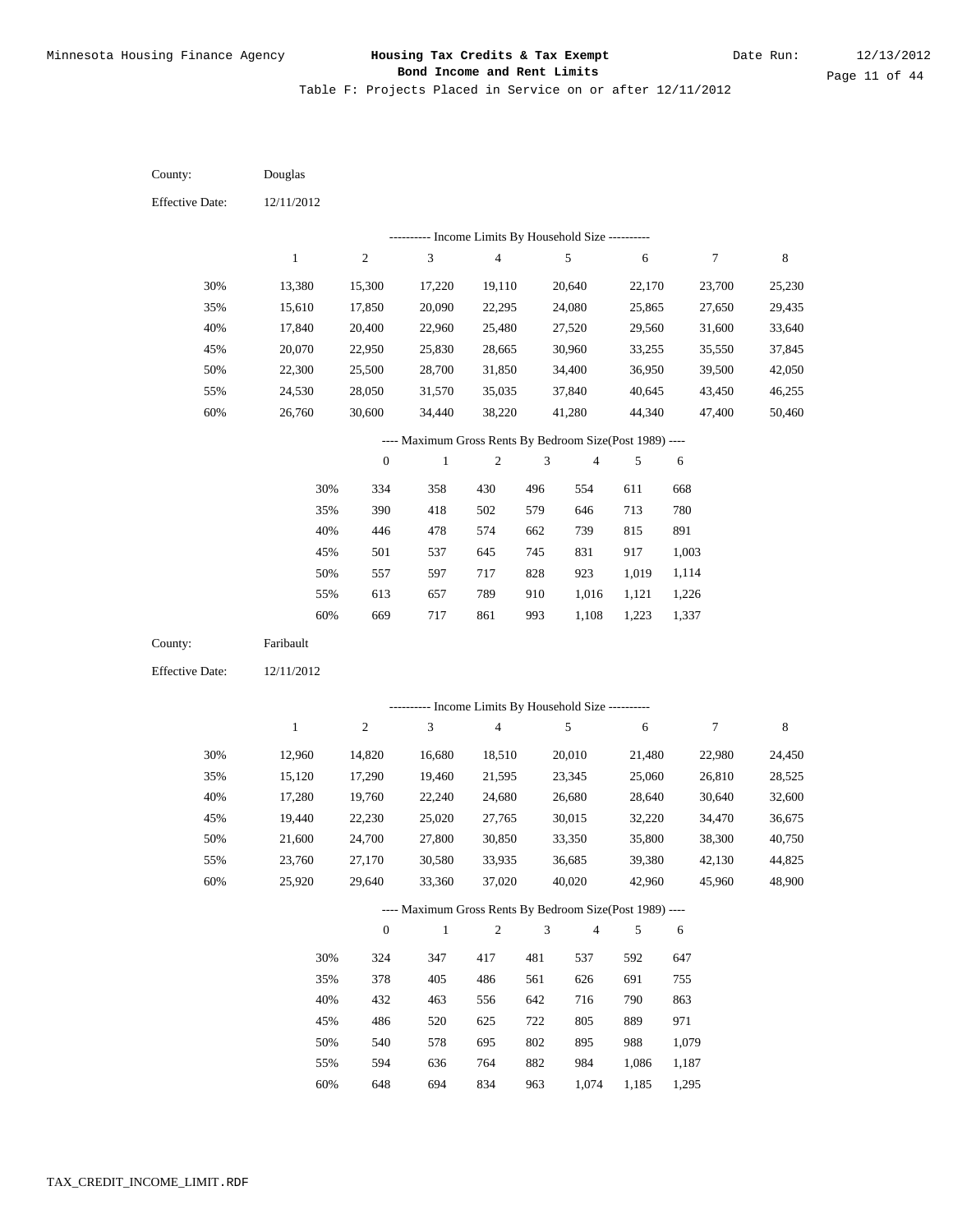| County:                | Fillmore         |                  |                                                                         |                          |                             |                  |                  |                  |                  |
|------------------------|------------------|------------------|-------------------------------------------------------------------------|--------------------------|-----------------------------|------------------|------------------|------------------|------------------|
| <b>Effective Date:</b> | 12/11/2012       |                  |                                                                         |                          |                             |                  |                  |                  |                  |
|                        |                  |                  | --------- Income Limits By Household Size ----------                    |                          |                             |                  |                  |                  |                  |
|                        | $\mathbf{1}$     | $\boldsymbol{2}$ | $\mathfrak{Z}$                                                          | $\sqrt{4}$               |                             | $\sqrt{5}$       | $\sqrt{6}$       | $\tau$           | $\,$ 8 $\,$      |
| 30%                    | 13,170           | 15,060           | 16,950                                                                  | 18,810                   |                             | 20,340           | 21,840           | 23,340           | 24,840           |
| 35%                    | 15,365           | 17,570           | 19,775                                                                  | 21,945                   |                             | 23,730           | 25,480           | 27,230           | 28,980           |
| 40%                    | 17,560           | 20,080           | 22,600                                                                  | 25,080                   |                             | 27,120           | 29,120           | 31,120           | 33,120           |
| 45%                    | 19,755           | 22,590           | 25,425                                                                  | 28,215                   |                             | 30,510           | 32,760           | 35,010           | 37,260           |
| 50%                    | 21,950           | 25,100           | 28,250                                                                  | 31,350                   |                             | 33,900           | 36,400           | 38,900           | 41,400           |
| 55%                    | 24,145           | 27,610           | 31,075                                                                  | 34,485                   |                             | 37,290           | 40,040           | 42,790           | 45,540           |
| 60%                    | 26,340           | 30,120           | 33,900                                                                  | 37,620                   |                             | 40,680           | 43,680           | 46,680           | 49,680           |
|                        |                  |                  | ---- Maximum Gross Rents By Bedroom Size(Post 1989) ----                |                          |                             |                  |                  |                  |                  |
|                        |                  | $\boldsymbol{0}$ | $\mathbf{1}$                                                            | $\sqrt{2}$               | $\ensuremath{\mathfrak{Z}}$ | $\overline{4}$   | 5                | 6                |                  |
|                        | 30%              | 329              | 352                                                                     | 423                      | 489                         | 546              | 602              | 658              |                  |
|                        | 35%              | 384              | 411                                                                     | 494                      | 570                         | 637              | 702              | 768              |                  |
|                        | 40%              | 439              | 470                                                                     | 565                      | 652                         | 728              | 803              | 877              |                  |
|                        | 45%              | 493              | 529                                                                     | 635                      | 734                         | 819              | 903              | 987              |                  |
|                        | 50%              | 548              | 588                                                                     | 706                      | 815                         | 910              | 1,003            | 1,097            |                  |
|                        | 55%              | 603              | 646                                                                     | 776                      | 897                         | 1,001            | 1,104            | 1,206            |                  |
|                        | 60%              | 658              | 705                                                                     | 847                      | 978                         | 1,092            | 1,204            | 1,316            |                  |
|                        |                  |                  |                                                                         |                          |                             |                  |                  |                  |                  |
| County:                | Freeborn         |                  |                                                                         |                          |                             |                  |                  |                  |                  |
| <b>Effective Date:</b> | 12/11/2012       |                  |                                                                         |                          |                             |                  |                  |                  |                  |
|                        |                  |                  |                                                                         |                          |                             |                  |                  |                  |                  |
|                        | $\mathbf{1}$     | $\sqrt{2}$       | ---------- Income Limits By Household Size ----------<br>$\mathfrak{Z}$ | $\overline{\mathcal{L}}$ |                             | 5                |                  | $\tau$           |                  |
|                        |                  |                  |                                                                         |                          |                             |                  | $\sqrt{6}$       |                  | 8                |
| 30%                    | 12,960           | 14,820           | 16,680                                                                  | 18,510                   |                             | 20,010           | 21,480           | 22,980           | 24,450           |
| 35%                    | 15,120           | 17,290           | 19,460                                                                  | 21,595                   |                             | 23,345           | 25,060           | 26,810           | 28,525           |
| 40%                    | 17,280           | 19,760           | 22,240                                                                  | 24,680                   |                             | 26,680           | 28,640           | 30,640           | 32,600           |
| 45%<br>50%             | 19,440           | 22,230<br>24,700 | 25,020<br>27,800                                                        | 27,765                   |                             | 30,015           | 32,220           | 34,470           | 36,675<br>40,750 |
| 55%                    | 21,600<br>23,760 | 27,170           | 30,580                                                                  | 30,850<br>33,935         |                             | 33,350<br>36,685 | 35,800<br>39,380 | 38,300<br>42,130 | 44,825           |
| 60%                    | 25,920           | 29,640           | 33,360                                                                  | 37,020                   |                             | 40,020           | 42,960           | 45,960           | 48,900           |
|                        |                  |                  | ---- Maximum Gross Rents By Bedroom Size(Post 1989) ----                |                          |                             |                  |                  |                  |                  |
|                        |                  | $\mathbf{0}$     | $\mathbf{1}$                                                            | $\sqrt{2}$               | $\mathfrak{Z}$              | $\overline{4}$   | 5                | 6                |                  |
|                        | 30%              | 324              | 347                                                                     | 417                      | 481                         | 537              | 592              | 647              |                  |
|                        | 35%              | 378              | 405                                                                     | 486                      | 561                         | 626              | 691              | 755              |                  |
|                        | 40%              | 432              | 463                                                                     | 556                      | 642                         | 716              | 790              | 863              |                  |
|                        | 45%              | 486              | 520                                                                     | 625                      | 722                         | 805              | 889              | 971              |                  |
|                        | 50%              | 540              | 578                                                                     | 695                      | 802                         | 895              | 988              | 1,079            |                  |
|                        | 55%              | 594              | 636                                                                     | 764                      | 882                         | 984              | 1,086            | 1,187            |                  |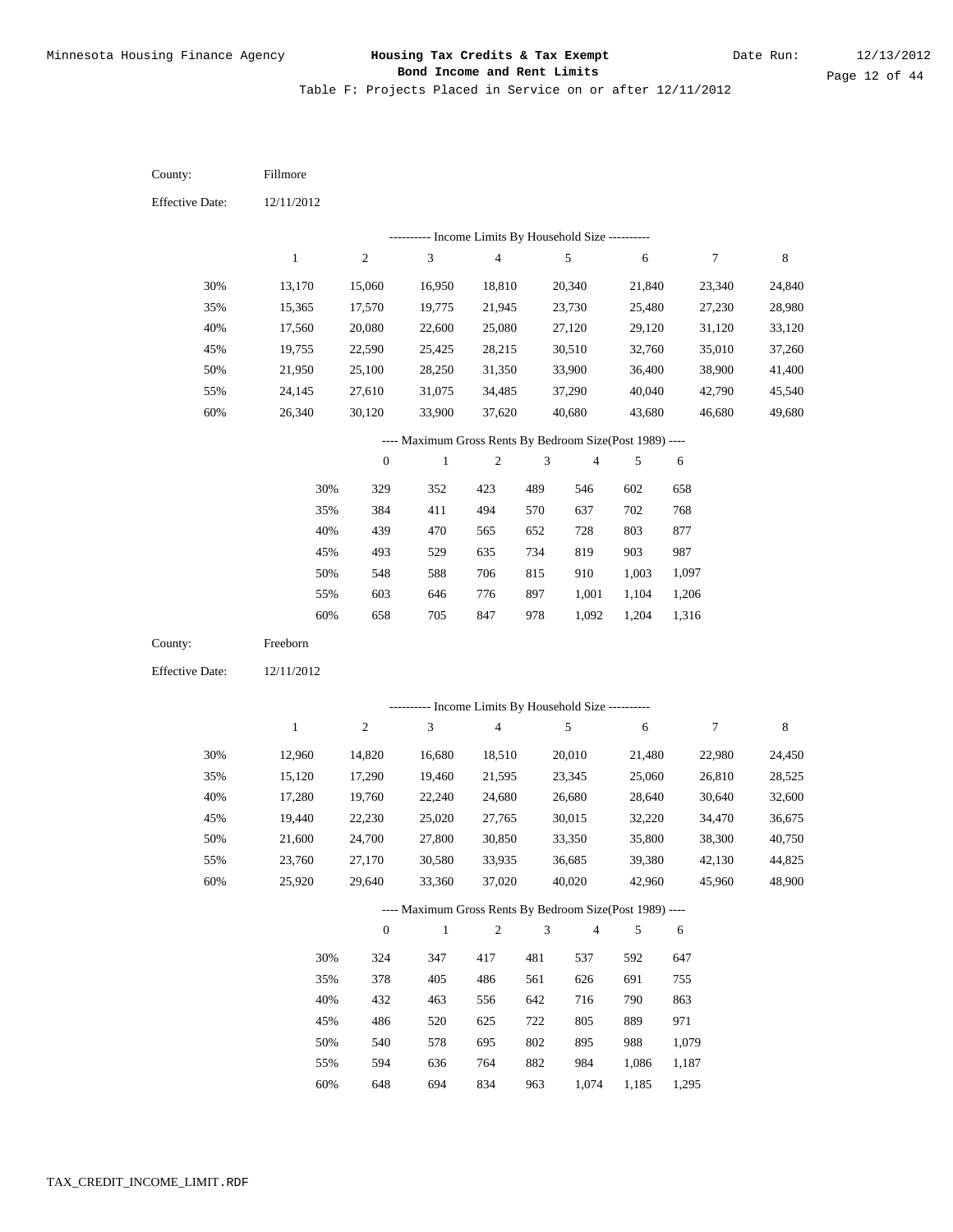| County:                | Goodhue      |                  |                                                          |                |                |                |                |                |             |
|------------------------|--------------|------------------|----------------------------------------------------------|----------------|----------------|----------------|----------------|----------------|-------------|
| <b>Effective Date:</b> | 12/11/2012   |                  |                                                          |                |                |                |                |                |             |
|                        |              |                  | --------- Income Limits By Household Size ----------     |                |                |                |                |                |             |
|                        | $\mathbf{1}$ | $\boldsymbol{2}$ | 3                                                        | $\sqrt{4}$     |                | 5              | 6              | 7              | $\,$ 8 $\,$ |
| 30%                    | 15,240       | 17,400           | 19,590                                                   | 21,750         |                | 23,490         | 25,230         | 26,970         | 28,710      |
| 35%                    | 17,780       | 20,300           | 22,855                                                   | 25,375         |                | 27,405         | 29,435         | 31,465         | 33,495      |
| 40%                    | 20,320       | 23,200           | 26,120                                                   | 29,000         |                | 31,320         | 33,640         | 35,960         | 38,280      |
| 45%                    | 22,860       | 26,100           | 29,385                                                   | 32,625         |                | 35,235         | 37,845         | 40,455         | 43,065      |
| 50%                    | 25,400       | 29,000           | 32,650                                                   | 36,250         |                | 39,150         | 42,050         | 44,950         | 47,850      |
| 55%                    | 27,940       | 31,900           | 35,915                                                   | 39,875         |                | 43,065         | 46,255         | 49,445         | 52,635      |
| 60%                    | 30,480       | 34,800           | 39,180                                                   | 43,500         |                | 46,980         | 50,460         | 53,940         | 57,420      |
|                        |              |                  | ---- Maximum Gross Rents By Bedroom Size(Post 1989) ---- |                |                |                |                |                |             |
|                        |              | $\boldsymbol{0}$ | $\mathbf{1}$                                             | $\sqrt{2}$     | 3              | $\overline{4}$ | 5              | 6              |             |
|                        | 30%          | 381              | 408                                                      | 489            | 565            | 630            | 696            | 761            |             |
|                        | 35%          | 444              | 476                                                      | 571            | 659            | 735            | 812            | 888            |             |
|                        | 40%          | 508              | 544                                                      | 653            | 754            | 841            | 928            | 1,015          |             |
|                        | 45%          | 571              | 612                                                      | 734            | 848            | 946            | 1,044          | 1,141          |             |
|                        | 50%          | 635              | 680                                                      | 816            | 942            | 1,051          | 1,160          | 1,268          |             |
|                        | 55%          | 698              | 748                                                      | 897            | 1,036          | 1,156          | 1,276          | 1,395          |             |
|                        | 60%          | 762              | 816                                                      | 979            | 1,131          | 1,261          | 1,392          | 1,522          |             |
| County:                | Grant        |                  |                                                          |                |                |                |                |                |             |
| <b>Effective Date:</b> | 12/11/2012   |                  |                                                          |                |                |                |                |                |             |
|                        |              |                  |                                                          |                |                |                |                |                |             |
|                        |              |                  |                                                          |                |                |                |                |                |             |
|                        |              |                  | ---------- Income Limits By Household Size ----------    |                |                |                |                |                |             |
|                        | $\mathbf{1}$ | $\sqrt{2}$       | 3                                                        | $\overline{4}$ |                | 5              | $\sqrt{6}$     | 7              | 8           |
| 30%                    | 12,960       | 14,820           | 16,680                                                   | 18,510         |                | 20,010         | 21,480         | 22,980         | 24,450      |
| 35%                    | 15,120       | 17,290           | 19,460                                                   | 21,595         |                | 23,345         | 25,060         | 26,810         | 28,525      |
| 40%                    | 17,280       | 19,760           | 22,240                                                   | 24,680         |                | 26,680         | 28,640         | 30,640         | 32,600      |
| 45%                    | 19,440       | 22,230           | 25,020                                                   | 27,765         |                | 30,015         | 32,220         | 34,470         | 36,675      |
| 50%                    | 21,600       | 24,700           | 27,800                                                   | 30,850         |                | 33,350         | 35,800         | 38,300         | 40,750      |
| 55%                    | 23,760       | 27,170           | 30,580                                                   | 33,935         |                | 36,685         | 39,380         | 42,130         | 44,825      |
| 60%                    | 25,920       | 29,640           | 33,360                                                   | 37,020         |                | 40,020         | 42,960         | 45,960         | 48,900      |
|                        |              |                  | ---- Maximum Gross Rents By Bedroom Size(Post 1989) ---- |                |                |                |                |                |             |
|                        |              | $\mathbf{0}$     | $\mathbf{1}$                                             | $\sqrt{2}$     | $\mathfrak{Z}$ | $\overline{4}$ | 5              | 6              |             |
|                        | 30%          | 324              | 347                                                      | 417            | 481            | 537            | 592            | 647            |             |
|                        | 35%          | 378              | 405                                                      | 486            | 561            | 626            | 691            | 755            |             |
|                        | 40%          | 432              | 463                                                      | 556            | 642            | 716            | 790            | 863            |             |
|                        | 45%          | 486              | 520                                                      | 625            | 722            | 805            | 889            | 971            |             |
|                        | 50%          | 540              | 578                                                      | 695            | 802            | 895            | 988            | 1,079          |             |
|                        | 55%<br>60%   | 594<br>648       | 636<br>694                                               | 764<br>834     | 882<br>963     | 984<br>1,074   | 1,086<br>1,185 | 1,187<br>1,295 |             |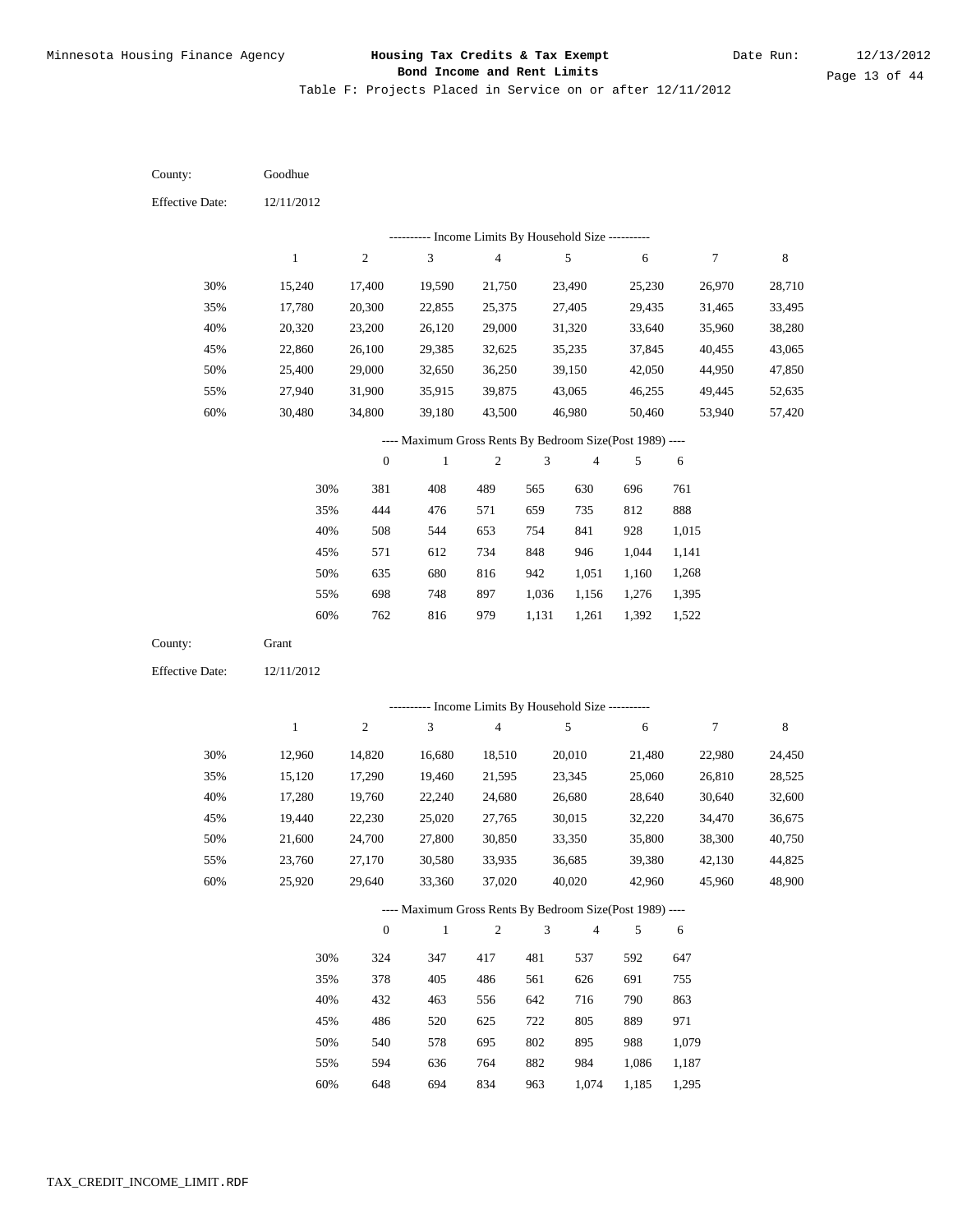Table F: Projects Placed in Service on or after 12/11/2012

| County:                | Hennepin      |                  |                                                          |                |                |                |                |                |             |
|------------------------|---------------|------------------|----------------------------------------------------------|----------------|----------------|----------------|----------------|----------------|-------------|
| <b>Effective Date:</b> | 12/11/2012    |                  |                                                          |                |                |                |                |                |             |
|                        |               |                  | --------- Income Limits By Household Size ----------     |                |                |                |                |                |             |
|                        | $\mathbf{1}$  | $\sqrt{2}$       | 3                                                        | $\overline{4}$ |                | $\sqrt{5}$     | $\sqrt{6}$     | 7              | $\,$ 8 $\,$ |
| 30%                    | 17,310        | 19,770           | 22,230                                                   | 24,690         |                | 26,670         | 28,650         | 30,630         | 32,610      |
| 35%                    | 20,195        | 23,065           | 25,935                                                   | 28,805         |                | 31,115         | 33,425         | 35,735         | 38,045      |
| 40%                    | 23,080        | 26,360           | 29,640                                                   | 32,920         |                | 35,560         | 38,200         | 40,840         | 43,480      |
| 45%                    | 25,965        | 29,655           | 33,345                                                   | 37,035         |                | 40,005         | 42,975         | 45,945         | 48,915      |
| 50%                    | 28,850        | 32,950           | 37,050                                                   | 41,150         |                | 44,450         | 47,750         | 51,050         | 54,350      |
| 55%                    | 31,735        | 36,245           | 40,755                                                   | 45,265         |                | 48,895         | 52,525         | 56,155         | 59,785      |
| 60%                    | 34,620        | 39,540           | 44,460                                                   | 49,380         |                | 53,340         | 57,300         | 61,260         | 65,220      |
|                        |               |                  | ---- Maximum Gross Rents By Bedroom Size(Post 1989) ---- |                |                |                |                |                |             |
|                        |               | $\boldsymbol{0}$ | $\mathbf{1}$                                             | $\sqrt{2}$     | $\mathfrak{Z}$ | $\overline{4}$ | 5              | 6              |             |
|                        | 30%           | 432              | 463                                                      | 555            | 642            | 716            | 790            | 864            |             |
|                        | 35%           | 504              | 540                                                      | 648            | 749            | 835            | 922            | 1,008          |             |
|                        | 40%           | 577              | 618                                                      | 741            | 856            | 955            | 1,054          | 1,152          |             |
|                        | 45%           | 649              | 695                                                      | 833            | 963            | 1,074          | 1,185          | 1,296          |             |
|                        | 50%           | 721              | 772                                                      | 926            | 1,070          | 1,193          | 1,317          | 1,440          |             |
|                        | 55%           | 793              | 849                                                      | 1,018          | 1,177          | 1,313          | 1,449          | 1,584          |             |
|                        | 60%           | 865              | 927                                                      | 1,111          | 1,284          | 1,432          | 1,581          | 1,728          |             |
| County:                | Houston       |                  |                                                          |                |                |                |                |                |             |
| <b>Effective Date:</b> | 12/11/2012    |                  |                                                          |                |                |                |                |                |             |
|                        |               |                  |                                                          |                |                |                |                |                |             |
|                        |               | $\sqrt{2}$       | --------- Income Limits By Household Size ----------     |                |                | 5              |                |                |             |
|                        | $\,1$         |                  | 3                                                        | $\overline{4}$ |                |                | $\sqrt{6}$     | 7              | $\,8\,$     |
| 30%                    | 14,550        | 16,620           | 18,690                                                   | 20,760         |                | 22,440         | 24,090         | 25,770         | 27,420      |
| 35%                    | 16,975        | 19,390           | 21,805                                                   | 24,220         |                | 26,180         | 28,105         | 30,065         | 31,990      |
| 40%                    | 19,400        | 22,160           | 24,920                                                   | 27,680         |                | 29,920         | 32,120         | 34,360         | 36,560      |
| 45%                    | 21,825        | 24,930           | 28,035                                                   | 31,140         |                | 33,660         | 36,135         | 38,655         | 41,130      |
| 50%                    | 24,250        | 27,700           | 31,150                                                   | 34,600         |                | 37,400         | 40,150         | 42,950         | 45,700      |
| 55%                    | 26,675        | 30,470           | 34,265                                                   | 38,060         |                | 41,140         | 44,165         | 47,245         | 50,270      |
| 60%                    | 29,100        | 33,240           | 37,380                                                   | 41,520         |                | 44,880         | 48,180         | 51,540         | 54,840      |
|                        |               |                  | ---- Maximum Gross Rents By Bedroom Size(Post 1989) ---- |                |                |                |                |                |             |
|                        |               | $\mathbf{0}$     | $\,1\,$                                                  | $\sqrt{2}$     | $\mathfrak z$  | $\overline{4}$ | 5              | 6              |             |
|                        | 30%           | 363              | 389                                                      | 467            | 540            | 602            | 664            | 726            |             |
|                        | 35%           | 424              | 454                                                      | 545            | 630            | 702            | 775            | 847            |             |
|                        | 40%           | 485              | 519                                                      | 623            | 720            | 803            | 886            | 968            |             |
|                        | 45%           | 545              | 584                                                      | 700            | 810            | 903            | 997            | 1,089          |             |
|                        | 50%           | 606              | 649                                                      | 778            | 900            | 1,003          | 1,108          | 1,211          |             |
|                        |               |                  |                                                          |                |                |                |                |                |             |
|                        | 55%<br>$60\%$ | 666<br>727       | 714<br>779                                               | 856<br>934     | 990<br>1,080   | 1,104<br>1,204 | 1,218<br>1,329 | 1,332<br>1,453 |             |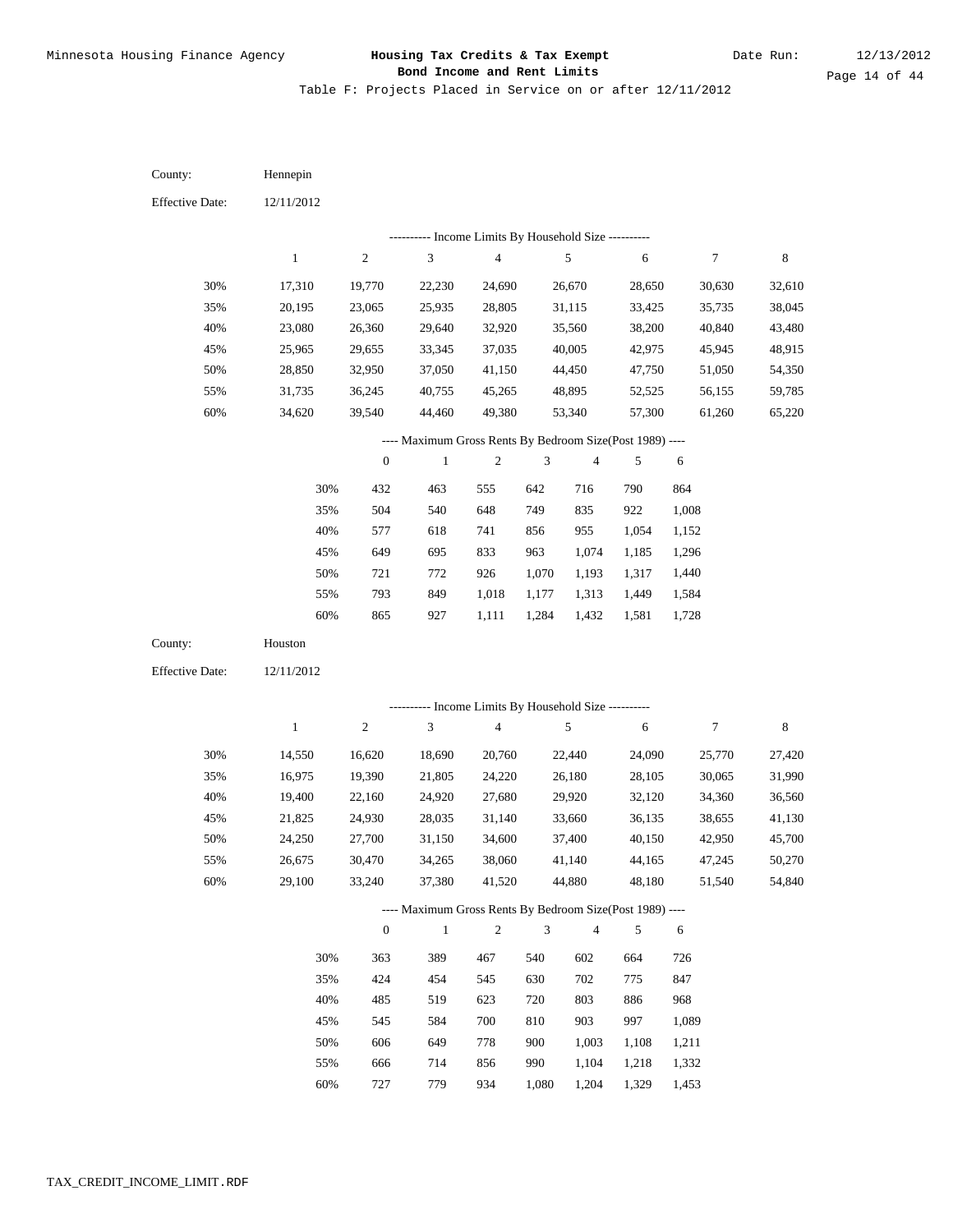| County:                | Hubbard      |                  |                                                          |                |                |                |                |                |             |
|------------------------|--------------|------------------|----------------------------------------------------------|----------------|----------------|----------------|----------------|----------------|-------------|
| <b>Effective Date:</b> | 12/11/2012   |                  |                                                          |                |                |                |                |                |             |
|                        |              |                  | --------- Income Limits By Household Size ----------     |                |                |                |                |                |             |
|                        | $\mathbf{1}$ | $\boldsymbol{2}$ | $\ensuremath{\mathfrak{Z}}$                              | $\overline{4}$ |                | 5              | 6              | 7              | $\,$ 8 $\,$ |
| 30%                    | 12,960       | 14,820           | 16,680                                                   | 18,510         |                | 20,010         | 21,480         | 22,980         | 24,450      |
| 35%                    | 15,120       | 17,290           | 19,460                                                   | 21,595         |                | 23,345         | 25,060         | 26,810         | 28,525      |
| 40%                    | 17,280       | 19,760           | 22,240                                                   | 24,680         |                | 26,680         | 28,640         | 30,640         | 32,600      |
| 45%                    | 19,440       | 22,230           | 25,020                                                   | 27,765         |                | 30,015         | 32,220         | 34,470         | 36,675      |
| 50%                    | 21,600       | 24,700           | 27,800                                                   | 30,850         |                | 33,350         | 35,800         | 38,300         | 40,750      |
| 55%                    | 23,760       | 27,170           | 30,580                                                   | 33,935         |                | 36,685         | 39,380         | 42,130         | 44,825      |
| 60%                    | 25,920       | 29,640           | 33,360                                                   | 37,020         |                | 40,020         | 42,960         | 45,960         | 48,900      |
|                        |              |                  | ---- Maximum Gross Rents By Bedroom Size(Post 1989) ---- |                |                |                |                |                |             |
|                        |              | $\boldsymbol{0}$ | $\mathbf{1}$                                             | $\sqrt{2}$     | 3              | $\overline{4}$ | 5              | 6              |             |
|                        | 30%          | 324              | 347                                                      | 417            | 481            | 537            | 592            | 647            |             |
|                        | 35%          | 378              | 405                                                      | 486            | 561            | 626            | 691            | 755            |             |
|                        | 40%          | 432              | 463                                                      | 556            | 642            | 716            | 790            | 863            |             |
|                        | 45%          | 486              | 520                                                      | 625            | 722            | 805            | 889            | 971            |             |
|                        | 50%          | 540              | 578                                                      | 695            | 802            | 895            | 988            | 1,079          |             |
|                        | 55%          | 594              | 636                                                      | 764            | 882            | 984            | 1,086          | 1,187          |             |
|                        | $60\%$       | 648              | 694                                                      | 834            | 963            | 1,074          | 1,185          | 1,295          |             |
|                        |              |                  |                                                          |                |                |                |                |                |             |
| County:                | Isanti       |                  |                                                          |                |                |                |                |                |             |
| <b>Effective Date:</b> | 12/11/2012   |                  |                                                          |                |                |                |                |                |             |
|                        |              |                  |                                                          |                |                |                |                |                |             |
|                        |              |                  | --------- Income Limits By Household Size ----------     |                |                |                |                |                |             |
|                        | $\mathbf{1}$ | $\boldsymbol{2}$ | $\mathfrak{Z}$                                           | $\overline{4}$ |                | 5              | $\sqrt{6}$     | 7              | $\,8\,$     |
| 30%                    | 17,310       | 19,770           | 22,230                                                   | 24,690         |                | 26,670         | 28,650         | 30,630         | 32,610      |
| 35%                    | 20,195       | 23,065           | 25,935                                                   | 28,805         |                | 31,115         | 33,425         | 35,735         | 38,045      |
| 40%                    | 23,080       | 26,360           | 29,640                                                   | 32,920         |                | 35,560         | 38,200         | 40,840         | 43,480      |
| 45%                    | 25,965       | 29,655           | 33,345                                                   | 37,035         |                | 40,005         | 42,975         | 45,945         | 48,915      |
| 50%                    | 28,850       | 32,950           | 37,050                                                   | 41,150         |                | 44,450         | 47,750         | 51,050         | 54,350      |
| 55%                    | 31,735       | 36,245           | 40,755                                                   | 45,265         |                | 48,895         | 52,525         | 56,155         | 59,785      |
| 60%                    | 34,620       | 39,540           | 44,460                                                   | 49,380         |                | 53,340         | 57,300         | 61,260         | 65,220      |
|                        |              |                  | ---- Maximum Gross Rents By Bedroom Size(Post 1989) ---- |                |                |                |                |                |             |
|                        |              | $\boldsymbol{0}$ | $\mathbf{1}$                                             | $\sqrt{2}$     | $\mathfrak 3$  | $\overline{4}$ | 5              | 6              |             |
|                        | 30%          | 432              | 463                                                      | 555            | 642            | 716            | 790            | 864            |             |
|                        | 35%          | 504              | 540                                                      | 648            | 749            | 835            | 922            | 1,008          |             |
|                        | 40%          | 577              | 618                                                      | 741            | 856            | 955            | 1,054          | 1,152          |             |
|                        | 45%          | 649              | 695                                                      | 833            | 963            | 1,074          | 1,185          | 1,296          |             |
|                        | 50%<br>55%   | 721<br>793       | 772<br>849                                               | 926<br>1,018   | 1,070<br>1,177 | 1,193<br>1,313 | 1,317<br>1,449 | 1,440<br>1,584 |             |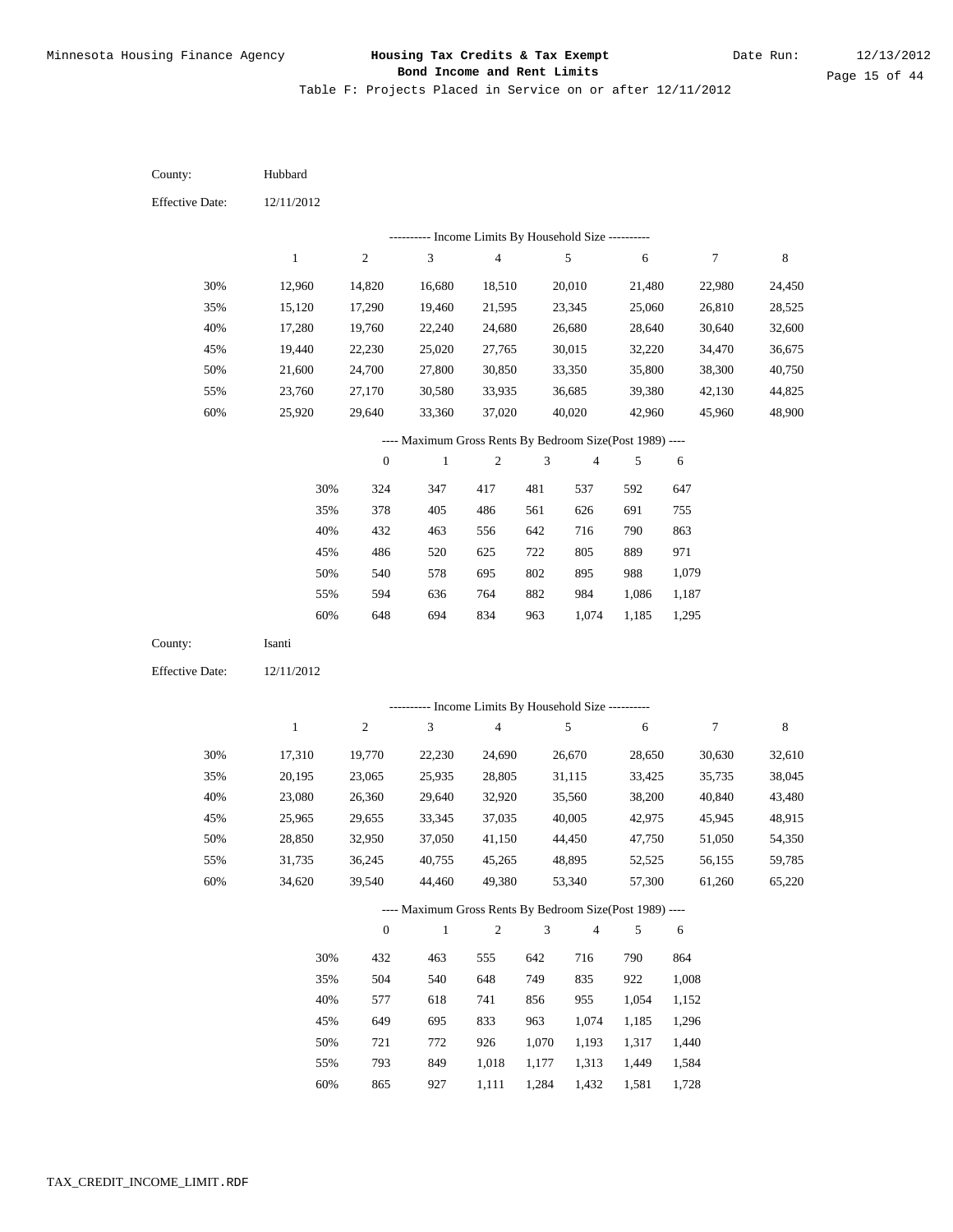Table F: Projects Placed in Service on or after 12/11/2012

| <b>Effective Date:</b><br>12/11/2012<br>--------- Income Limits By Household Size ----------<br>3<br>$\sqrt{4}$<br>$\,$ 8 $\,$<br>$\mathbf{1}$<br>$\sqrt{2}$<br>$\sqrt{5}$<br>7<br>6<br>30%<br>12,960<br>14,820<br>16,680<br>18,510<br>20,010<br>21,480<br>22,980<br>24,450<br>35%<br>19,460<br>21,595<br>23,345<br>25,060<br>26,810<br>28,525<br>15,120<br>17,290 |
|--------------------------------------------------------------------------------------------------------------------------------------------------------------------------------------------------------------------------------------------------------------------------------------------------------------------------------------------------------------------|
|                                                                                                                                                                                                                                                                                                                                                                    |
|                                                                                                                                                                                                                                                                                                                                                                    |
|                                                                                                                                                                                                                                                                                                                                                                    |
|                                                                                                                                                                                                                                                                                                                                                                    |
|                                                                                                                                                                                                                                                                                                                                                                    |
| 40%<br>24,680<br>26,680<br>28,640<br>30,640<br>32,600<br>17,280<br>19,760<br>22,240                                                                                                                                                                                                                                                                                |
| 45%<br>30,015<br>36,675<br>19,440<br>22,230<br>25,020<br>27,765<br>32,220<br>34,470                                                                                                                                                                                                                                                                                |
| 50%<br>30,850<br>35,800<br>40,750<br>21,600<br>24,700<br>27,800<br>33,350<br>38,300                                                                                                                                                                                                                                                                                |
| 55%<br>23,760<br>27,170<br>30,580<br>33,935<br>36,685<br>39,380<br>42,130<br>44,825                                                                                                                                                                                                                                                                                |
| 60%<br>25,920<br>29,640<br>37,020<br>40,020<br>42,960<br>45,960<br>48,900<br>33,360                                                                                                                                                                                                                                                                                |
| ---- Maximum Gross Rents By Bedroom Size(Post 1989) ----                                                                                                                                                                                                                                                                                                           |
| $\ensuremath{\mathfrak{Z}}$<br>$\boldsymbol{0}$<br>$\mathbf{1}$<br>$\sqrt{2}$<br>$\overline{4}$<br>5<br>6                                                                                                                                                                                                                                                          |
| 30%<br>481<br>324<br>347<br>417<br>537<br>592<br>647                                                                                                                                                                                                                                                                                                               |
| 35%<br>378<br>405<br>486<br>561<br>626<br>691<br>755                                                                                                                                                                                                                                                                                                               |
| 40%<br>432<br>463<br>556<br>642<br>716<br>790<br>863                                                                                                                                                                                                                                                                                                               |
| 45%<br>486<br>520<br>625<br>805<br>889<br>971<br>722                                                                                                                                                                                                                                                                                                               |
| 50%<br>540<br>695<br>802<br>895<br>988<br>578<br>1,079                                                                                                                                                                                                                                                                                                             |
| 55%<br>594<br>636<br>764<br>882<br>984<br>1,086<br>1,187                                                                                                                                                                                                                                                                                                           |
| 60%<br>648<br>694<br>834<br>963<br>1,074<br>1,185<br>1,295                                                                                                                                                                                                                                                                                                         |
| County:<br>Jackson                                                                                                                                                                                                                                                                                                                                                 |
| <b>Effective Date:</b><br>12/11/2012                                                                                                                                                                                                                                                                                                                               |
|                                                                                                                                                                                                                                                                                                                                                                    |
| --------- Income Limits By Household Size ----------<br>3<br>5<br>$\mathbf{1}$<br>$\boldsymbol{2}$<br>$\overline{4}$<br>6<br>7<br>$\,8\,$                                                                                                                                                                                                                          |
|                                                                                                                                                                                                                                                                                                                                                                    |
| 30%<br>13,230<br>15,120<br>17,010<br>18,900<br>24,960<br>20,430<br>21,930<br>23,460                                                                                                                                                                                                                                                                                |
| 35%<br>29,120<br>15,435<br>17,640<br>19,845<br>22,050<br>23,835<br>25,585<br>27,370                                                                                                                                                                                                                                                                                |
| 40%<br>17,640<br>20,160<br>22,680<br>25,200<br>27,240<br>29,240<br>31,280<br>33,280                                                                                                                                                                                                                                                                                |
| 45%<br>37,440<br>19,845<br>22,680<br>25,515<br>28,350<br>30,645<br>32,895<br>35,190                                                                                                                                                                                                                                                                                |
| 50%<br>22,050<br>28,350<br>31,500<br>34,050<br>36,550<br>39,100<br>41,600<br>25,200                                                                                                                                                                                                                                                                                |
| 55%<br>24,255<br>27,720<br>31,185<br>37,455<br>40,205<br>43,010<br>45,760<br>34,650                                                                                                                                                                                                                                                                                |
| 60%<br>26,460<br>30,240<br>34,020<br>37,800<br>40,860<br>43,860<br>46,920<br>49,920                                                                                                                                                                                                                                                                                |
| ---- Maximum Gross Rents By Bedroom Size(Post 1989) ----<br>$\overline{2}$<br>3<br>$\overline{4}$                                                                                                                                                                                                                                                                  |
| $\mathbf{1}$<br>5<br>$\boldsymbol{0}$<br>6                                                                                                                                                                                                                                                                                                                         |
| 30%<br>330<br>354<br>425<br>491<br>548<br>605<br>661                                                                                                                                                                                                                                                                                                               |
| 35%<br>385<br>413<br>496<br>573<br>639<br>706<br>771                                                                                                                                                                                                                                                                                                               |
| 40%<br>441<br>472<br>567<br>655<br>731<br>807<br>882                                                                                                                                                                                                                                                                                                               |
| 992<br>45%<br>496<br>531<br>637<br>737<br>822<br>907                                                                                                                                                                                                                                                                                                               |
| 50%<br>551<br>590<br>708<br>913<br>1,008<br>819<br>1,102<br>779<br>649<br>901                                                                                                                                                                                                                                                                                      |
| 55%<br>606<br>1,005<br>1,109<br>1,212<br>$60\%$<br>661<br>708<br>850<br>983<br>1,096<br>1,210<br>1,323                                                                                                                                                                                                                                                             |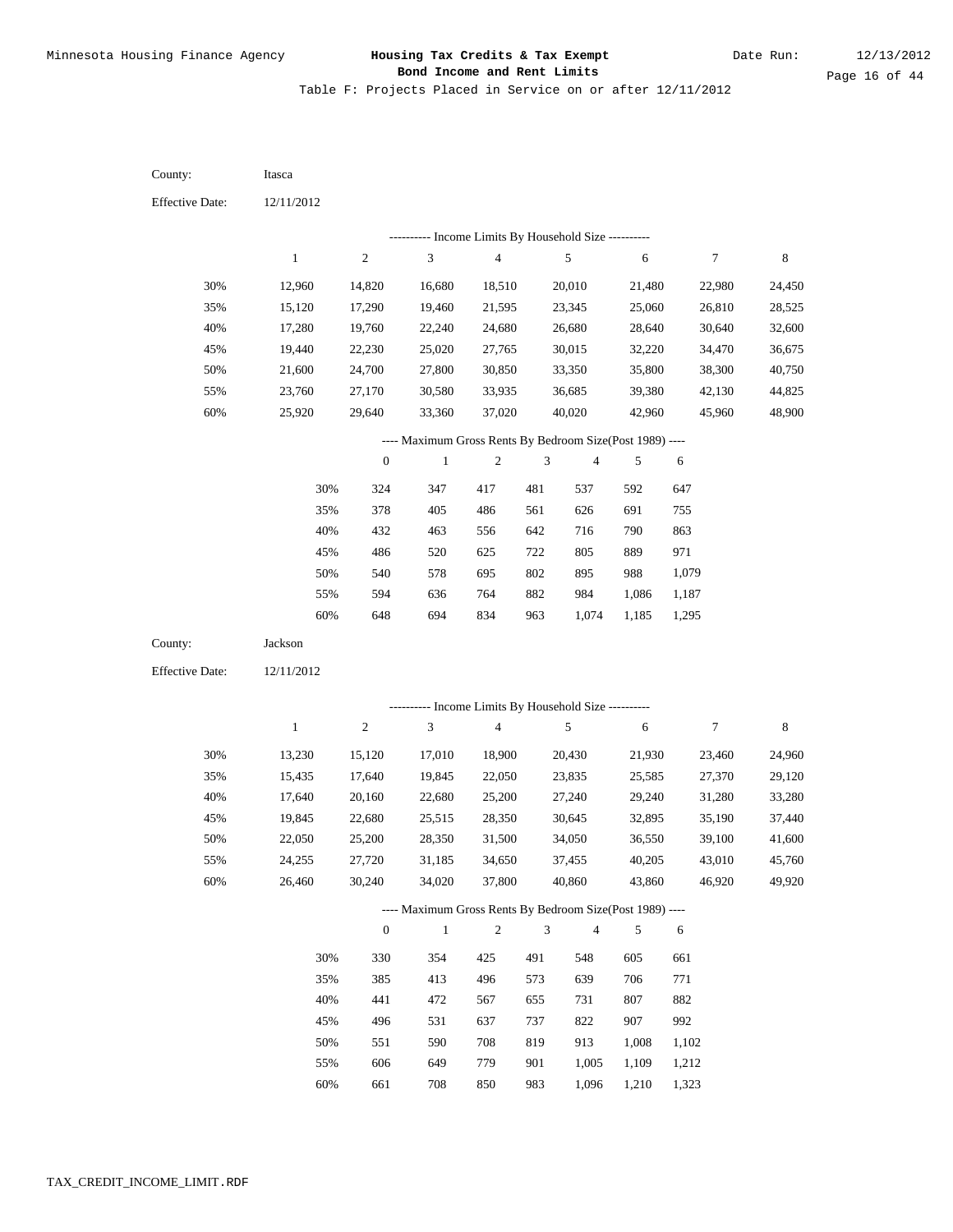| County:                | Kanabec      |                  |                                                          |                          |                |                |            |        |             |
|------------------------|--------------|------------------|----------------------------------------------------------|--------------------------|----------------|----------------|------------|--------|-------------|
| <b>Effective Date:</b> | 12/11/2012   |                  |                                                          |                          |                |                |            |        |             |
|                        |              |                  | --------- Income Limits By Household Size ----------     |                          |                |                |            |        |             |
|                        | $\mathbf{1}$ | $\sqrt{2}$       | $\ensuremath{\mathfrak{Z}}$                              | $\sqrt{4}$               |                | $\sqrt{5}$     | $\sqrt{6}$ | $\tau$ | $\,$ 8 $\,$ |
| 30%                    | 12,960       | 14,820           | 16,680                                                   | 18,510                   |                | 20,010         | 21,480     | 22,980 | 24,450      |
| 35%                    | 15,120       | 17,290           | 19,460                                                   | 21,595                   |                | 23,345         | 25,060     | 26,810 | 28,525      |
| 40%                    | 17,280       | 19,760           | 22,240                                                   | 24,680                   |                | 26,680         | 28,640     | 30,640 | 32,600      |
| 45%                    | 19,440       | 22,230           | 25,020                                                   | 27,765                   |                | 30,015         | 32,220     | 34,470 | 36,675      |
| 50%                    | 21,600       | 24,700           | 27,800                                                   | 30,850                   |                | 33,350         | 35,800     | 38,300 | 40,750      |
| 55%                    | 23,760       | 27,170           | 30,580                                                   | 33,935                   |                | 36,685         | 39,380     | 42,130 | 44,825      |
| 60%                    | 25,920       | 29,640           | 33,360                                                   | 37,020                   |                | 40,020         | 42,960     | 45,960 | 48,900      |
|                        |              |                  | ---- Maximum Gross Rents By Bedroom Size(Post 1989) ---- |                          |                |                |            |        |             |
|                        |              | $\boldsymbol{0}$ | $\mathbf{1}$                                             | $\sqrt{2}$               | $\mathfrak{Z}$ | $\overline{4}$ | 5          | 6      |             |
|                        | 30%          | 324              | 347                                                      | 417                      | 481            | 537            | 592        | 647    |             |
|                        | 35%          | 378              | 405                                                      | 486                      | 561            | 626            | 691        | 755    |             |
|                        | 40%          | 432              | 463                                                      | 556                      | 642            | 716            | 790        | 863    |             |
|                        | 45%          | 486              | 520                                                      | 625                      | 722            | 805            | 889        | 971    |             |
|                        | 50%          | 540              | 578                                                      | 695                      | 802            | 895            | 988        | 1,079  |             |
|                        | 55%          | 594              | 636                                                      | 764                      | 882            | 984            | 1,086      | 1,187  |             |
|                        | 60%          | 648              | 694                                                      | 834                      | 963            | 1,074          | 1,185      | 1,295  |             |
|                        |              |                  |                                                          |                          |                |                |            |        |             |
| County:                | Kandiyohi    |                  |                                                          |                          |                |                |            |        |             |
| <b>Effective Date:</b> | 12/11/2012   |                  |                                                          |                          |                |                |            |        |             |
|                        |              |                  |                                                          |                          |                |                |            |        |             |
|                        |              |                  | --------- Income Limits By Household Size ----------     |                          |                |                |            |        |             |
|                        | $\,1$        | $\mathbf{2}$     | 3                                                        | $\overline{\mathcal{A}}$ |                | 5              | $\sqrt{6}$ | 7      | 8           |
| 30%                    | 13,590       | 15,510           | 17,460                                                   | 19,380                   |                | 20,940         | 22,500     | 24,060 | 25,590      |
| 35%                    | 15,855       | 18,095           | 20,370                                                   | 22,610                   |                | 24,430         | 26,250     | 28,070 | 29,855      |
| 40%                    | 18,120       | 20,680           | 23,280                                                   | 25,840                   |                | 27,920         | 30,000     | 32,080 | 34,120      |
| 45%                    | 20,385       | 23,265           | 26,190                                                   | 29,070                   |                | 31,410         | 33,750     | 36,090 | 38,385      |
| 50%                    | 22,650       | 25,850           | 29,100                                                   | 32,300                   |                | 34,900         | 37,500     | 40,100 | 42,650      |
| 55%                    | 24,915       | 28,435           | 32,010                                                   | 35,530                   |                | 38,390         | 41,250     | 44,110 | 46,915      |
| 60%                    | 27,180       | 31,020           | 34,920                                                   | 38,760                   |                | 41,880         | 45,000     | 48,120 | 51,180      |
|                        |              |                  | ---- Maximum Gross Rents By Bedroom Size(Post 1989) ---- |                          |                |                |            |        |             |
|                        |              | $\boldsymbol{0}$ | $1\,$                                                    | $\sqrt{2}$               | $\sqrt{3}$     | $\overline{4}$ | 5          | 6      |             |
|                        | 30%          | 339              | 363                                                      | 436                      | 504            | 562            | 620        | 678    |             |
|                        | 35%          | 396              | 424                                                      | 509                      | 588            | 656            | 724        | 791    |             |
|                        | 40%          | 453              | 485                                                      | 582                      | 672            | 750            | 827        | 904    |             |
|                        | 45%          | 509              | 545                                                      | 654                      | 756            | 843            | 930        | 1,017  |             |
|                        | 50%          | 566              | 606                                                      | 727                      | 840            | 937            | 1,034      | 1,130  |             |
|                        | 55%          | 622              | 666                                                      | $800\,$                  | 924            | 1,031          | 1,137      | 1,243  |             |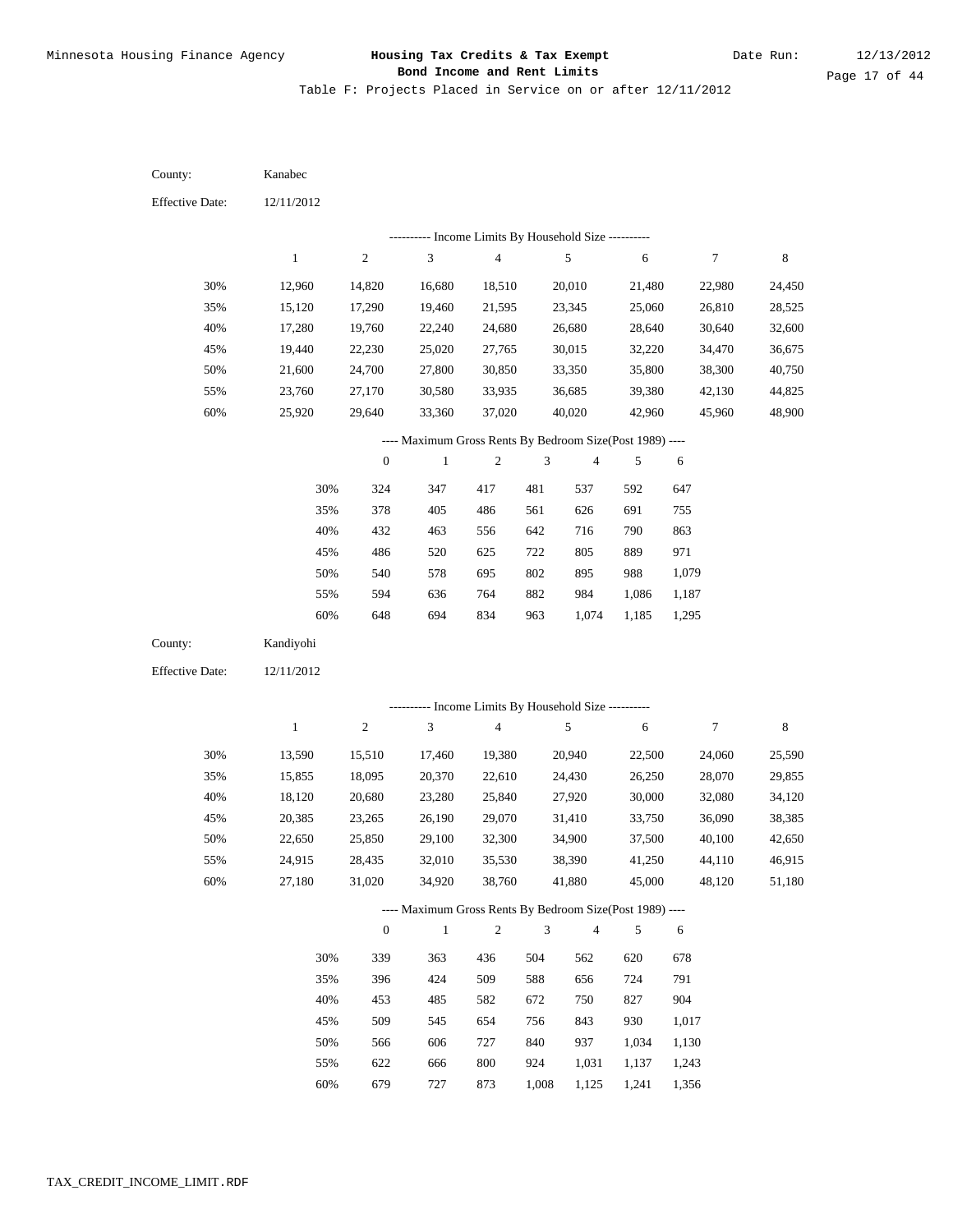Table F: Projects Placed in Service on or after 12/11/2012

| County:                | Kittson      |                  |                                                                                     |                |            |                |            |        |         |
|------------------------|--------------|------------------|-------------------------------------------------------------------------------------|----------------|------------|----------------|------------|--------|---------|
| <b>Effective Date:</b> | 12/11/2012   |                  |                                                                                     |                |            |                |            |        |         |
|                        |              |                  |                                                                                     |                |            |                |            |        |         |
|                        | $\mathbf{1}$ | $\sqrt{2}$       | --------- Income Limits By Household Size ----------<br>$\ensuremath{\mathfrak{Z}}$ | $\sqrt{4}$     |            | $\sqrt{5}$     | $\sqrt{6}$ | $\tau$ | $\,8\,$ |
|                        |              |                  |                                                                                     |                |            |                |            |        |         |
| 30%                    | 13,830       | 15,810           | 17,790                                                                              | 19,740         |            | 21,330         | 22,920     | 24,480 | 26,070  |
| 35%                    | 16,135       | 18,445           | 20,755                                                                              | 23,030         |            | 24,885         | 26,740     | 28,560 | 30,415  |
| 40%                    | 18,440       | 21,080           | 23,720                                                                              | 26,320         |            | 28,440         | 30,560     | 32,640 | 34,760  |
| 45%                    | 20,745       | 23,715           | 26,685                                                                              | 29,610         |            | 31,995         | 34,380     | 36,720 | 39,105  |
| 50%                    | 23,050       | 26,350           | 29,650                                                                              | 32,900         |            | 35,550         | 38,200     | 40,800 | 43,450  |
| 55%                    | 25,355       | 28,985           | 32,615                                                                              | 36,190         |            | 39,105         | 42,020     | 44,880 | 47,795  |
| $60\%$                 | 27,660       | 31,620           | 35,580                                                                              | 39,480         |            | 42,660         | 45,840     | 48,960 | 52,140  |
|                        |              |                  | ---- Maximum Gross Rents By Bedroom Size(Post 1989) ----                            |                |            |                |            |        |         |
|                        |              | $\boldsymbol{0}$ | $\mathbf{1}$                                                                        | $\sqrt{2}$     | $\sqrt{3}$ | $\sqrt{4}$     | $\sqrt{5}$ | 6      |         |
|                        | 30%          | 345              | 370                                                                                 | 444            | 513        | 573            | 631        | 690    |         |
|                        | 35%          | 403              | 432                                                                                 | 518            | 598        | 668            | 737        | 806    |         |
|                        | 40%          | 461              | 494                                                                                 | 593            | 684        | 764            | 842        | 921    |         |
|                        | 45%          | 518              | 555                                                                                 | 667            | 770        | 859            | 947        | 1,036  |         |
|                        | 50%          | 576              | 617                                                                                 | 741            | 855        | 955            | 1,053      | 1,151  |         |
|                        | 55%          | 633              | 679                                                                                 | 815            | 941        | 1,050          | 1,158      | 1,266  |         |
|                        | 60%          | 691              | 741                                                                                 | 889            | 1,026      | 1,146          | 1,263      | 1,381  |         |
|                        |              |                  |                                                                                     |                |            |                |            |        |         |
| County:                | Koochiching  |                  |                                                                                     |                |            |                |            |        |         |
| <b>Effective Date:</b> | 12/11/2012   |                  |                                                                                     |                |            |                |            |        |         |
|                        |              |                  |                                                                                     |                |            |                |            |        |         |
|                        |              |                  | --------- Income Limits By Household Size ----------                                |                |            |                |            |        |         |
|                        | $\mathbf{1}$ | $\boldsymbol{2}$ | $\mathfrak{Z}$                                                                      | $\overline{4}$ |            | 5              | 6          | 7      | $\,8\,$ |
| 30%                    | 12,960       | 14,820           | 16,680                                                                              | 18,510         |            | 20,010         | 21,480     | 22,980 | 24,450  |
| 35%                    | 15,120       | 17,290           | 19,460                                                                              | 21,595         |            | 23,345         | 25,060     | 26,810 | 28,525  |
| 40%                    | 17,280       | 19,760           | 22,240                                                                              | 24,680         |            | 26,680         | 28,640     | 30,640 | 32,600  |
| 45%                    | 19,440       | 22,230           | 25,020                                                                              | 27,765         |            | 30,015         | 32,220     | 34,470 | 36,675  |
| 50%                    | 21,600       | 24,700           | 27,800                                                                              | 30,850         |            | 33,350         | 35,800     | 38,300 | 40,750  |
| 55%                    | 23,760       | 27,170           | 30,580                                                                              | 33,935         |            | 36,685         | 39,380     | 42,130 | 44,825  |
| 60%                    | 25,920       | 29,640           | 33,360                                                                              | 37,020         |            | 40,020         | 42,960     | 45,960 | 48,900  |
|                        |              |                  | ---- Maximum Gross Rents By Bedroom Size(Post 1989) ----                            |                |            |                |            |        |         |
|                        |              | $\boldsymbol{0}$ | $\mathbf{1}$                                                                        | $\overline{2}$ | $\sqrt{3}$ | $\overline{4}$ | 5          | 6      |         |
|                        | 30%          | 324              | 347                                                                                 | 417            | 481        | 537            | 592        | 647    |         |
|                        | 35%          | 378              | 405                                                                                 | 486            | 561        | 626            | 691        | 755    |         |
|                        | 40%          | 432              | 463                                                                                 | 556            | 642        | 716            | 790        | 863    |         |
|                        | 45%          | 486              | 520                                                                                 | 625            | 722        | 805            | 889        | 971    |         |
|                        | 50%          | 540              | 578                                                                                 | 695            | 802        | 895            | 988        | 1,079  |         |
|                        | 55%          | 594              | 636                                                                                 | 764            | 882        | 984            | 1,086      | 1,187  |         |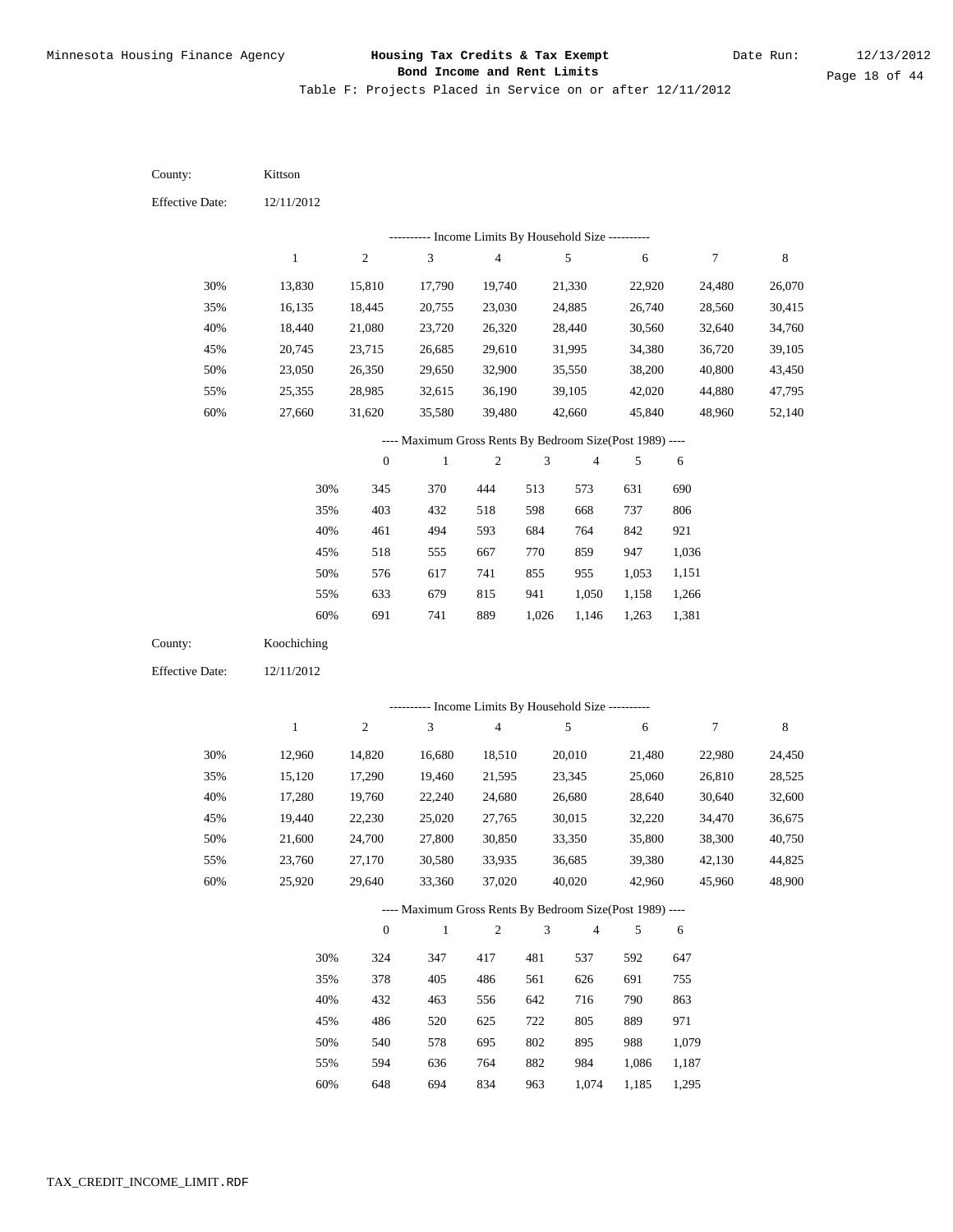Table F: Projects Placed in Service on or after 12/11/2012

| County:                | Lac Qui Parle |                  |                                                          |                |               |                |                |                |         |
|------------------------|---------------|------------------|----------------------------------------------------------|----------------|---------------|----------------|----------------|----------------|---------|
| <b>Effective Date:</b> | 12/11/2012    |                  |                                                          |                |               |                |                |                |         |
|                        |               |                  | --------- Income Limits By Household Size ----------     |                |               |                |                |                |         |
|                        | $\mathbf{1}$  | $\sqrt{2}$       | $\mathfrak{Z}$                                           | $\overline{4}$ |               | 5              | 6              | 7              | $\,8\,$ |
| 30%                    | 12,960        | 14,820           | 16,680                                                   | 18,510         |               | 20,010         | 21,480         | 22,980         | 24,450  |
| 35%                    | 15,120        | 17,290           | 19,460                                                   | 21,595         |               | 23,345         | 25,060         | 26,810         | 28,525  |
| 40%                    | 17,280        | 19,760           | 22,240                                                   | 24,680         |               | 26,680         | 28,640         | 30,640         | 32,600  |
| 45%                    | 19,440        | 22,230           | 25,020                                                   | 27,765         |               | 30,015         | 32,220         | 34,470         | 36,675  |
| 50%                    | 21,600        | 24,700           | 27,800                                                   | 30,850         |               | 33,350         | 35,800         | 38,300         | 40,750  |
| 55%                    | 23,760        | 27,170           | 30,580                                                   | 33,935         |               | 36,685         | 39,380         | 42,130         | 44,825  |
| 60%                    | 25,920        | 29,640           | 33,360                                                   | 37,020         |               | 40,020         | 42,960         | 45,960         | 48,900  |
|                        |               |                  | ---- Maximum Gross Rents By Bedroom Size(Post 1989) ---- |                |               |                |                |                |         |
|                        |               | $\boldsymbol{0}$ | $\mathbf{1}$                                             | $\sqrt{2}$     | 3             | 4              | 5              | 6              |         |
|                        | 30%           | 324              | 347                                                      | 417            | 481           | 537            | 592            | 647            |         |
|                        | 35%           | 378              | 405                                                      | 486            | 561           | 626            | 691            | 755            |         |
|                        | 40%           | 432              | 463                                                      | 556            | 642           | 716            | 790            | 863            |         |
|                        | 45%           | 486              | 520                                                      | 625            | 722           | 805            | 889            | 971            |         |
|                        | 50%           | 540              | 578                                                      | 695            | 802           | 895            | 988            | 1,079          |         |
|                        | 55%           | 594              | 636                                                      | 764            | 882           | 984            | 1,086          | 1,187          |         |
|                        | 60%           | 648              | 694                                                      | 834            | 963           | 1,074          | 1,185          | 1,295          |         |
| County:                | Lake          |                  |                                                          |                |               |                |                |                |         |
| <b>Effective Date:</b> | 12/11/2012    |                  |                                                          |                |               |                |                |                |         |
|                        |               |                  | --------- Income Limits By Household Size ----------     |                |               |                |                |                |         |
|                        | $\mathbf{1}$  | $\sqrt{2}$       | 3                                                        | $\sqrt{4}$     |               | 5              | 6              | 7              | $\,8\,$ |
|                        |               |                  |                                                          |                |               |                |                |                |         |
| 30%                    | 12,960        | 14,820           | 16,680                                                   | 18,510         |               | 20,010         | 21,480         | 22,980         | 24,450  |
| 35%                    | 15,120        | 17,290           | 19,460                                                   | 21,595         |               | 23,345         | 25,060         | 26,810         | 28,525  |
| 40%                    | 17,280        | 19,760           | 22,240                                                   | 24,680         |               | 26,680         | 28,640         | 30,640         | 32,600  |
| 45%                    | 19,440        | 22,230           | 25,020                                                   | 27,765         |               | 30,015         | 32,220         | 34,470         | 36,675  |
| 50%                    | 21,600        | 24,700           | 27,800                                                   | 30,850         |               | 33,350         | 35,800         | 38,300         | 40,750  |
| 55%                    | 23,760        | 27,170           | 30,580                                                   | 33,935         |               | 36,685         | 39,380         | 42,130         | 44,825  |
| 60%                    | 25,920        | 29,640           | 33,360                                                   | 37,020         |               | 40,020         | 42,960         | 45,960         | 48,900  |
|                        |               |                  | ---- Maximum Gross Rents By Bedroom Size(Post 1989) ---- | $\sqrt{2}$     |               | $\overline{4}$ |                |                |         |
|                        |               | $\mathbf{0}$     | $\mathbf{1}$                                             |                | $\mathfrak z$ |                | 5              | 6              |         |
|                        | 30%           | 324              | 347                                                      | 417            | 481           | 537            | 592            | 647            |         |
|                        | 35%           | 378              | 405                                                      | 486            | 561           | 626            | 691            | 755            |         |
|                        | 40%           | 432              | 463                                                      | 556            | 642           | 716            | 790            | 863            |         |
|                        |               |                  | 520                                                      | 625            |               | 805            | 889            | 971            |         |
|                        | 45%           | 486              |                                                          |                | 722           |                |                |                |         |
|                        | 50%           | 540              | 578                                                      | 695            | 802           | 895            | 988            | 1,079          |         |
|                        | 55%<br>$60\%$ | 594<br>648       | 636<br>694                                               | 764<br>834     | 882<br>963    | 984<br>1,074   | 1,086<br>1,185 | 1,187<br>1,295 |         |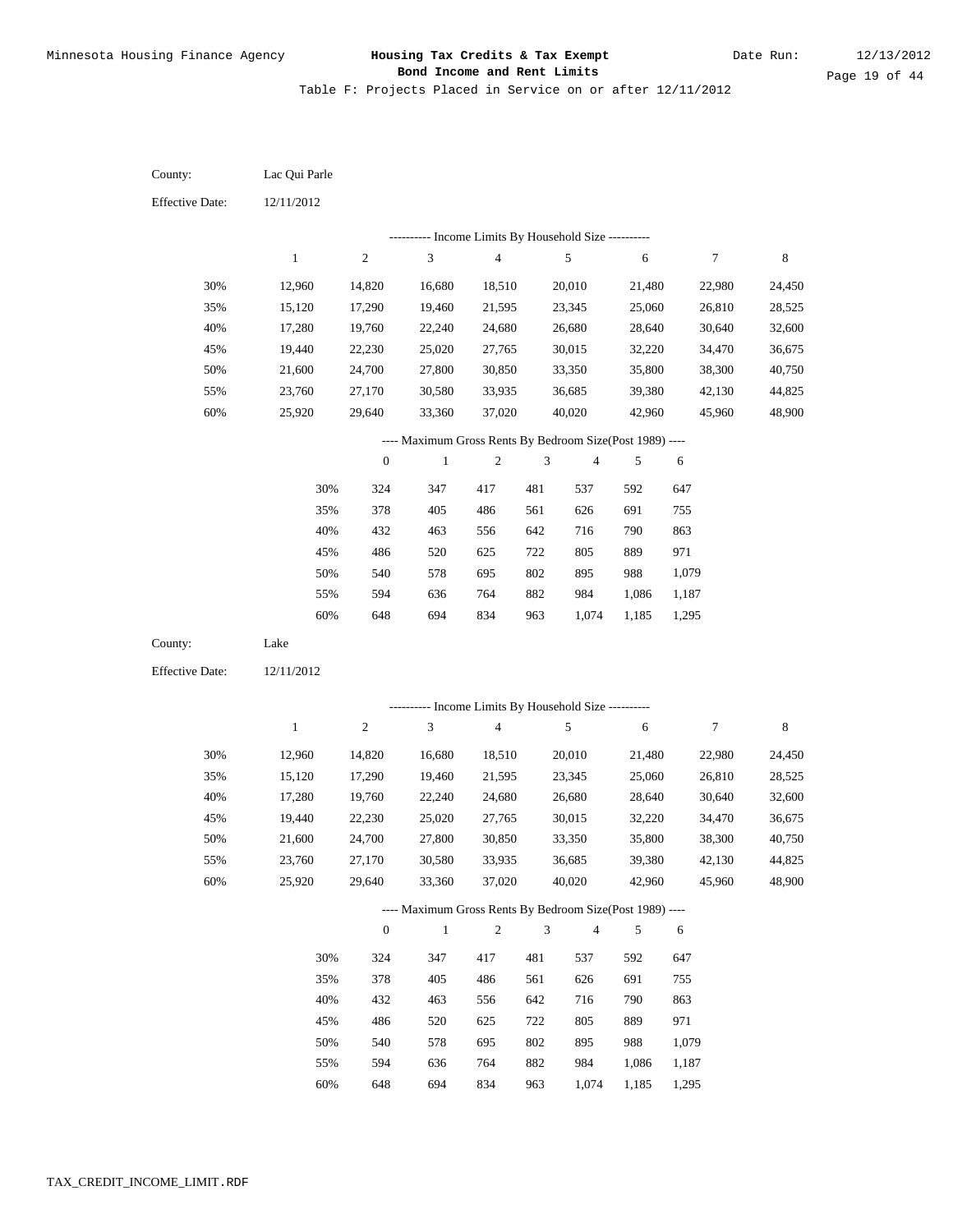Table F: Projects Placed in Service on or after 12/11/2012

| County:                | Lake of the Woods |                  |                                                                          |                          |              |                  |                  |                  |                  |
|------------------------|-------------------|------------------|--------------------------------------------------------------------------|--------------------------|--------------|------------------|------------------|------------------|------------------|
| <b>Effective Date:</b> | 12/11/2012        |                  |                                                                          |                          |              |                  |                  |                  |                  |
|                        |                   |                  | ---------- Income Limits By Household Size ----------                    |                          |              |                  |                  |                  |                  |
|                        | $\mathbf{1}$      | $\sqrt{2}$       | 3                                                                        | $\overline{\mathcal{L}}$ |              | 5                | 6                | $\tau$           | $\,8\,$          |
| 30%                    | 12,960            | 14,820           | 16,680                                                                   | 18,510                   |              | 20,010           | 21,480           | 22,980           | 24,450           |
| 35%                    | 15,120            | 17,290           | 19,460                                                                   | 21,595                   |              | 23,345           | 25,060           | 26,810           | 28,525           |
| 40%                    | 17,280            | 19,760           | 22,240                                                                   | 24,680                   |              | 26,680           | 28,640           | 30,640           | 32,600           |
| 45%                    | 19,440            | 22,230           | 25,020                                                                   | 27,765                   |              | 30,015           | 32,220           | 34,470           | 36,675           |
| 50%                    | 21,600            | 24,700           | 27,800                                                                   | 30,850                   |              | 33,350           | 35,800           | 38,300           | 40,750           |
| 55%                    | 23,760            | 27,170           | 30,580                                                                   | 33,935                   |              | 36,685           | 39,380           | 42,130           | 44,825           |
| $60\%$                 | 25,920            | 29,640           | 33,360                                                                   | 37,020                   |              | 40,020           | 42,960           | 45,960           | 48,900           |
|                        |                   |                  | ---- Maximum Gross Rents By Bedroom Size(Post 1989) ----                 |                          |              |                  |                  |                  |                  |
|                        |                   | $\boldsymbol{0}$ | $\mathbf{1}$                                                             | $\mathbf{2}$             | 3            | 4                | 5                | 6                |                  |
|                        | 30%               | 324              | 347                                                                      | 417                      | 481          | 537              | 592              | 647              |                  |
|                        | 35%               | 378              | 405                                                                      | 486                      | 561          | 626              | 691              | 755              |                  |
|                        | 40%               | 432              | 463                                                                      | 556                      | 642          | 716              | 790              | 863              |                  |
|                        | 45%               | 486              | 520                                                                      | 625                      | 722          | 805              | 889              | 971              |                  |
|                        | 50%               | 540              | 578                                                                      | 695                      | 802          | 895              | 988              | 1,079            |                  |
|                        | 55%               | 594              | 636                                                                      | 764                      | 882          | 984              | 1,086            | 1,187            |                  |
|                        | 60%               | 648              | 694                                                                      | 834                      | 963          | 1,074            | 1,185            | 1,295            |                  |
| County:                | Le Sueur          |                  |                                                                          |                          |              |                  |                  |                  |                  |
| <b>Effective Date:</b> | 12/11/2012        |                  |                                                                          |                          |              |                  |                  |                  |                  |
|                        |                   |                  | --------- Income Limits By Household Size ----------                     |                          |              |                  |                  |                  |                  |
|                        | $\mathbf{1}$      | $\sqrt{2}$       | 3                                                                        | $\overline{\mathcal{A}}$ |              | 5                | 6                | $\tau$           | $\,$ 8 $\,$      |
|                        |                   |                  |                                                                          |                          |              |                  |                  |                  |                  |
| 30%                    | 15,210            | 17,370           | 19,530                                                                   | 21,690                   |              | 23,430           | 25,170           | 26,910           | 28,650           |
| 35%                    | 17,745            | 20,265           | 22,785                                                                   | 25,305                   |              | 27,335           | 29,365           | 31,395           | 33,425           |
| 40%<br>45%             | 20,280<br>22,815  | 23,160<br>26,055 | 26,040<br>29,295                                                         | 28,920<br>32,535         |              | 31,240           | 33,560           | 35,880<br>40,365 | 38,200           |
| 50%                    | 25,350            |                  |                                                                          | 36,150                   |              | 35,145<br>39,050 | 37,755           | 44,850           | 42,975<br>47,750 |
| 55%                    | 27,885            | 28,950<br>31,845 | 32,550<br>35,805                                                         | 39,765                   |              | 42,955           | 41,950           | 49,335           | 52,525           |
| $60\%$                 | 30,420            | 34,740           | 39,060                                                                   | 43,380                   |              | 46,860           | 46,145<br>50,340 | 53,820           | 57,300           |
|                        |                   |                  |                                                                          |                          |              |                  |                  |                  |                  |
|                        |                   | $\boldsymbol{0}$ | ---- Maximum Gross Rents By Bedroom Size(Post 1989) ----<br>$\mathbf{1}$ | $\mathbf{2}$             | 3            | 4                | 5                | 6                |                  |
|                        | 30%               | 380              | 407                                                                      | 488                      | 564          | 629              | 694              | 759              |                  |
|                        | 35%               | 443              | 475                                                                      | 569                      | 658          | 734              | 810              | 885              |                  |
|                        | 40%               | 507              | 543                                                                      | 651                      | 752          | 839              | 926              | 1,012            |                  |
|                        | 45%               | 570              | 610                                                                      | 732                      | 846          | 943              | 1,041            | 1,138            |                  |
|                        |                   |                  |                                                                          |                          |              |                  |                  |                  |                  |
|                        |                   |                  |                                                                          |                          |              |                  |                  |                  |                  |
|                        | 50%<br>55%        | 633<br>697       | 678<br>746                                                               | 813<br>895               | 940<br>1,034 | 1,048<br>1,153   | 1,157<br>1,273   | 1,265<br>1,391   |                  |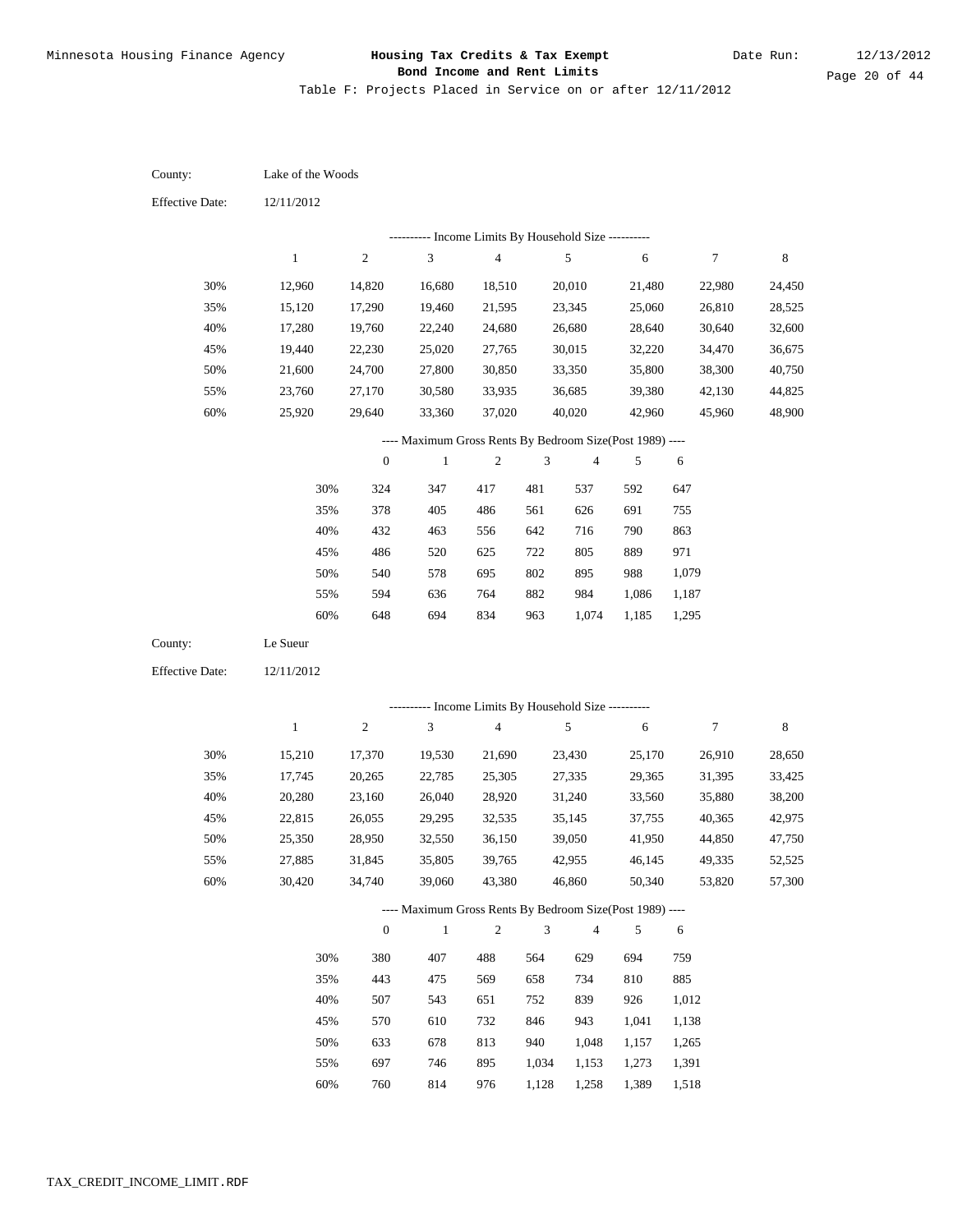| County:                | Lincoln      |                  |                                                          |                |                |                |                |                |             |
|------------------------|--------------|------------------|----------------------------------------------------------|----------------|----------------|----------------|----------------|----------------|-------------|
| <b>Effective Date:</b> | 12/11/2012   |                  |                                                          |                |                |                |                |                |             |
|                        |              |                  | --------- Income Limits By Household Size ----------     |                |                |                |                |                |             |
|                        | $\mathbf{1}$ | $\sqrt{2}$       | $\ensuremath{\mathfrak{Z}}$                              | $\overline{4}$ |                | 5              | $\sqrt{6}$     | 7              | $\,$ 8 $\,$ |
| 30%                    | 13,170       | 15,060           | 16,950                                                   | 18,810         |                | 20,340         | 21,840         | 23,340         | 24,840      |
| 35%                    | 15,365       | 17,570           | 19,775                                                   | 21,945         |                | 23,730         | 25,480         | 27,230         | 28,980      |
| 40%                    | 17,560       | 20,080           | 22,600                                                   | 25,080         |                | 27,120         | 29,120         | 31,120         | 33,120      |
| 45%                    | 19,755       | 22,590           | 25,425                                                   | 28,215         |                | 30,510         | 32,760         | 35,010         | 37,260      |
| 50%                    | 21,950       | 25,100           | 28,250                                                   | 31,350         |                | 33,900         | 36,400         | 38,900         | 41,400      |
| 55%                    | 24,145       | 27,610           | 31,075                                                   | 34,485         |                | 37,290         | 40,040         | 42,790         | 45,540      |
| 60%                    | 26,340       | 30,120           | 33,900                                                   | 37,620         |                | 40,680         | 43,680         | 46,680         | 49,680      |
|                        |              |                  | ---- Maximum Gross Rents By Bedroom Size(Post 1989) ---- |                |                |                |                |                |             |
|                        |              | $\boldsymbol{0}$ | $\mathbf{1}$                                             | $\sqrt{2}$     | $\mathfrak{Z}$ | $\overline{4}$ | 5              | 6              |             |
|                        | 30%          | 329              | 352                                                      | 423            | 489            | 546            | 602            | 658            |             |
|                        | 35%          | 384              | 411                                                      | 494            | 570            | 637            | 702            | 768            |             |
|                        | 40%          | 439              | 470                                                      | 565            | 652            | 728            | 803            | 877            |             |
|                        | 45%          | 493              | 529                                                      | 635            | 734            | 819            | 903            | 987            |             |
|                        | 50%          | 548              | 588                                                      | 706            | 815            | 910            | 1,003          | 1,097          |             |
|                        | 55%          | 603              | 646                                                      | 776            | 897            | 1,001          | 1,104          | 1,206          |             |
|                        | 60%          | 658              | 705                                                      | 847            | 978            | 1,092          | 1,204          | 1,316          |             |
|                        |              |                  |                                                          |                |                |                |                |                |             |
| County:                | Lyon         |                  |                                                          |                |                |                |                |                |             |
| <b>Effective Date:</b> | 12/11/2012   |                  |                                                          |                |                |                |                |                |             |
|                        |              |                  |                                                          |                |                |                |                |                |             |
|                        |              |                  | --------- Income Limits By Household Size ----------     |                |                |                |                |                |             |
|                        | $\mathbf{1}$ | $\sqrt{2}$       | $\mathfrak{Z}$                                           | $\overline{4}$ |                | 5              | 6              | 7              | 8           |
| 30%                    | 14,250       | 16,290           | 18,330                                                   | 20,340         |                | 21,990         | 23,610         | 25,230         | 26,850      |
| 35%                    | 16,625       | 19,005           | 21,385                                                   | 23,730         |                | 25,655         | 27,545         | 29,435         | 31,325      |
| 40%                    | 19,000       | 21,720           | 24,440                                                   | 27,120         |                | 29,320         | 31,480         | 33,640         | 35,800      |
| 45%                    | 21,375       | 24,435           | 27,495                                                   | 30,510         |                | 32,985         | 35,415         | 37,845         | 40,275      |
| 50%                    | 23,750       | 27,150           | 30,550                                                   | 33,900         |                | 36,650         | 39,350         | 42,050         | 44,750      |
| 55%                    | 26,125       | 29,865           | 33,605                                                   | 37,290         |                | 40,315         | 43,285         | 46,255         | 49,225      |
| 60%                    | 28,500       | 32,580           | 36,660                                                   | 40,680         |                | 43,980         | 47,220         | 50,460         | 53,700      |
|                        |              |                  | ---- Maximum Gross Rents By Bedroom Size(Post 1989) ---- |                |                |                |                |                |             |
|                        |              | $\mathbf{0}$     | $\mathbf{1}$                                             | $\sqrt{2}$     | $\mathfrak z$  | $\overline{4}$ | 5              | 6              |             |
|                        | 30%          | 356              | 381                                                      | 458            | 529            | 590            | 651            | 711            |             |
|                        | 35%          | 415              | 445                                                      | 534            | 617            | 688            | 759            | 830            |             |
|                        | 40%          | 475              | 509                                                      | 611            | 705            | 787            | 868            | 949            |             |
|                        | 45%          | 534              | 572                                                      | 687            | 793            | 885            | 976            | 1,067          |             |
|                        | 50%<br>55%   | 593<br>653       | 636<br>699                                               | 763<br>840     | 881<br>970     | 983<br>1,082   | 1,085<br>1,193 | 1,186<br>1,305 |             |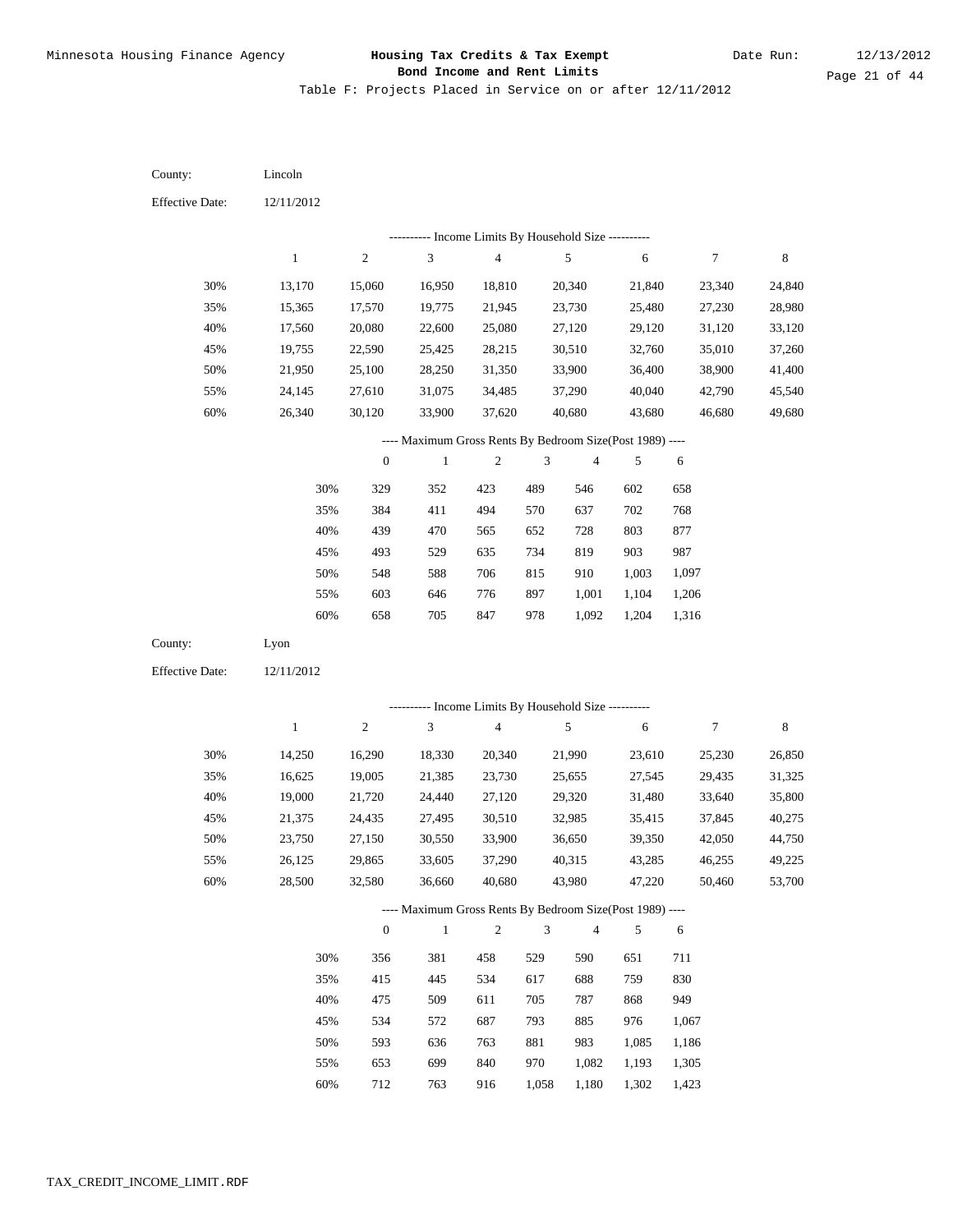| County:                | Mahnomen     |                  |                                                          |                |            |                |            |        |             |
|------------------------|--------------|------------------|----------------------------------------------------------|----------------|------------|----------------|------------|--------|-------------|
| <b>Effective Date:</b> | 12/11/2012   |                  |                                                          |                |            |                |            |        |             |
|                        |              |                  | ---------- Income Limits By Household Size ----------    |                |            |                |            |        |             |
|                        | $\mathbf{1}$ | $\sqrt{2}$       | 3                                                        | $\sqrt{4}$     |            | 5              | $\sqrt{6}$ | 7      | $\,$ 8 $\,$ |
| 30%                    | 12,960       | 14,820           | 16,680                                                   | 18,510         |            | 20,010         | 21,480     | 22,980 | 24,450      |
| 35%                    | 15,120       | 17,290           | 19,460                                                   | 21,595         |            | 23,345         | 25,060     | 26,810 | 28,525      |
| 40%                    | 17,280       | 19,760           | 22,240                                                   | 24,680         |            | 26,680         | 28,640     | 30,640 | 32,600      |
| 45%                    | 19,440       | 22,230           | 25,020                                                   | 27,765         |            | 30,015         | 32,220     | 34,470 | 36,675      |
| 50%                    | 21,600       | 24,700           | 27,800                                                   | 30,850         |            | 33,350         | 35,800     | 38,300 | 40,750      |
| 55%                    | 23,760       | 27,170           | 30,580                                                   | 33,935         |            | 36,685         | 39,380     | 42,130 | 44,825      |
| 60%                    | 25,920       | 29,640           | 33,360                                                   | 37,020         |            | 40,020         | 42,960     | 45,960 | 48,900      |
|                        |              |                  | ---- Maximum Gross Rents By Bedroom Size(Post 1989) ---- |                |            |                |            |        |             |
|                        |              | $\boldsymbol{0}$ | $\mathbf{1}$                                             | $\sqrt{2}$     | 3          | $\overline{4}$ | 5          | 6      |             |
|                        | 30%          | 324              | 347                                                      | 417            | 481        | 537            | 592        | 647    |             |
|                        | 35%          | 378              | 405                                                      | 486            | 561        | 626            | 691        | 755    |             |
|                        | 40%          | 432              | 463                                                      | 556            | 642        | 716            | 790        | 863    |             |
|                        | 45%          | 486              | 520                                                      | 625            | 722        | 805            | 889        | 971    |             |
|                        | 50%          | 540              | 578                                                      | 695            | 802        | 895            | 988        | 1,079  |             |
|                        | 55%          | 594              | 636                                                      | 764            | 882        | 984            | 1,086      | 1,187  |             |
|                        | 60%          | 648              | 694                                                      | 834            | 963        | 1,074          | 1,185      | 1,295  |             |
|                        |              |                  |                                                          |                |            |                |            |        |             |
| County:                | Marshall     |                  |                                                          |                |            |                |            |        |             |
| <b>Effective Date:</b> | 12/11/2012   |                  |                                                          |                |            |                |            |        |             |
|                        |              |                  |                                                          |                |            |                |            |        |             |
|                        |              |                  | --------- Income Limits By Household Size ----------     |                |            |                |            |        |             |
|                        | $\mathbf{1}$ | $\sqrt{2}$       | 3                                                        | $\overline{4}$ |            | 5              | $\sqrt{6}$ | 7      | 8           |
| 30%                    | 13,590       | 15,540           | 17,490                                                   | 19,410         |            | 20,970         | 22,530     | 24,090 | 25,650      |
| 35%                    | 15,855       | 18,130           | 20,405                                                   | 22,645         |            | 24,465         | 26,285     | 28,105 | 29,925      |
| 40%                    | 18,120       | 20,720           | 23,320                                                   | 25,880         |            | 27,960         | 30,040     | 32,120 | 34,200      |
| 45%                    | 20,385       | 23,310           | 26,235                                                   | 29,115         |            | 31,455         | 33,795     | 36,135 | 38,475      |
| 50%                    | 22,650       | 25,900           | 29,150                                                   | 32,350         |            | 34,950         | 37,550     | 40,150 | 42,750      |
| 55%                    | 24,915       | 28,490           | 32,065                                                   | 35,585         |            | 38,445         | 41,305     | 44,165 | 47,025      |
| 60%                    | 27,180       | 31,080           | 34,980                                                   | 38,820         |            | 41,940         | 45,060     | 48,180 | 51,300      |
|                        |              |                  | ---- Maximum Gross Rents By Bedroom Size(Post 1989) ---- |                |            |                |            |        |             |
|                        |              | $\mathbf{0}$     | $\,1\,$                                                  | $\overline{2}$ | $\sqrt{3}$ | $\overline{4}$ | 5          | 6      |             |
|                        | 30%          | 339              | 364                                                      | 437            | 504        | 563            | 621        | 679    |             |
|                        | 35%          | 396              | 424                                                      | 510            | 588        | 657            | 725        | 792    |             |
|                        | 40%          | 453              | 485                                                      | 583            | 673        | 751            | 829        | 905    |             |
|                        | 45%          | 509              | 546                                                      | 655            | 757        | 844            | 932        | 1,019  |             |
|                        | 50%          | 566              | 606                                                      | 728            | 841        | 938            | 1,036      | 1,132  |             |
|                        | 55%          | 622              | 667                                                      | 801            | 925        | 1,032          | 1,139      | 1,245  |             |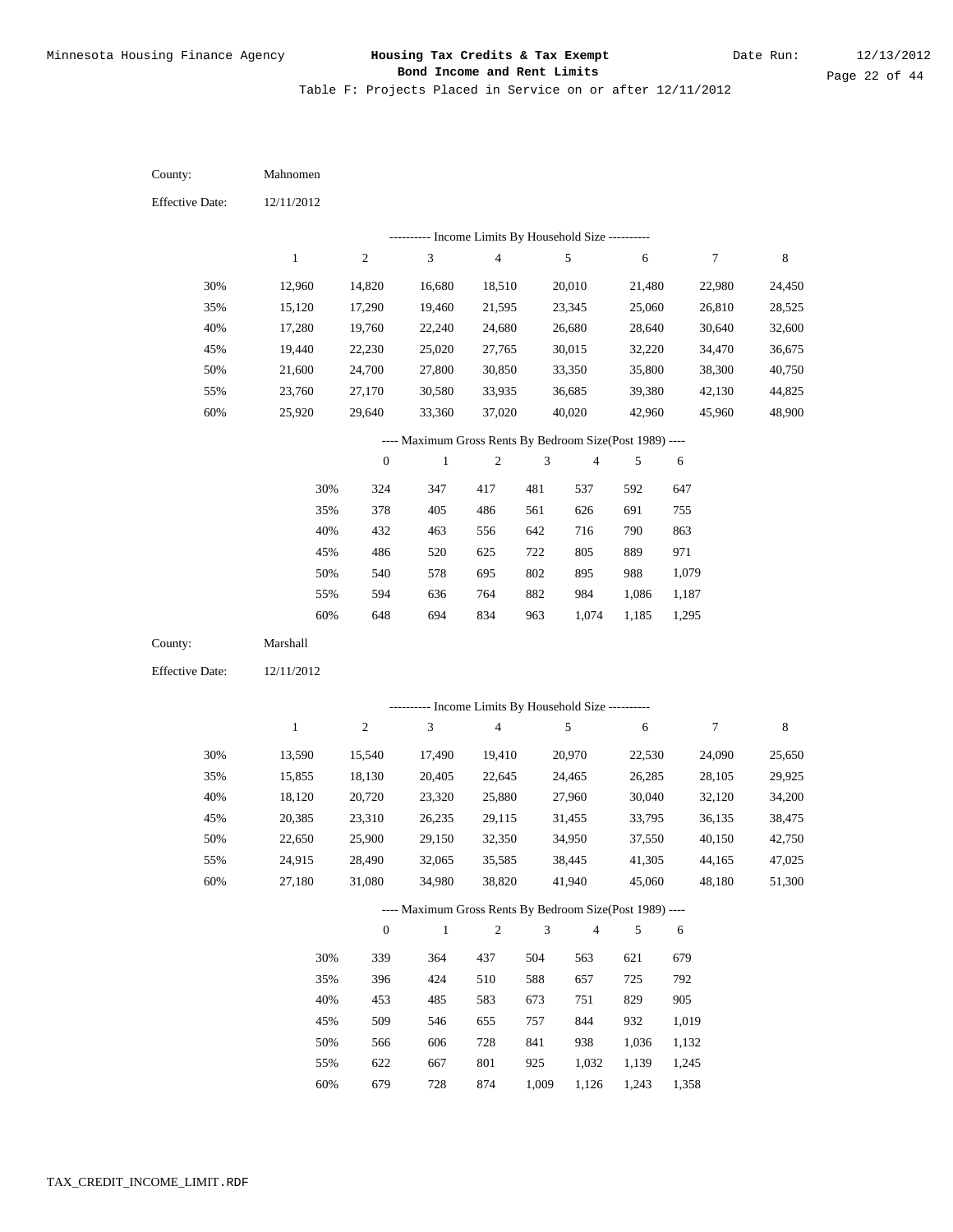| County:                | Martin       |                  |                                                          |                          |                             |                |                |                |             |
|------------------------|--------------|------------------|----------------------------------------------------------|--------------------------|-----------------------------|----------------|----------------|----------------|-------------|
| <b>Effective Date:</b> | 12/11/2012   |                  |                                                          |                          |                             |                |                |                |             |
|                        |              |                  | --------- Income Limits By Household Size ----------     |                          |                             |                |                |                |             |
|                        | $\mathbf{1}$ | $\sqrt{2}$       | $\ensuremath{\mathfrak{Z}}$                              | $\sqrt{4}$               |                             | $\sqrt{5}$     | $\sqrt{6}$     | $\tau$         | $\,$ 8 $\,$ |
| 30%                    | 12,960       | 14,820           | 16,680                                                   | 18,510                   |                             | 20,010         | 21,480         | 22,980         | 24,450      |
| 35%                    | 15,120       | 17,290           | 19,460                                                   | 21,595                   |                             | 23,345         | 25,060         | 26,810         | 28,525      |
| 40%                    | 17,280       | 19,760           | 22,240                                                   | 24,680                   |                             | 26,680         | 28,640         | 30,640         | 32,600      |
| 45%                    | 19,440       | 22,230           | 25,020                                                   | 27,765                   |                             | 30,015         | 32,220         | 34,470         | 36,675      |
| 50%                    | 21,600       | 24,700           | 27,800                                                   | 30,850                   |                             | 33,350         | 35,800         | 38,300         | 40,750      |
| 55%                    | 23,760       | 27,170           | 30,580                                                   | 33,935                   |                             | 36,685         | 39,380         | 42,130         | 44,825      |
| 60%                    | 25,920       | 29,640           | 33,360                                                   | 37,020                   |                             | 40,020         | 42,960         | 45,960         | 48,900      |
|                        |              |                  | ---- Maximum Gross Rents By Bedroom Size(Post 1989) ---- |                          |                             |                |                |                |             |
|                        |              | $\boldsymbol{0}$ | $\mathbf{1}$                                             | $\sqrt{2}$               | $\mathfrak{Z}$              | $\overline{4}$ | 5              | 6              |             |
|                        | 30%          | 324              | 347                                                      | 417                      | 481                         | 537            | 592            | 647            |             |
|                        | 35%          | 378              | 405                                                      | 486                      | 561                         | 626            | 691            | 755            |             |
|                        | 40%          | 432              | 463                                                      | 556                      | 642                         | 716            | 790            | 863            |             |
|                        | 45%          | 486              | 520                                                      | 625                      | 722                         | 805            | 889            | 971            |             |
|                        | 50%          | 540              | 578                                                      | 695                      | 802                         | 895            | 988            | 1,079          |             |
|                        | 55%          | 594              | 636                                                      | 764                      | 882                         | 984            | 1,086          | 1,187          |             |
|                        | 60%          | 648              | 694                                                      | 834                      | 963                         | 1,074          | 1,185          | 1,295          |             |
| County:                | McLeod       |                  |                                                          |                          |                             |                |                |                |             |
| <b>Effective Date:</b> | 12/11/2012   |                  |                                                          |                          |                             |                |                |                |             |
|                        |              |                  |                                                          |                          |                             |                |                |                |             |
|                        |              |                  | ---------- Income Limits By Household Size ----------    |                          |                             |                |                |                |             |
|                        | $\mathbf{1}$ | $\mathbf{2}$     | 3                                                        | $\overline{\mathcal{A}}$ |                             | 5              | $\sqrt{6}$     | 7              | 8           |
| 30%                    | 15,480       | 17,670           | 19,890                                                   | 22,080                   |                             | 23,850         | 25,620         | 27,390         | 29,160      |
| 35%                    | 18,060       | 20,615           | 23,205                                                   | 25,760                   |                             | 27,825         | 29,890         | 31,955         | 34,020      |
| 40%                    | 20,640       | 23,560           | 26,520                                                   | 29,440                   |                             | 31,800         | 34,160         | 36,520         | 38,880      |
| 45%                    | 23,220       | 26,505           | 29,835                                                   | 33,120                   |                             | 35,775         | 38,430         | 41,085         | 43,740      |
| 50%                    | 25,800       | 29,450           | 33,150                                                   | 36,800                   |                             | 39,750         | 42,700         | 45,650         | 48,600      |
| 55%                    | 28,380       | 32,395           | 36,465                                                   | 40,480                   |                             | 43,725         | 46,970         | 50,215         | 53,460      |
| 60%                    | 30,960       | 35,340           | 39,780                                                   | 44,160                   |                             | 47,700         | 51,240         | 54,780         | 58,320      |
|                        |              |                  | ---- Maximum Gross Rents By Bedroom Size(Post 1989) ---- |                          |                             |                |                |                |             |
|                        |              | $\boldsymbol{0}$ | $\mathbf{1}$                                             | $\sqrt{2}$               | $\ensuremath{\mathfrak{Z}}$ | $\overline{4}$ | 5              | 6              |             |
|                        | 30%          | 387              | 414                                                      | 497                      | 574                         | 640            | 706            | 772            |             |
|                        |              |                  |                                                          |                          |                             |                |                |                |             |
|                        | 35%          | 451              | 483                                                      | 580                      | 669                         | 747            | 824            | 901            |             |
|                        | 40%          | 516              | 552                                                      | 663                      | 765                         | 854            | 942            | 1,030          |             |
|                        | 45%          | 580              | 621                                                      | 745                      | 861                         | 960            | 1,060          | 1,159          |             |
|                        | 50%          | 645              | 690                                                      | 828                      | 956                         | 1,067          | 1,178          | 1,288          |             |
|                        | 55%<br>60%   | 709<br>774       | 759<br>828                                               | 911<br>994               | 1,052<br>1,148              | 1,174<br>1,281 | 1,295<br>1,413 | 1,416<br>1,545 |             |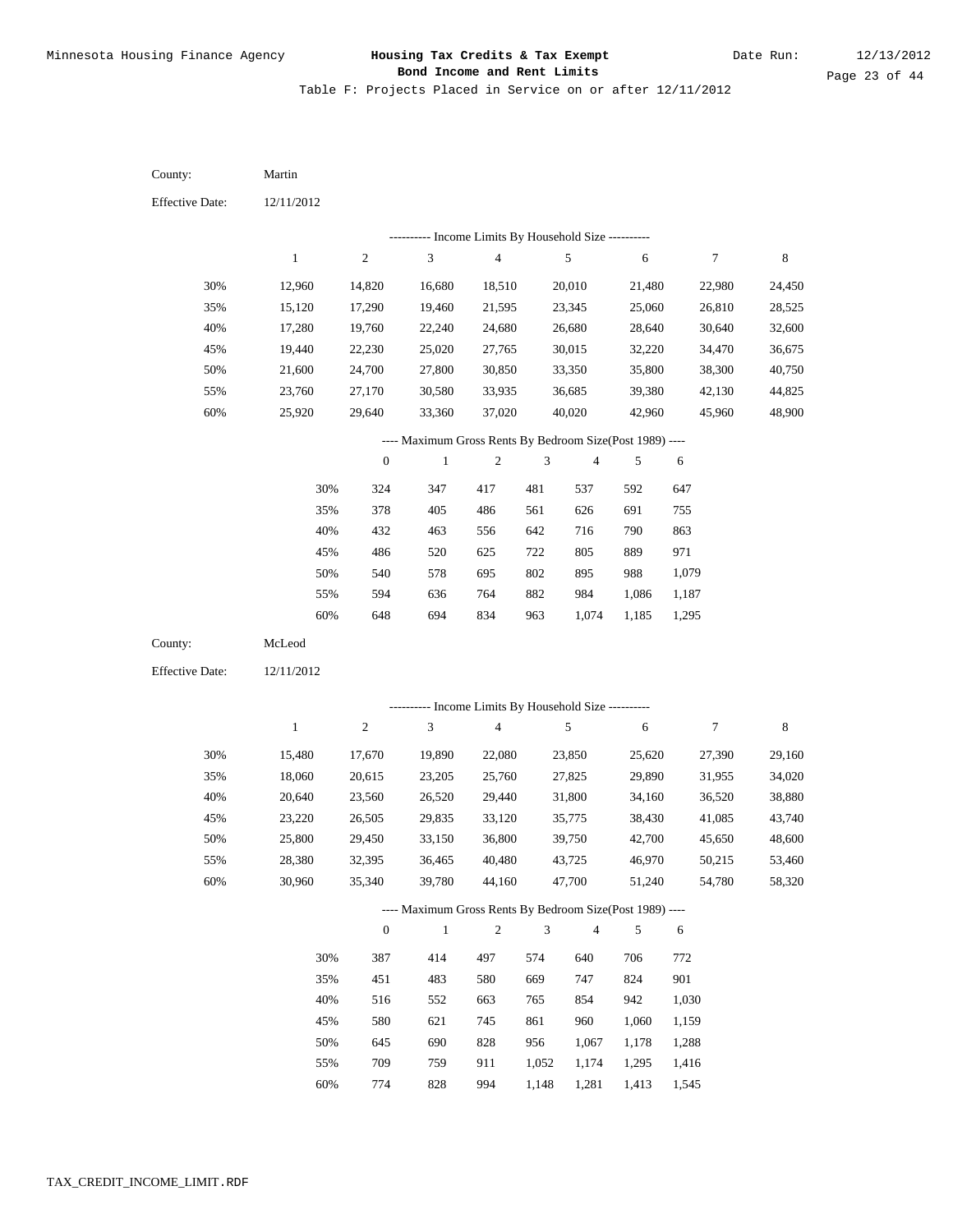| County:                | Meeker       |                  |                                                          |                |                |                |            |        |             |
|------------------------|--------------|------------------|----------------------------------------------------------|----------------|----------------|----------------|------------|--------|-------------|
| <b>Effective Date:</b> | 12/11/2012   |                  |                                                          |                |                |                |            |        |             |
|                        |              |                  | --------- Income Limits By Household Size ----------     |                |                |                |            |        |             |
|                        | $\mathbf{1}$ | $\boldsymbol{2}$ | 3                                                        | $\sqrt{4}$     |                | $\sqrt{5}$     | $\sqrt{6}$ | 7      | $\,$ 8 $\,$ |
| 30%                    | 13,290       | 15,180           | 17,070                                                   | 18,960         |                | 20,490         | 22,020     | 23,520 | 25,050      |
| 35%                    | 15,505       | 17,710           | 19,915                                                   | 22,120         |                | 23,905         | 25,690     | 27,440 | 29,225      |
| 40%                    | 17,720       | 20,240           | 22,760                                                   | 25,280         |                | 27,320         | 29,360     | 31,360 | 33,400      |
| 45%                    | 19,935       | 22,770           | 25,605                                                   | 28,440         |                | 30,735         | 33,030     | 35,280 | 37,575      |
| 50%                    | 22,150       | 25,300           | 28,450                                                   | 31,600         |                | 34,150         | 36,700     | 39,200 | 41,750      |
| 55%                    | 24,365       | 27,830           | 31,295                                                   | 34,760         |                | 37,565         | 40,370     | 43,120 | 45,925      |
| 60%                    | 26,580       | 30,360           | 34,140                                                   | 37,920         |                | 40,980         | 44,040     | 47,040 | 50,100      |
|                        |              |                  | ---- Maximum Gross Rents By Bedroom Size(Post 1989) ---- |                |                |                |            |        |             |
|                        |              | $\boldsymbol{0}$ | $\mathbf{1}$                                             | $\sqrt{2}$     | $\mathfrak{Z}$ | $\overline{4}$ | 5          | 6      |             |
|                        | 30%          | 332              | 355                                                      | 426            | 493            | 550            | 607        | 663    |             |
|                        | 35%          | 387              | 415                                                      | 497            | 575            | 642            | 708        | 774    |             |
|                        | 40%          | 443              | 474                                                      | 569            | 657            | 734            | 809        | 884    |             |
|                        | 45%          | 498              | 533                                                      | 640            | 739            | 825            | 910        | 995    |             |
|                        | 50%          | 553              | 593                                                      | 711            | 821            | 917            | 1,011      | 1,106  |             |
|                        | 55%          | 609              | 652                                                      | 782            | 904            | 1,009          | 1,113      | 1,216  |             |
|                        | 60%          | 664              | 711                                                      | 853            | 986            | 1,101          | 1,214      | 1,327  |             |
|                        |              |                  |                                                          |                |                |                |            |        |             |
| County:                | Mille Lacs   |                  |                                                          |                |                |                |            |        |             |
| <b>Effective Date:</b> |              |                  |                                                          |                |                |                |            |        |             |
|                        | 12/11/2012   |                  |                                                          |                |                |                |            |        |             |
|                        |              |                  | --------- Income Limits By Household Size ----------     |                |                |                |            |        |             |
|                        | $\mathbf{1}$ | $\sqrt{2}$       | 3                                                        | $\overline{4}$ |                | 5              | $\sqrt{6}$ | 7      | 8           |
| 30%                    | 12,960       | 14,820           | 16,680                                                   | 18,510         |                | 20,010         | 21,480     | 22,980 | 24,450      |
| 35%                    | 15,120       | 17,290           | 19,460                                                   | 21,595         |                | 23,345         | 25,060     | 26,810 | 28,525      |
| 40%                    | 17,280       | 19,760           | 22,240                                                   | 24,680         |                | 26,680         | 28,640     | 30,640 | 32,600      |
| 45%                    | 19,440       | 22,230           | 25,020                                                   | 27,765         |                | 30,015         | 32,220     | 34,470 | 36,675      |
| 50%                    | 21,600       | 24,700           | 27,800                                                   | 30,850         |                | 33,350         | 35,800     | 38,300 | 40,750      |
| 55%                    | 23,760       | 27,170           | 30,580                                                   | 33,935         |                | 36,685         | 39,380     | 42,130 |             |
| 60%                    | 25,920       | 29,640           | 33,360                                                   | 37,020         |                | 40,020         | 42,960     | 45,960 | 48,900      |
|                        |              |                  | ---- Maximum Gross Rents By Bedroom Size(Post 1989) ---- |                |                |                |            |        | 44,825      |
|                        |              | $\mathbf{0}$     | $\,1\,$                                                  | $\sqrt{2}$     | $\mathfrak{Z}$ | $\overline{4}$ | 5          | 6      |             |
|                        | 30%          | 324              | 347                                                      | 417            | 481            | 537            | 592        | 647    |             |
|                        | 35%          | 378              | 405                                                      | 486            | 561            | 626            | 691        | 755    |             |
|                        | 40%          | 432              | 463                                                      | 556            | 642            | 716            | 790        | 863    |             |
|                        | 45%          | 486              | 520                                                      | 625            | 722            | 805            | 889        | 971    |             |
|                        | 50%          | 540              | 578                                                      | 695            | 802            | 895            | 988        | 1,079  |             |
|                        | 55%          | 594              | 636                                                      | 764            | 882            | 984            | 1,086      | 1,187  |             |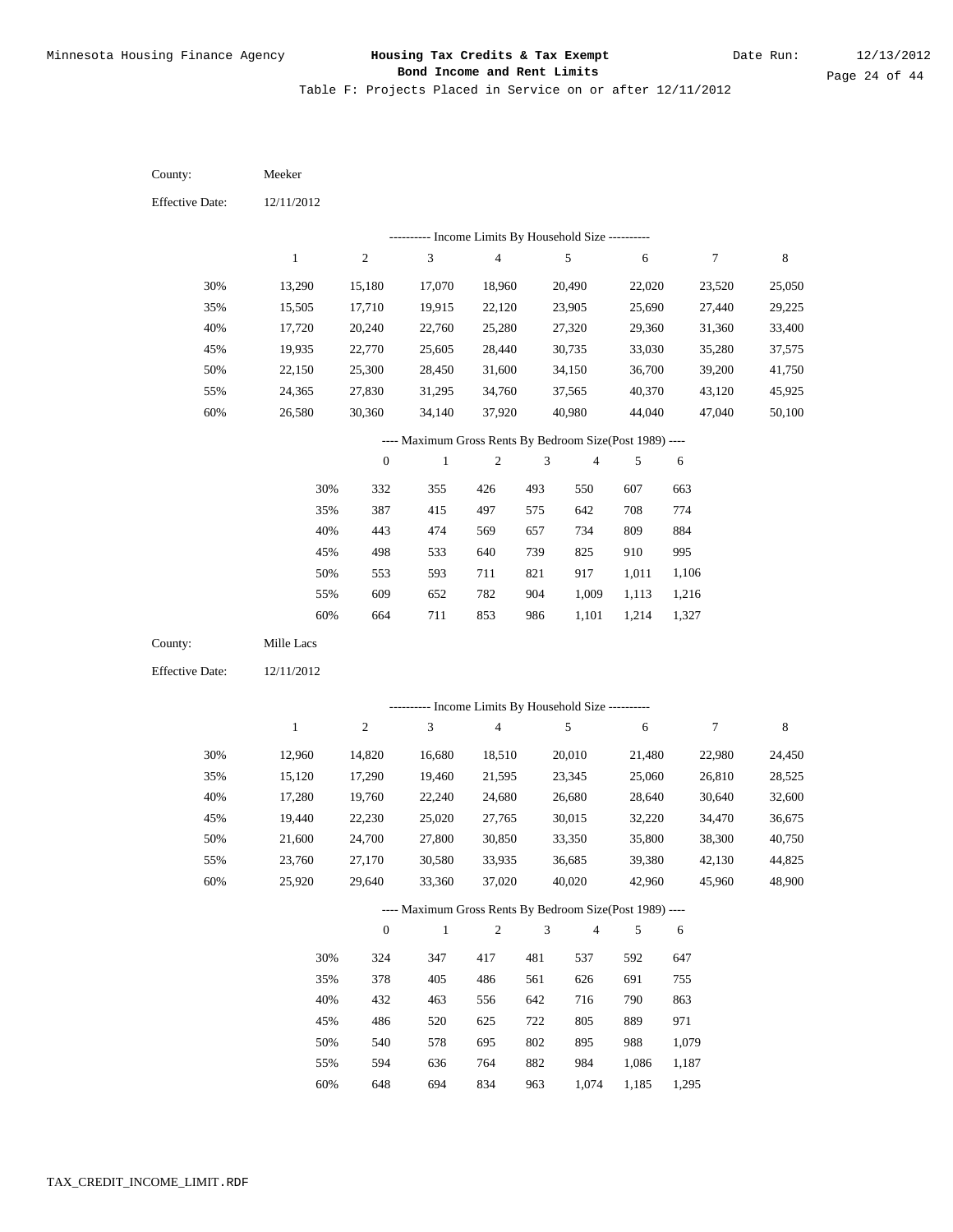| County:                | Morrison     |                  |                                                                          |                  |            |                |            |              |             |
|------------------------|--------------|------------------|--------------------------------------------------------------------------|------------------|------------|----------------|------------|--------------|-------------|
| <b>Effective Date:</b> | 12/11/2012   |                  |                                                                          |                  |            |                |            |              |             |
|                        |              |                  | --------- Income Limits By Household Size ----------                     |                  |            |                |            |              |             |
|                        | $\mathbf{1}$ | $\sqrt{2}$       | $\ensuremath{\mathfrak{Z}}$                                              | $\sqrt{4}$       |            | 5              | 6          | 7            | $\,$ 8 $\,$ |
| 30%                    | 12,960       | 14,820           | 16,680                                                                   | 18,510           |            | 20,010         | 21,480     | 22,980       | 24,450      |
| 35%                    | 15,120       | 17,290           | 19,460                                                                   | 21,595           |            | 23,345         | 25,060     | 26,810       | 28,525      |
| 40%                    | 17,280       | 19,760           | 22,240                                                                   | 24,680           |            | 26,680         | 28,640     | 30,640       | 32,600      |
| 45%                    | 19,440       | 22,230           | 25,020                                                                   | 27,765           |            | 30,015         | 32,220     | 34,470       | 36,675      |
| 50%                    | 21,600       | 24,700           | 27,800                                                                   | 30,850           |            | 33,350         | 35,800     | 38,300       | 40,750      |
| 55%                    | 23,760       | 27,170           | 30,580                                                                   | 33,935           |            | 36,685         | 39,380     | 42,130       | 44,825      |
| 60%                    | 25,920       | 29,640           | 33,360                                                                   | 37,020           |            | 40,020         | 42,960     | 45,960       | 48,900      |
|                        |              |                  | ---- Maximum Gross Rents By Bedroom Size(Post 1989) ----                 |                  |            |                |            |              |             |
|                        |              | $\boldsymbol{0}$ | $\mathbf{1}$                                                             | $\boldsymbol{2}$ | $\sqrt{3}$ | $\overline{4}$ | 5          | 6            |             |
|                        | 30%          | 324              | 347                                                                      | 417              | 481        | 537            | 592        | 647          |             |
|                        | 35%          | 378              | 405                                                                      | 486              | 561        | 626            | 691        | 755          |             |
|                        | 40%          | 432              | 463                                                                      | 556              | 642        | 716            | 790        | 863          |             |
|                        | 45%          | 486              | 520                                                                      | 625              | 722        | 805            | 889        | 971          |             |
|                        | 50%          | 540              | 578                                                                      | 695              | 802        | 895            | 988        | 1,079        |             |
|                        | 55%          | 594              | 636                                                                      | 764              | 882        | 984            | 1,086      | 1,187        |             |
|                        | 60%          | 648              | 694                                                                      | 834              | 963        | 1,074          | 1,185      | 1,295        |             |
|                        |              |                  |                                                                          |                  |            |                |            |              |             |
| County:                | Mower        |                  |                                                                          |                  |            |                |            |              |             |
| <b>Effective Date:</b> | 12/11/2012   |                  |                                                                          |                  |            |                |            |              |             |
|                        |              |                  |                                                                          |                  |            |                |            |              |             |
|                        |              |                  | ---------- Income Limits By Household Size ----------                    |                  |            |                |            |              |             |
|                        | $\mathbf{1}$ | $\sqrt{2}$       | $\ensuremath{\mathfrak{Z}}$                                              | $\overline{4}$   |            | 5              | 6          | 7            | 8           |
| 30%                    | 13,050       | 14,910           | 16,770                                                                   | 18,630           |            | 20,130         | 21,630     | 23,130       | 24,600      |
| 35%                    | 15,225       | 17,395           | 19,565                                                                   | 21,735           |            | 23,485         | 25,235     | 26,985       | 28,700      |
| 40%                    | 17,400       | 19,880           | 22,360                                                                   | 24,840           |            | 26,840         | 28,840     | 30,840       | 32,800      |
| 45%                    | 19,575       | 22,365           | 25,155                                                                   | 27,945           |            | 30,195         | 32,445     | 34,695       | 36,900      |
| 50%                    | 21,750       | 24,850           | 27,950                                                                   | 31,050           |            | 33,550         | 36,050     | 38,550       | 41,000      |
| 55%                    | 23,925       | 27,335           | 30,745                                                                   | 34,155           |            | 36,905         | 39,655     | 42,405       | 45,100      |
| 60%                    | 26,100       | 29,820           | 33,540                                                                   | 37,260           |            | 40,260         | 43,260     | 46,260       | 49,200      |
|                        |              | $\mathbf{0}$     | ---- Maximum Gross Rents By Bedroom Size(Post 1989) ----<br>$\mathbf{1}$ | $\overline{2}$   | $\sqrt{3}$ | $\overline{4}$ | 5          | 6            |             |
|                        |              |                  |                                                                          |                  |            |                |            |              |             |
|                        | 30%          | 326              | 349                                                                      | 419              | 484        | 540            | 596        | 652          |             |
|                        | 35%          | 380              | 407                                                                      | 489              | 565        | 630            | 696        | 760          |             |
|                        | 40%          | 435              | 466                                                                      | 559              | 646        | 721<br>811     | 795<br>894 | 869          |             |
|                        | 45%<br>50%   | 489<br>543       | 524<br>582                                                               | 628<br>698       | 726<br>807 | 901            | 994        | 978<br>1,086 |             |
|                        | 55%          | 598              | 640                                                                      | 768              | 888        | 991            | 1,093      | 1,195        |             |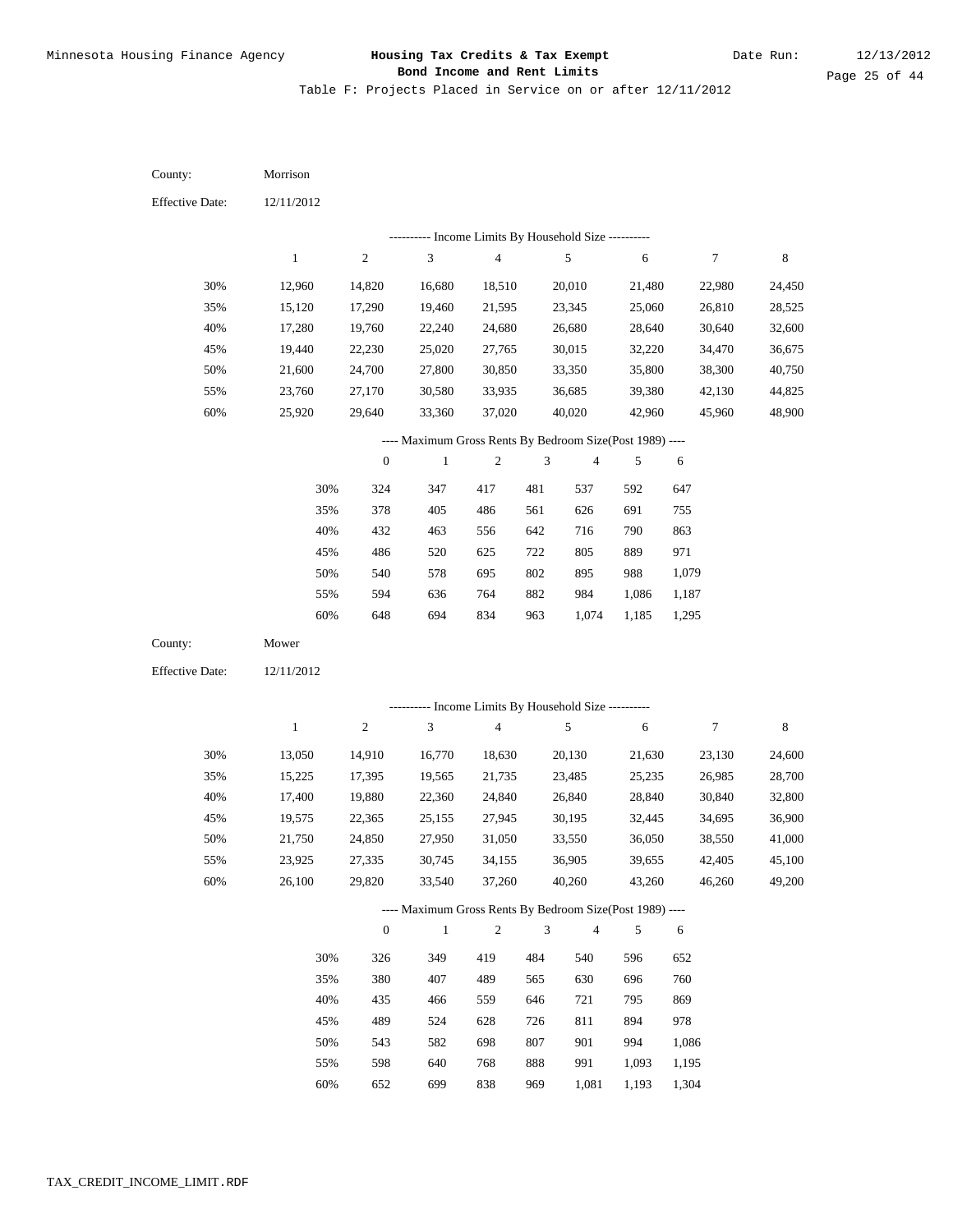| County:                | Murray       |                  |                                                          |                |            |                |            |        |             |
|------------------------|--------------|------------------|----------------------------------------------------------|----------------|------------|----------------|------------|--------|-------------|
| <b>Effective Date:</b> | 12/11/2012   |                  |                                                          |                |            |                |            |        |             |
|                        |              |                  | ---------- Income Limits By Household Size ----------    |                |            |                |            |        |             |
|                        | $\mathbf{1}$ | $\sqrt{2}$       | 3                                                        | $\sqrt{4}$     |            | 5              | $\sqrt{6}$ | 7      | $\,$ 8 $\,$ |
| 30%                    | 12,960       | 14,820           | 16,680                                                   | 18,510         |            | 20,010         | 21,480     | 22,980 | 24,450      |
| 35%                    | 15,120       | 17,290           | 19,460                                                   | 21,595         |            | 23,345         | 25,060     | 26,810 | 28,525      |
| 40%                    | 17,280       | 19,760           | 22,240                                                   | 24,680         |            | 26,680         | 28,640     | 30,640 | 32,600      |
| 45%                    | 19,440       | 22,230           | 25,020                                                   | 27,765         |            | 30,015         | 32,220     | 34,470 | 36,675      |
| 50%                    | 21,600       | 24,700           | 27,800                                                   | 30,850         |            | 33,350         | 35,800     | 38,300 | 40,750      |
| 55%                    | 23,760       | 27,170           | 30,580                                                   | 33,935         |            | 36,685         | 39,380     | 42,130 | 44,825      |
| 60%                    | 25,920       | 29,640           | 33,360                                                   | 37,020         |            | 40,020         | 42,960     | 45,960 | 48,900      |
|                        |              |                  | ---- Maximum Gross Rents By Bedroom Size(Post 1989) ---- |                |            |                |            |        |             |
|                        |              | $\boldsymbol{0}$ | $\mathbf{1}$                                             | $\sqrt{2}$     | 3          | $\overline{4}$ | 5          | 6      |             |
|                        | 30%          | 324              | 347                                                      | 417            | 481        | 537            | 592        | 647    |             |
|                        | 35%          | 378              | 405                                                      | 486            | 561        | 626            | 691        | 755    |             |
|                        | 40%          | 432              | 463                                                      | 556            | 642        | 716            | 790        | 863    |             |
|                        | 45%          | 486              | 520                                                      | 625            | 722        | 805            | 889        | 971    |             |
|                        | 50%          | 540              | 578                                                      | 695            | 802        | 895            | 988        | 1,079  |             |
|                        | 55%          | 594              | 636                                                      | 764            | 882        | 984            | 1,086      | 1,187  |             |
|                        | 60%          | 648              | 694                                                      | 834            | 963        | 1,074          | 1,185      | 1,295  |             |
| County:                | Nicollet     |                  |                                                          |                |            |                |            |        |             |
| <b>Effective Date:</b> |              |                  |                                                          |                |            |                |            |        |             |
|                        | 12/11/2012   |                  |                                                          |                |            |                |            |        |             |
|                        |              |                  |                                                          |                |            |                |            |        |             |
|                        |              |                  | ---------- Income Limits By Household Size ----------    |                |            |                |            |        |             |
|                        | $\mathbf{1}$ | $\sqrt{2}$       | 3                                                        | $\overline{4}$ |            | 5              | $\sqrt{6}$ | 7      | 8           |
| 30%                    | 14,640       | 16,710           | 18,810                                                   | 20,880         |            | 22,560         | 24,240     | 25,920 | 27,570      |
| 35%                    | 17,080       | 19,495           | 21,945                                                   | 24,360         |            | 26,320         | 28,280     | 30,240 | 32,165      |
| 40%                    | 19,520       | 22,280           | 25,080                                                   | 27,840         |            | 30,080         | 32,320     | 34,560 | 36,760      |
| 45%                    | 21,960       | 25,065           | 28,215                                                   | 31,320         |            | 33,840         | 36,360     | 38,880 | 41,355      |
| 50%                    | 24,400       | 27,850           | 31,350                                                   | 34,800         |            | 37,600         | 40,400     | 43,200 | 45,950      |
| 55%                    | 26,840       | 30,635           | 34,485                                                   | 38,280         |            | 41,360         | 44,440     | 47,520 |             |
| 60%                    | 29,280       | 33,420           | 37,620                                                   | 41,760         |            | 45,120         | 48,480     | 51,840 | 55,140      |
|                        |              |                  | ---- Maximum Gross Rents By Bedroom Size(Post 1989) ---- |                |            |                |            |        | 50,545      |
|                        |              | $\mathbf{0}$     | $1\,$                                                    | $\sqrt{2}$     | $\sqrt{3}$ | $\overline{4}$ | 5          | 6      |             |
|                        | 30%          | 366              | 391                                                      | 470            | 543        | 606            | 668        | 730    |             |
|                        | 35%          | 427              | 457                                                      | 548            | 633        | 707            | 780        | 852    |             |
|                        | 40%          | 488              | 522                                                      | 627            | 724        | 808            | 891        | 974    |             |
|                        | 45%          | 549              | 587                                                      | 705            | 814        | 909            | 1,002      | 1,096  |             |
|                        | 50%          | 610              | 653                                                      | 783            | 905        | 1,010          | 1,114      | 1,218  |             |
|                        | 55%          | 671              | 718                                                      | 862            | 995        | 1,111          | 1,225      | 1,339  |             |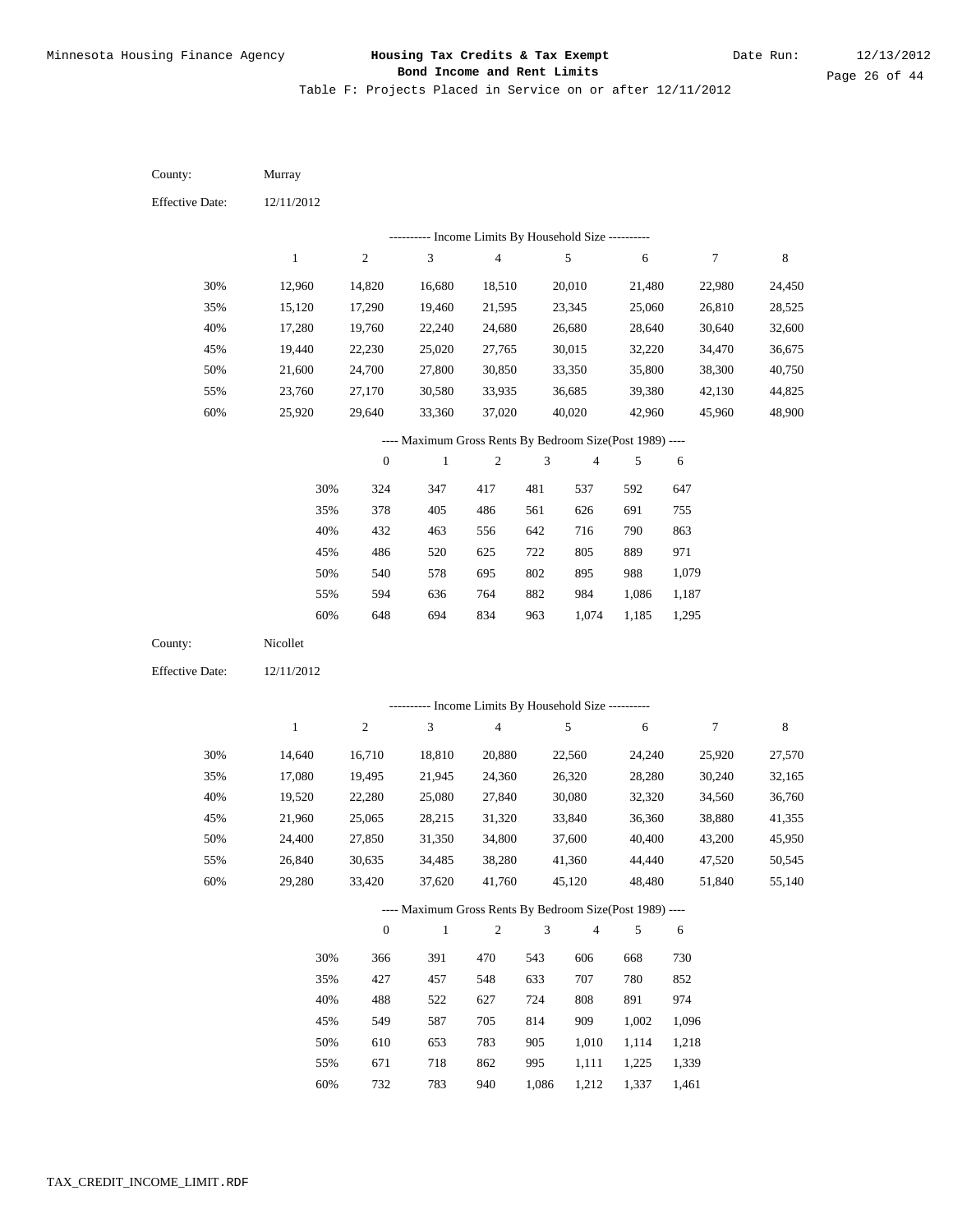| County:                | Nobles       |                  |                                                          |                |                |                |        |                  |        |
|------------------------|--------------|------------------|----------------------------------------------------------|----------------|----------------|----------------|--------|------------------|--------|
| <b>Effective Date:</b> | 12/11/2012   |                  |                                                          |                |                |                |        |                  |        |
|                        |              |                  | --------- Income Limits By Household Size ----------     |                |                |                |        |                  |        |
|                        | $\mathbf{1}$ | $\sqrt{2}$       | 3                                                        | $\sqrt{4}$     |                | 5              | 6      | $\boldsymbol{7}$ | 8      |
| 30%                    | 12,960       | 14,820           | 16,680                                                   | 18,510         |                | 20,010         | 21,480 | 22,980           | 24,450 |
| 35%                    | 15,120       | 17,290           | 19,460                                                   | 21,595         |                | 23,345         | 25,060 | 26,810           | 28,525 |
| 40%                    | 17,280       | 19,760           | 22,240                                                   | 24,680         |                | 26,680         | 28,640 | 30,640           | 32,600 |
| 45%                    | 19,440       | 22,230           | 25,020                                                   | 27,765         |                | 30,015         | 32,220 | 34,470           | 36,675 |
| 50%                    | 21,600       | 24,700           | 27,800                                                   | 30,850         |                | 33,350         | 35,800 | 38,300           | 40,750 |
| 55%                    | 23,760       | 27,170           | 30,580                                                   | 33,935         |                | 36,685         | 39,380 | 42,130           | 44,825 |
| 60%                    | 25,920       | 29,640           | 33,360                                                   | 37,020         |                | 40,020         | 42,960 | 45,960           | 48,900 |
|                        |              |                  | ---- Maximum Gross Rents By Bedroom Size(Post 1989) ---- |                |                |                |        |                  |        |
|                        |              | $\boldsymbol{0}$ | $\mathbf{1}$                                             | $\sqrt{2}$     | 3              | $\overline{4}$ | 5      | 6                |        |
|                        | 30%          | 324              | 347                                                      | 417            | 481            | 537            | 592    | 647              |        |
|                        | 35%          | 378              | 405                                                      | 486            | 561            | 626            | 691    | 755              |        |
|                        | 40%          | 432              | 463                                                      | 556            | 642            | 716            | 790    | 863              |        |
|                        | 45%          | 486              | 520                                                      | 625            | 722            | 805            | 889    | 971              |        |
|                        | 50%          | 540              | 578                                                      | 695            | 802            | 895            | 988    | 1,079            |        |
|                        | 55%          | 594              | 636                                                      | 764            | 882            | 984            | 1,086  | 1,187            |        |
|                        | 60%          | 648              | 694                                                      | 834            | 963            | 1,074          | 1,185  | 1,295            |        |
| County:                | Norman       |                  |                                                          |                |                |                |        |                  |        |
|                        |              |                  |                                                          |                |                |                |        |                  |        |
| <b>Effective Date:</b> | 12/11/2012   |                  |                                                          |                |                |                |        |                  |        |
|                        |              |                  |                                                          |                |                |                |        |                  |        |
|                        |              |                  | --------- Income Limits By Household Size ----------     |                |                |                |        |                  |        |
|                        | $\mathbf{1}$ | $\sqrt{2}$       | $\mathfrak{Z}$                                           | $\overline{4}$ |                | 5              | 6      | 7                | 8      |
| 30%                    | 12,960       | 14,820           | 16,680                                                   | 18,510         |                | 20,010         | 21,480 | 22,980           | 24,450 |
| 35%                    | 15,120       | 17,290           | 19,460                                                   | 21,595         |                | 23,345         | 25,060 | 26,810           | 28,525 |
| 40%                    | 17,280       | 19,760           | 22,240                                                   | 24,680         |                | 26,680         | 28,640 | 30,640           | 32,600 |
| 45%                    | 19,440       | 22,230           | 25,020                                                   | 27,765         |                | 30,015         | 32,220 | 34,470           | 36,675 |
| 50%                    | 21,600       | 24,700           | 27,800                                                   | 30,850         |                | 33,350         | 35,800 | 38,300           | 40,750 |
| 55%                    | 23,760       | 27,170           | 30,580                                                   | 33,935         |                | 36,685         | 39,380 | 42,130           | 44,825 |
| 60%                    | 25,920       | 29,640           | 33,360                                                   | 37,020         |                | 40,020         | 42,960 | 45,960           | 48,900 |
|                        |              |                  | ---- Maximum Gross Rents By Bedroom Size(Post 1989) ---- |                |                |                |        |                  |        |
|                        |              | $\mathbf{0}$     | $\mathbf{1}$                                             | $\sqrt{2}$     | $\mathfrak{Z}$ | $\overline{4}$ | 5      | 6                |        |
|                        | 30%          | 324              | 347                                                      | 417            | 481            | 537            | 592    | 647              |        |
|                        | 35%          | 378              | 405                                                      | 486            | 561            | 626            | 691    | 755              |        |
|                        | 40%          | 432              | 463                                                      | 556            | 642            | 716            | 790    | 863              |        |
|                        | 45%          | 486              | 520                                                      | 625            | 722            | 805            | 889    | 971              |        |
|                        | 50%          | 540              | 578                                                      | 695            | 802            | 895            | 988    | 1,079            |        |
|                        | 55%          | 594              | 636                                                      | 764            | 882            | 984            | 1,086  | 1,187            |        |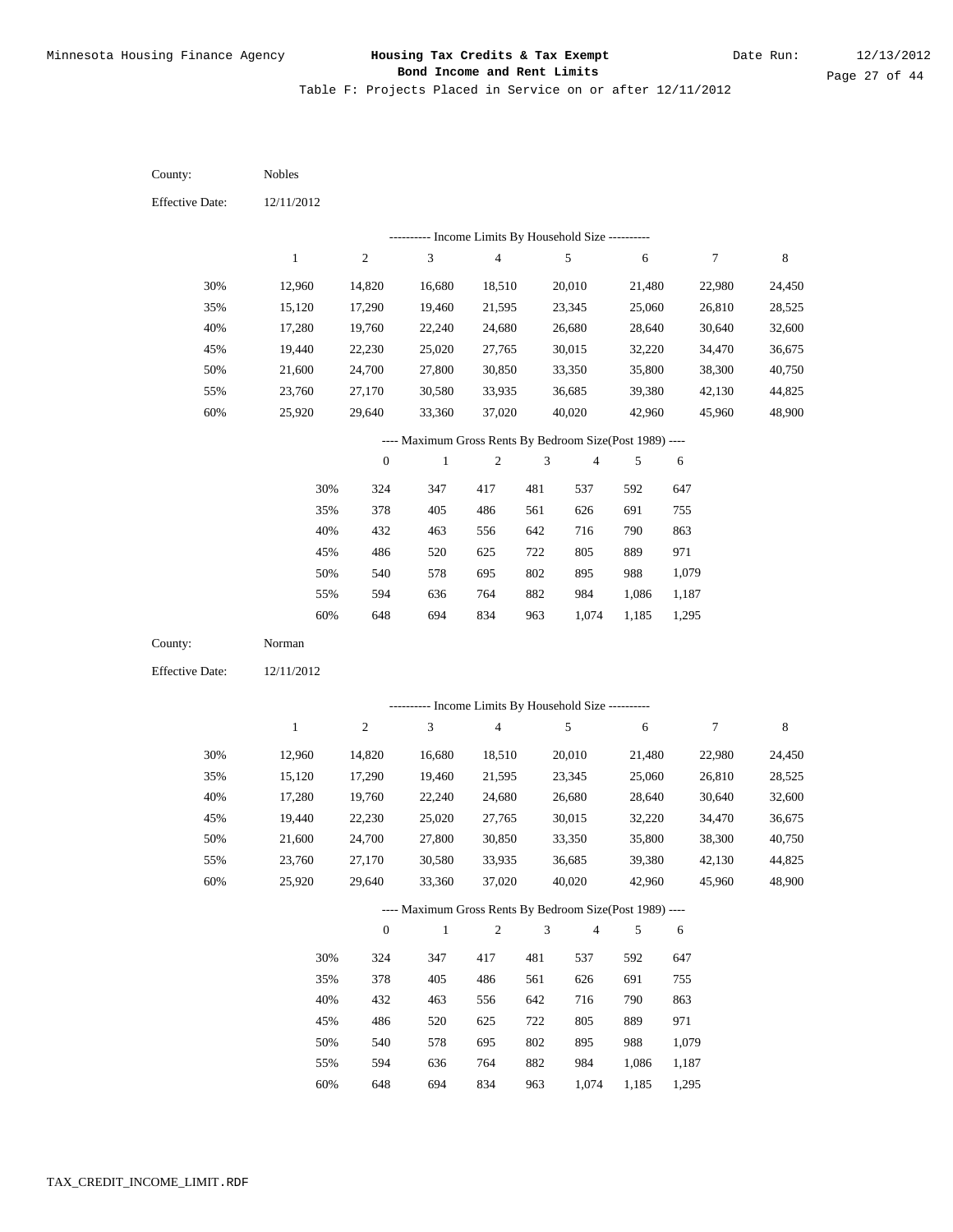Table F: Projects Placed in Service on or after 12/11/2012

| County:                | Olmsted      |                  |                                                          |                |                |                |            |        |             |
|------------------------|--------------|------------------|----------------------------------------------------------|----------------|----------------|----------------|------------|--------|-------------|
| <b>Effective Date:</b> | 12/11/2012   |                  |                                                          |                |                |                |            |        |             |
|                        |              |                  | --------- Income Limits By Household Size ----------     |                |                |                |            |        |             |
|                        | $\mathbf{1}$ | $\sqrt{2}$       | 3                                                        | $\overline{4}$ |                | 5              | $\sqrt{6}$ | 7      | $\,$ 8 $\,$ |
| 30%                    | 16,920       | 19,320           | 21,750                                                   | 24,150         |                | 26,100         | 28,020     | 29,970 | 31,890      |
| 35%                    | 19,740       | 22,540           | 25,375                                                   | 28,175         |                | 30,450         | 32,690     | 34,965 | 37,205      |
| 40%                    | 22,560       | 25,760           | 29,000                                                   | 32,200         |                | 34,800         | 37,360     | 39,960 | 42,520      |
| 45%                    | 25,380       | 28,980           | 32,625                                                   | 36,225         |                | 39,150         | 42,030     | 44,955 | 47,835      |
| 50%                    | 28,200       | 32,200           | 36,250                                                   | 40,250         |                | 43,500         | 46,700     | 49,950 | 53,150      |
| 55%                    | 31,020       | 35,420           | 39,875                                                   | 44,275         |                | 47,850         | 51,370     | 54,945 | 58,465      |
| 60%                    | 33,840       | 38,640           | 43,500                                                   | 48,300         |                | 52,200         | 56,040     | 59,940 | 63,780      |
|                        |              |                  | ---- Maximum Gross Rents By Bedroom Size(Post 1989) ---- |                |                |                |            |        |             |
|                        |              | $\boldsymbol{0}$ | $\mathbf{1}$                                             | $\sqrt{2}$     | $\mathfrak{Z}$ | $\overline{4}$ | 5          | 6      |             |
|                        | 30%          | 423              | 453                                                      | 543            | 628            | 700            | 773        | 845    |             |
|                        | 35%          | 493              | 528                                                      | 634            | 732            | 817            | 902        | 986    |             |
|                        | 40%          | 564              | 604                                                      | 725            | 837            | 934            | 1,031      | 1,127  |             |
|                        | 45%          | 634              | 679                                                      | 815            | 942            | 1,050          | 1,159      | 1,267  |             |
|                        | 50%          | 705              | 755                                                      | 906            | 1,046          | 1,167          | 1,288      | 1,408  |             |
|                        | 55%          | 775              | 830                                                      | 996            | 1,151          | 1,284          | 1,417      | 1,549  |             |
|                        | 60%          | 846              | 906                                                      | 1,087          | 1,256          | 1,401          | 1,546      | 1,690  |             |
| County:                | Otter Tail   |                  |                                                          |                |                |                |            |        |             |
| <b>Effective Date:</b> | 12/11/2012   |                  |                                                          |                |                |                |            |        |             |
|                        |              |                  |                                                          |                |                |                |            |        |             |
|                        |              |                  |                                                          |                |                |                |            |        |             |
|                        |              |                  | --------- Income Limits By Household Size ----------     |                |                |                |            |        |             |
|                        | $\mathbf{1}$ | $\sqrt{2}$       | 3                                                        | $\overline{4}$ |                | 5              | $\sqrt{6}$ | 7      | 8           |
| 30%                    | 12,960       | 14,820           | 16,680                                                   | 18,510         |                | 20,010         | 21,480     | 22,980 | 24,450      |
| 35%                    | 15,120       | 17,290           | 19,460                                                   | 21,595         |                | 23,345         | 25,060     | 26,810 | 28,525      |
| 40%                    | 17,280       | 19,760           | 22,240                                                   | 24,680         |                | 26,680         | 28,640     | 30,640 | 32,600      |
| 45%                    | 19,440       | 22,230           | 25,020                                                   | 27,765         |                | 30,015         | 32,220     | 34,470 | 36,675      |
| 50%                    | 21,600       | 24,700           | 27,800                                                   | 30,850         |                | 33,350         | 35,800     | 38,300 | 40,750      |
| 55%                    | 23,760       | 27,170           | 30,580                                                   | 33,935         |                | 36,685         | 39,380     | 42,130 | 44,825      |
| 60%                    | 25,920       | 29,640           | 33,360                                                   | 37,020         |                | 40,020         | 42,960     | 45,960 | 48,900      |
|                        |              |                  | ---- Maximum Gross Rents By Bedroom Size(Post 1989) ---- |                |                |                |            |        |             |
|                        |              | $\mathbf{0}$     | $\,1\,$                                                  | $\overline{2}$ | $\mathfrak{Z}$ | $\overline{4}$ | 5          | 6      |             |
|                        | 30%          | 324              | 347                                                      | 417            | 481            | 537            | 592        | 647    |             |
|                        | 35%          | 378              | 405                                                      | 486            | 561            | 626            | 691        | 755    |             |
|                        | 40%          | 432              | 463                                                      | 556            | 642            | 716            | 790        | 863    |             |
|                        | 45%          | 486              | 520                                                      | 625            | 722            | 805            | 889        | 971    |             |
|                        | 50%          | 540              | 578                                                      | 695            | 802            | 895            | 988        | 1,079  |             |
|                        | 55%          | 594              | 636                                                      | 764            | 882            | 984            | 1,086      | 1,187  |             |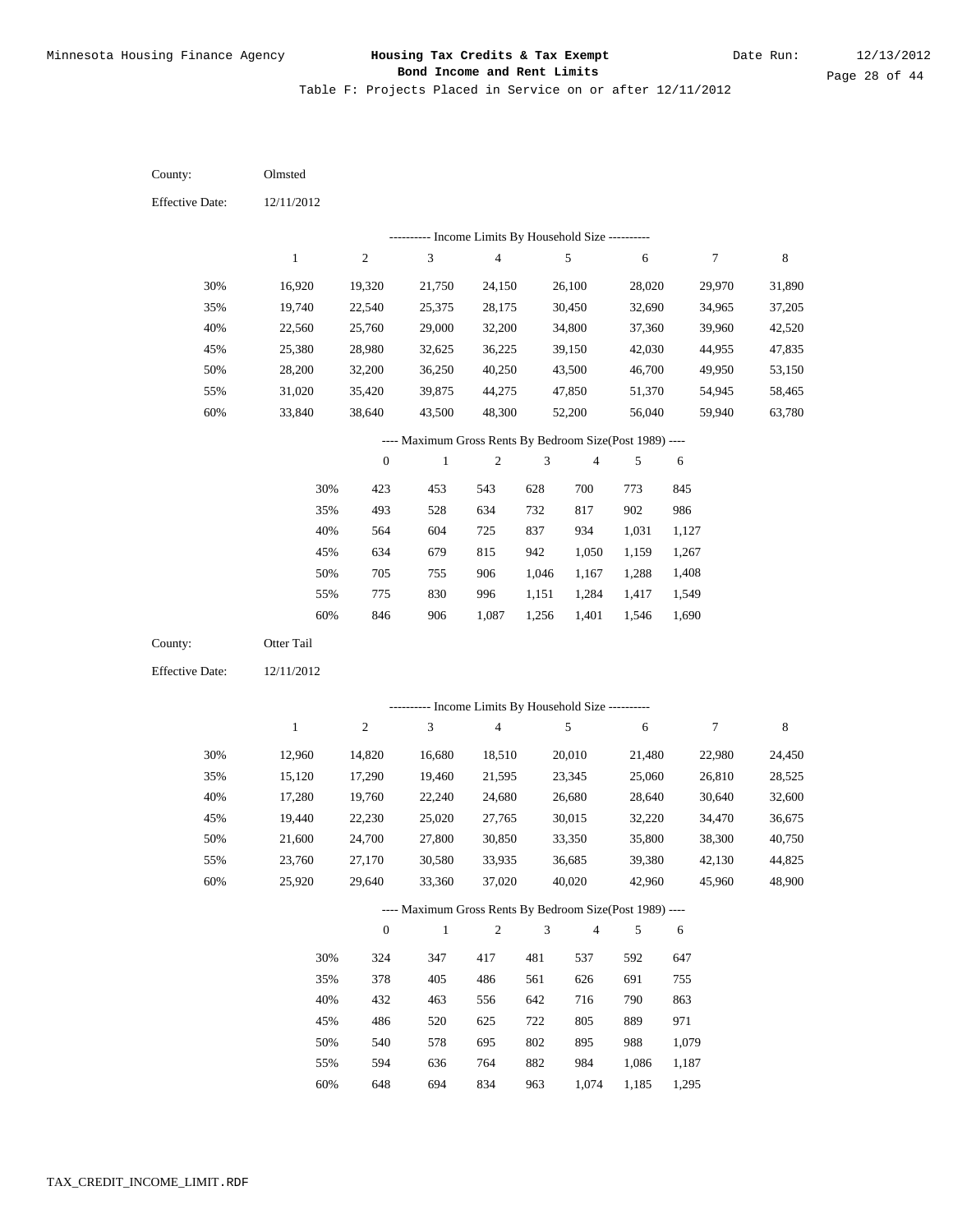Table F: Projects Placed in Service on or after 12/11/2012

| County:                | Pennington    |                  |                                                           |                |                             |                |                |                |         |
|------------------------|---------------|------------------|-----------------------------------------------------------|----------------|-----------------------------|----------------|----------------|----------------|---------|
| <b>Effective Date:</b> | 12/11/2012    |                  |                                                           |                |                             |                |                |                |         |
|                        |               |                  | ---------- Income Limits By Household Size ----------     |                |                             |                |                |                |         |
|                        | $\mathbf{1}$  | $\sqrt{2}$       | 3                                                         | $\sqrt{4}$     |                             | $\mathfrak{S}$ | $\sqrt{6}$     | 7              | $\,8\,$ |
| 30%                    | 12,960        | 14,820           | 16,680                                                    | 18,510         |                             | 20,010         | 21,480         | 22,980         | 24,450  |
| 35%                    | 15,120        | 17,290           | 19,460                                                    | 21,595         |                             | 23,345         | 25,060         | 26,810         | 28,525  |
| 40%                    | 17,280        | 19,760           | 22,240                                                    | 24,680         |                             | 26,680         | 28,640         | 30,640         | 32,600  |
| 45%                    | 19,440        | 22,230           | 25,020                                                    | 27,765         |                             | 30,015         | 32,220         | 34,470         | 36,675  |
| 50%                    | 21,600        | 24,700           | 27,800                                                    | 30,850         |                             | 33,350         | 35,800         | 38,300         | 40,750  |
| 55%                    | 23,760        | 27,170           | 30,580                                                    | 33,935         |                             | 36,685         | 39,380         | 42,130         | 44,825  |
| 60%                    | 25,920        | 29,640           | 33,360                                                    | 37,020         |                             | 40,020         | 42,960         | 45,960         | 48,900  |
|                        |               |                  | ---- Maximum Gross Rents By Bedroom Size(Post 1989) ----  |                |                             |                |                |                |         |
|                        |               | $\boldsymbol{0}$ | $\mathbf{1}$                                              | $\sqrt{2}$     | $\ensuremath{\mathfrak{Z}}$ | $\overline{4}$ | 5              | 6              |         |
|                        | 30%           | 324              | 347                                                       | 417            | 481                         | 537            | 592            | 647            |         |
|                        | 35%           | 378              | 405                                                       | 486            | 561                         | 626            | 691            | 755            |         |
|                        | 40%           | 432              | 463                                                       | 556            | 642                         | 716            | 790            | 863            |         |
|                        | 45%           | 486              | 520                                                       | 625            | 722                         | 805            | 889            | 971            |         |
|                        | 50%           | 540              | 578                                                       | 695            | 802                         | 895            | 988            | 1,079          |         |
|                        | 55%           | 594              | 636                                                       | 764            | 882                         | 984            | 1,086          | 1,187          |         |
|                        | 60%           | 648              | 694                                                       | 834            | 963                         | 1,074          | 1,185          | 1,295          |         |
| County:                | Pine          |                  |                                                           |                |                             |                |                |                |         |
| <b>Effective Date:</b> | 12/11/2012    |                  |                                                           |                |                             |                |                |                |         |
|                        |               |                  |                                                           |                |                             |                |                |                |         |
|                        | $\mathbf{1}$  | $\sqrt{2}$       | --------- Income Limits By Household Size ----------<br>3 | $\overline{4}$ |                             | 5              | 6              | 7              | $\,8\,$ |
|                        |               |                  |                                                           |                |                             |                |                |                |         |
| 30%                    | 12,960        | 14,820           | 16,680                                                    | 18,510         |                             | 20,010         | 21,480         | 22,980         | 24,450  |
| 35%                    | 15,120        | 17,290           | 19,460                                                    | 21,595         |                             | 23,345         | 25,060         | 26,810         | 28,525  |
| 40%                    | 17,280        | 19,760           | 22,240                                                    | 24,680         |                             | 26,680         | 28,640         | 30,640         | 32,600  |
| 45%                    | 19,440        | 22,230           | 25,020                                                    | 27,765         |                             | 30,015         | 32,220         | 34,470         | 36,675  |
| 50%                    | 21,600        | 24,700           | 27,800                                                    | 30,850         |                             | 33,350         | 35,800         | 38,300         | 40,750  |
| 55%                    |               |                  |                                                           |                |                             |                |                |                |         |
| 60%                    | 23,760        | 27,170           | 30,580                                                    | 33,935         |                             | 36,685         | 39,380         | 42,130         | 44,825  |
|                        | 25,920        | 29,640           | 33,360                                                    | 37,020         |                             | 40,020         | 42,960         | 45,960         | 48,900  |
|                        |               |                  | ---- Maximum Gross Rents By Bedroom Size(Post 1989) ----  |                |                             |                |                |                |         |
|                        |               | $\overline{0}$   | $\,1\,$                                                   | $\overline{2}$ | $\mathfrak z$               | $\overline{4}$ | 5              | 6              |         |
|                        | 30%           | 324              | 347                                                       | 417            | 481                         | 537            | 592            | 647            |         |
|                        | 35%           | 378              | 405                                                       | 486            | 561                         | 626            | 691            | 755            |         |
|                        | 40%           | 432              | 463                                                       | 556            | 642                         | 716            | 790            | 863            |         |
|                        | 45%           | 486              | 520                                                       | 625            | 722                         | 805            | 889            | 971            |         |
|                        | 50%           | 540              | 578                                                       | 695            | 802                         | 895            | 988            | 1,079          |         |
|                        | 55%<br>$60\%$ | 594<br>648       | 636<br>694                                                | 764<br>834     | 882<br>963                  | 984<br>1,074   | 1,086<br>1,185 | 1,187<br>1,295 |         |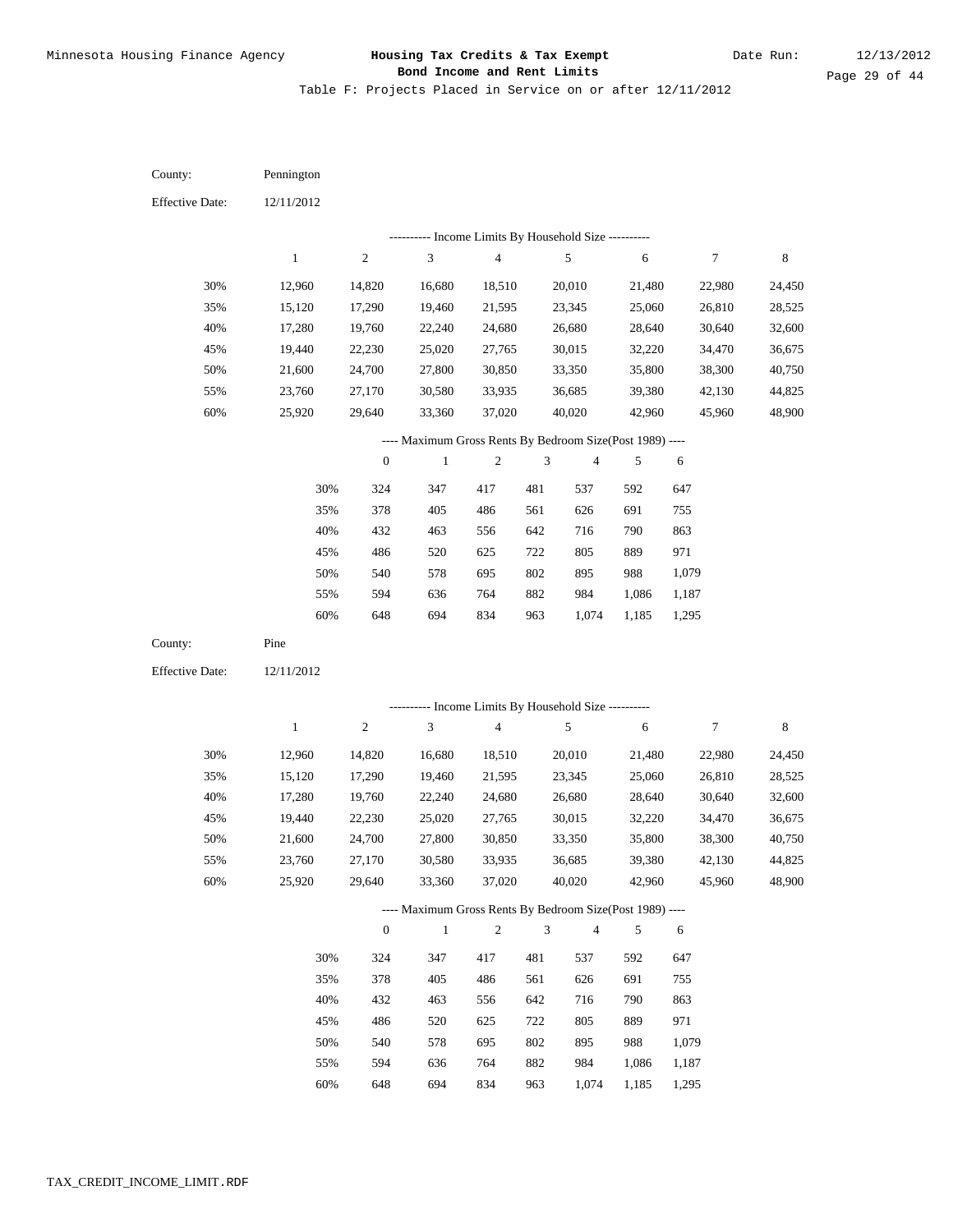Table F: Projects Placed in Service on or after 12/11/2012

| County:                | Pipestone             |                  |                                                          |                |                             |                |            |                  |             |
|------------------------|-----------------------|------------------|----------------------------------------------------------|----------------|-----------------------------|----------------|------------|------------------|-------------|
| Effective Date:        | 12/11/2012            |                  |                                                          |                |                             |                |            |                  |             |
|                        |                       |                  | --------- Income Limits By Household Size ----------     |                |                             |                |            |                  |             |
|                        | $\mathbf{1}$          | $\sqrt{2}$       | 3                                                        | $\sqrt{4}$     |                             | $\sqrt{5}$     | $\sqrt{6}$ | $\boldsymbol{7}$ | $\,$ 8 $\,$ |
| 30%                    | 12,960                | 14,820           | 16,680                                                   | 18,510         |                             | 20,010         | 21,480     | 22,980           | 24,450      |
| 35%                    | 15,120                | 17,290           | 19,460                                                   | 21,595         |                             | 23,345         | 25,060     | 26,810           | 28,525      |
| 40%                    | 17,280                | 19,760           | 22,240                                                   | 24,680         |                             | 26,680         | 28,640     | 30,640           | 32,600      |
| 45%                    | 19,440                | 22,230           | 25,020                                                   | 27,765         |                             | 30,015         | 32,220     | 34,470           | 36,675      |
| 50%                    | 21,600                | 24,700           | 27,800                                                   | 30,850         |                             | 33,350         | 35,800     | 38,300           | 40,750      |
| 55%                    | 23,760                | 27,170           | 30,580                                                   | 33,935         |                             | 36,685         | 39,380     | 42,130           | 44,825      |
| 60%                    | 25,920                | 29,640           | 33,360                                                   | 37,020         |                             | 40,020         | 42,960     | 45,960           | 48,900      |
|                        |                       |                  | ---- Maximum Gross Rents By Bedroom Size(Post 1989) ---- |                |                             |                |            |                  |             |
|                        |                       | $\boldsymbol{0}$ | $\mathbf{1}$                                             | $\sqrt{2}$     | $\ensuremath{\mathfrak{Z}}$ | $\overline{4}$ | 5          | 6                |             |
|                        | 30%                   | 324              | 347                                                      | 417            | 481                         | 537            | 592        | 647              |             |
|                        | 35%                   | 378              | 405                                                      | 486            | 561                         | 626            | 691        | 755              |             |
|                        | 40%                   | 432              | 463                                                      | 556            | 642                         | 716            | 790        | 863              |             |
|                        | 45%                   | 486              | 520                                                      | 625            | 722                         | 805            | 889        | 971              |             |
|                        | 50%                   | 540              | 578                                                      | 695            | 802                         | 895            | 988        | 1,079            |             |
|                        | 55%                   | 594              | 636                                                      | 764            | 882                         | 984            | 1,086      | 1,187            |             |
|                        | 60%                   | 648              | 694                                                      | 834            | 963                         | 1,074          | 1,185      | 1,295            |             |
|                        |                       |                  |                                                          |                |                             |                |            |                  |             |
| County:                | $\operatorname{Polk}$ |                  |                                                          |                |                             |                |            |                  |             |
| <b>Effective Date:</b> | 12/11/2012            |                  |                                                          |                |                             |                |            |                  |             |
|                        |                       |                  |                                                          |                |                             |                |            |                  |             |
|                        |                       |                  | ---------- Income Limits By Household Size ----------    |                |                             |                |            |                  |             |
|                        | $\mathbf{1}$          | $\sqrt{2}$       | 3                                                        | $\overline{4}$ |                             | 5              | $\sqrt{6}$ | 7                | 8           |
| 30%                    | 14,220                | 16,260           | 18,300                                                   | 20,310         |                             | 21,960         | 23,580     | 25,200           | 26,820      |
| 35%                    | 16,590                | 18,970           | 21,350                                                   | 23,695         |                             | 25,620         | 27,510     | 29,400           | 31,290      |
| 40%                    | 18,960                | 21,680           | 24,400                                                   | 27,080         |                             | 29,280         | 31,440     | 33,600           | 35,760      |
| 45%                    | 21,330                | 24,390           | 27,450                                                   | 30,465         |                             | 32,940         | 35,370     | 37,800           | 40,230      |
| 50%                    | 23,700                | 27,100           | 30,500                                                   | 33,850         |                             | 36,600         | 39,300     | 42,000           | 44,700      |
| 55%                    | 26,070                | 29,810           | 33,550                                                   | 37,235         |                             | 40,260         | 43,230     | 46,200           | 49,170      |
| 60%                    | 28,440                | 32,520           | 36,600                                                   | 40,620         |                             | 43,920         | 47,160     | 50,400           | 53,640      |
|                        |                       |                  | ---- Maximum Gross Rents By Bedroom Size(Post 1989) ---- |                |                             |                |            |                  |             |
|                        |                       | $\mathbf{0}$     | $\,1\,$                                                  | $\overline{2}$ | $\ensuremath{\mathfrak{Z}}$ | $\overline{4}$ | 5          | 6                |             |
|                        | 30%                   | 355              | 381                                                      | 457            | 528                         | 589            | 650        | 710              |             |
|                        | 35%                   | 414              | 444                                                      | 533            | 616                         | 687            | 758        | 829              |             |
|                        | 40%                   | 474              | 508                                                      | 610            | 704                         | 786            | 867        | 947              |             |
|                        | 45%                   | 533              | 571                                                      | 686            | 792                         | 884            | 975        | 1,066            |             |
|                        | 50%                   | 592              | 635                                                      | 762            | 880                         | 982            | 1,083      | 1,184            |             |
|                        | 55%                   | 651              | 698                                                      | 838            | 968                         | 1,080          | 1,192      | 1,303            |             |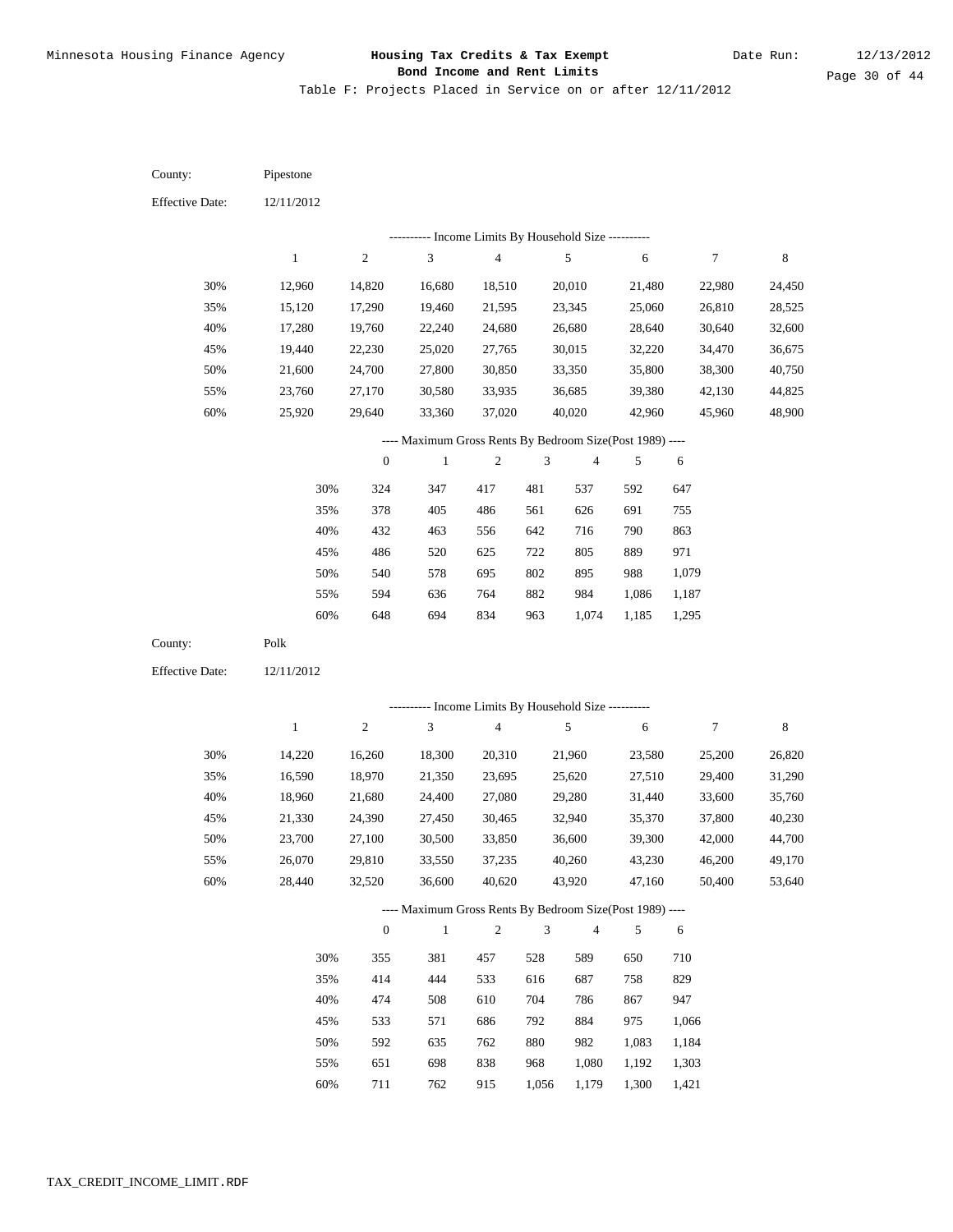| County:                | Pope         |                  |                                                                         |                          |                |                |                |                |             |
|------------------------|--------------|------------------|-------------------------------------------------------------------------|--------------------------|----------------|----------------|----------------|----------------|-------------|
| <b>Effective Date:</b> | 12/11/2012   |                  |                                                                         |                          |                |                |                |                |             |
|                        |              |                  | --------- Income Limits By Household Size ----------                    |                          |                |                |                |                |             |
|                        | $\mathbf{1}$ | $\boldsymbol{2}$ | $\ensuremath{\mathfrak{Z}}$                                             | $\overline{\mathcal{L}}$ |                | $\sqrt{5}$     | 6              | $\tau$         | $\,$ 8 $\,$ |
| 30%                    | 13,110       | 14,970           | 16,830                                                                  | 18,690                   |                | 20,190         | 21,690         | 23,190         | 24,690      |
| 35%                    | 15,295       | 17,465           | 19,635                                                                  | 21,805                   |                | 23,555         | 25,305         | 27,055         | 28,805      |
| 40%                    | 17,480       | 19,960           | 22,440                                                                  | 24,920                   |                | 26,920         | 28,920         | 30,920         | 32,920      |
| 45%                    | 19,665       | 22,455           | 25,245                                                                  | 28,035                   |                | 30,285         | 32,535         | 34,785         | 37,035      |
| 50%                    | 21,850       | 24,950           | 28,050                                                                  | 31,150                   |                | 33,650         | 36,150         | 38,650         | 41,150      |
| 55%                    | 24,035       | 27,445           | 30,855                                                                  | 34,265                   |                | 37,015         | 39,765         | 42,515         | 45,265      |
| 60%                    | 26,220       | 29,940           | 33,660                                                                  | 37,380                   |                | 40,380         | 43,380         | 46,380         | 49,380      |
|                        |              |                  | ---- Maximum Gross Rents By Bedroom Size(Post 1989) ----                |                          |                |                |                |                |             |
|                        |              | $\boldsymbol{0}$ | $\mathbf{1}$                                                            | $\sqrt{2}$               | 3              | $\overline{4}$ | 5              | 6              |             |
|                        | 30%          | 327              | 351                                                                     | 420                      | 486            | 542            | 598            | 654            |             |
|                        | 35%          | 382              | 409                                                                     | 490                      | 567            | 632            | 698            | 763            |             |
|                        | 40%          | 437              | 468                                                                     | 561                      | 648            | 723            | 798            | 872            |             |
|                        | 45%          | 491              | 526                                                                     | 631                      | 729            | 813            | 897            | 981            |             |
|                        | 50%          | 546              | 585                                                                     | 701                      | 810            | 903            | 997            | 1,090          |             |
|                        | 55%          | 600              | 643                                                                     | 771                      | 891            | 994            | 1,097          | 1,199          |             |
|                        | 60%          | 655              | 702                                                                     | 841                      | 972            | 1,084          | 1,197          | 1,308          |             |
| County:                | Ramsey       |                  |                                                                         |                          |                |                |                |                |             |
| <b>Effective Date:</b> | 12/11/2012   |                  |                                                                         |                          |                |                |                |                |             |
|                        |              |                  |                                                                         |                          |                |                |                |                |             |
|                        | $\mathbf{1}$ | $\sqrt{2}$       | ---------- Income Limits By Household Size ----------<br>$\mathfrak{Z}$ | 4                        |                | $\sqrt{5}$     | 6              | $\tau$         | 8           |
|                        |              |                  |                                                                         |                          |                |                |                |                |             |
| 30%                    | 17,310       | 19,770           | 22,230                                                                  | 24,690                   |                | 26,670         | 28,650         | 30,630         | 32,610      |
| 35%                    | 20,195       | 23,065           | 25,935                                                                  | 28,805                   |                | 31,115         | 33,425         | 35,735         | 38,045      |
| 40%                    | 23,080       | 26,360           | 29,640                                                                  | 32,920                   |                | 35,560         | 38,200         | 40,840         | 43,480      |
| 45%                    | 25,965       | 29,655           | 33,345                                                                  | 37,035                   |                | 40,005         | 42,975         | 45,945         | 48,915      |
| 50%                    | 28,850       | 32,950           | 37,050                                                                  | 41,150                   |                | 44,450         | 47,750         | 51,050         | 54,350      |
| 55%                    | 31,735       | 36,245           | 40,755                                                                  | 45,265                   |                | 48,895         | 52,525         | 56,155         | 59,785      |
| 60%                    | 34,620       | 39,540           | 44,460                                                                  | 49,380                   |                | 53,340         | 57,300         | 61,260         | 65,220      |
|                        |              |                  | ---- Maximum Gross Rents By Bedroom Size(Post 1989) ----                |                          |                |                |                |                |             |
|                        |              | $\boldsymbol{0}$ | $\mathbf{1}$                                                            | $\sqrt{2}$               | $\mathfrak z$  | $\overline{4}$ | 5              | 6              |             |
|                        | 30%          | 432              | 463                                                                     | 555                      | 642            | 716            | 790            | 864            |             |
|                        | 35%          | 504              | 540                                                                     | 648                      | 749            | 835            | 922            | 1,008          |             |
|                        | 40%          | 577              | 618                                                                     | 741                      | 856            | 955            | 1,054          | 1,152          |             |
|                        | 45%          | 649              | 695                                                                     | 833                      | 963            | 1,074          | 1,185          | 1,296          |             |
|                        |              |                  |                                                                         |                          |                |                |                |                |             |
|                        | 50%          | 721              | 772                                                                     | 926                      | 1,070          | 1,193          | 1,317          | 1,440          |             |
|                        | 55%<br>60%   | 793<br>865       | 849<br>927                                                              | 1,018<br>1,111           | 1,177<br>1,284 | 1,313<br>1,432 | 1,449<br>1,581 | 1,584<br>1,728 |             |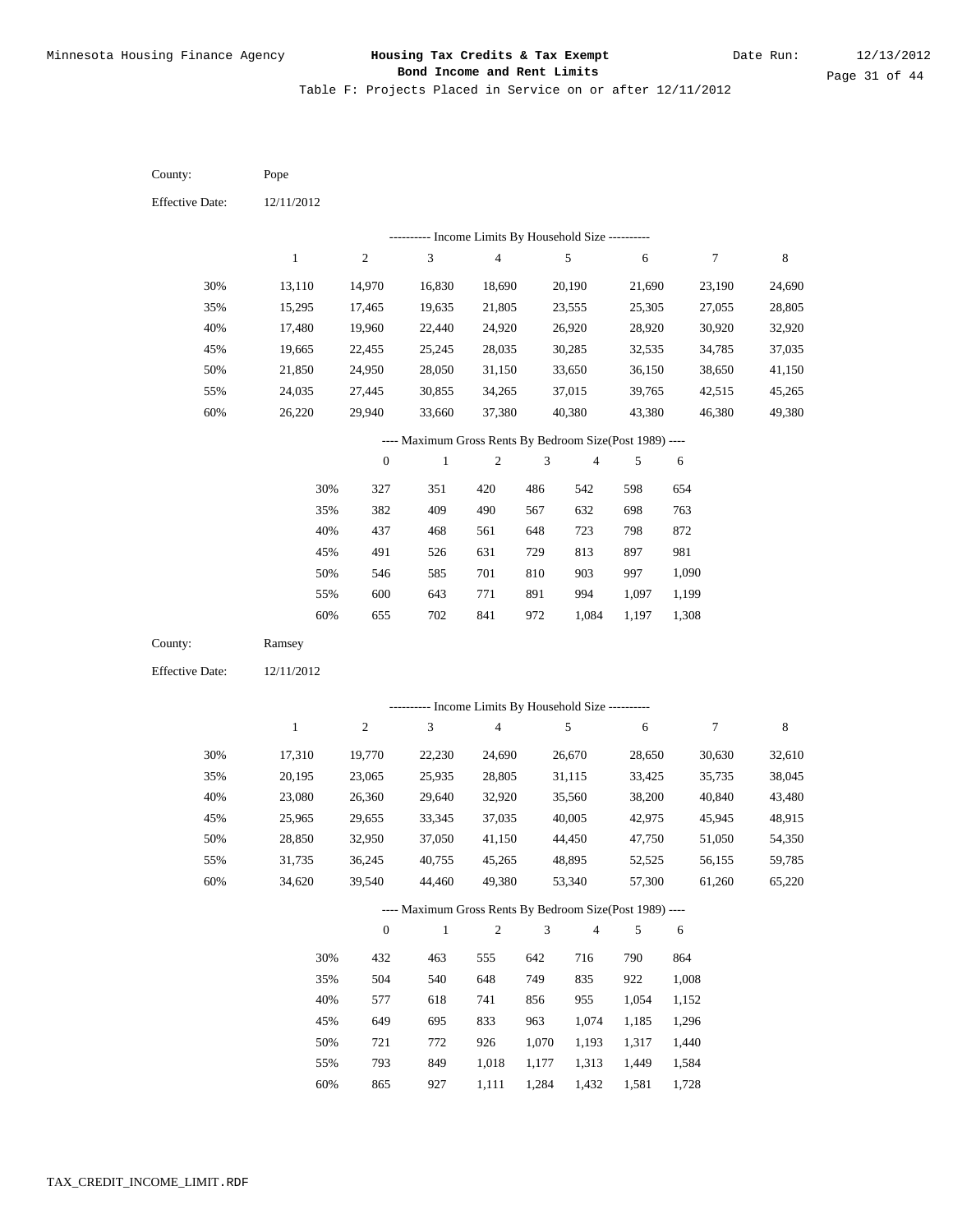Table F: Projects Placed in Service on or after 12/11/2012

| County:                | Red Lake     |                  |                                                          |                  |                |                |                  |        |                  |
|------------------------|--------------|------------------|----------------------------------------------------------|------------------|----------------|----------------|------------------|--------|------------------|
| <b>Effective Date:</b> | 12/11/2012   |                  |                                                          |                  |                |                |                  |        |                  |
|                        |              |                  | --------- Income Limits By Household Size ----------     |                  |                |                |                  |        |                  |
|                        | $\mathbf{1}$ | $\boldsymbol{2}$ | 3                                                        | $\sqrt{4}$       |                | 5              | 6                | 7      | $\,$ 8 $\,$      |
| 30%                    | 12,960       |                  |                                                          |                  |                | 20,010         |                  | 22,980 |                  |
| 35%                    | 15,120       | 14,820<br>17,290 | 16,680<br>19,460                                         | 18,510<br>21,595 |                | 23,345         | 21,480<br>25,060 | 26,810 | 24,450<br>28,525 |
| 40%                    | 17,280       | 19,760           | 22,240                                                   | 24,680           |                | 26,680         | 28,640           | 30,640 | 32,600           |
| 45%                    | 19,440       | 22,230           | 25,020                                                   | 27,765           |                | 30,015         | 32,220           | 34,470 | 36,675           |
| 50%                    | 21,600       | 24,700           | 27,800                                                   | 30,850           |                | 33,350         | 35,800           | 38,300 | 40,750           |
| 55%                    | 23,760       | 27,170           | 30,580                                                   | 33,935           |                | 36,685         | 39,380           | 42,130 | 44,825           |
| 60%                    | 25,920       | 29,640           | 33,360                                                   | 37,020           |                | 40,020         | 42,960           | 45,960 | 48,900           |
|                        |              |                  | ---- Maximum Gross Rents By Bedroom Size(Post 1989) ---- |                  |                |                |                  |        |                  |
|                        |              | $\boldsymbol{0}$ | $\mathbf{1}$                                             | $\sqrt{2}$       | $\mathfrak{Z}$ | $\overline{4}$ | 5                | 6      |                  |
|                        | 30%          | 324              | 347                                                      | 417              | 481            | 537            | 592              | 647    |                  |
|                        | 35%          | 378              | 405                                                      | 486              | 561            | 626            | 691              | 755    |                  |
|                        | 40%          | 432              | 463                                                      | 556              | 642            | 716            | 790              | 863    |                  |
|                        | 45%          | 486              | 520                                                      | 625              | 722            | 805            | 889              | 971    |                  |
|                        | 50%          | 540              | 578                                                      | 695              | 802            | 895            | 988              | 1,079  |                  |
|                        | 55%          | 594              | 636                                                      | 764              | 882            | 984            | 1,086            | 1,187  |                  |
|                        | 60%          | 648              | 694                                                      | 834              | 963            | 1,074          | 1,185            | 1,295  |                  |
|                        |              |                  |                                                          |                  |                |                |                  |        |                  |
| County:                | Redwood      |                  |                                                          |                  |                |                |                  |        |                  |
| <b>Effective Date:</b> | 12/11/2012   |                  |                                                          |                  |                |                |                  |        |                  |
|                        |              |                  |                                                          |                  |                |                |                  |        |                  |
|                        |              |                  | ---------- Income Limits By Household Size ----------    |                  |                |                |                  |        |                  |
|                        | $\mathbf{1}$ | $\sqrt{2}$       | 3                                                        | $\overline{4}$   |                | 5              | $\sqrt{6}$       | 7      | 8                |
| 30%                    | 12,960       | 14,820           | 16,680                                                   | 18,510           |                | 20,010         | 21,480           | 22,980 | 24,450           |
| 35%                    | 15,120       | 17,290           | 19,460                                                   | 21,595           |                | 23,345         | 25,060           | 26,810 | 28,525           |
| 40%                    | 17,280       | 19,760           | 22,240                                                   | 24,680           |                | 26,680         | 28,640           | 30,640 | 32,600           |
| 45%                    | 19,440       | 22,230           | 25,020                                                   | 27,765           |                | 30,015         | 32,220           | 34,470 | 36,675           |
| 50%                    | 21,600       | 24,700           | 27,800                                                   | 30,850           |                | 33,350         | 35,800           | 38,300 | 40,750           |
| 55%                    | 23,760       | 27,170           | 30,580                                                   | 33,935           |                | 36,685         | 39,380           | 42,130 | 44,825           |
| 60%                    | 25,920       | 29,640           | 33,360                                                   | 37,020           |                | 40,020         | 42,960           | 45,960 | 48,900           |
|                        |              |                  | ---- Maximum Gross Rents By Bedroom Size(Post 1989) ---- |                  |                |                |                  |        |                  |
|                        |              | $\mathbf{0}$     | $\mathbf{1}$                                             | $\sqrt{2}$       | $\mathfrak{Z}$ | $\overline{4}$ | 5                | 6      |                  |
|                        | 30%          | 324              | 347                                                      | 417              | 481            | 537            | 592              | 647    |                  |
|                        | 35%          | 378              | 405                                                      | 486              | 561            | 626            | 691              | 755    |                  |
|                        | 40%          | 432              | 463                                                      | 556              | 642            | 716            | 790              | 863    |                  |
|                        | 45%          | 486              | 520                                                      | 625              | 722            | 805            | 889              | 971    |                  |
|                        | 50%          | 540              | 578                                                      | 695              | 802            | 895            | 988              | 1,079  |                  |
|                        | 55%<br>60%   | 594<br>648       | 636<br>694                                               | 764<br>834       | 882<br>963     | 984<br>1,074   | 1,086<br>1,185   | 1,187  |                  |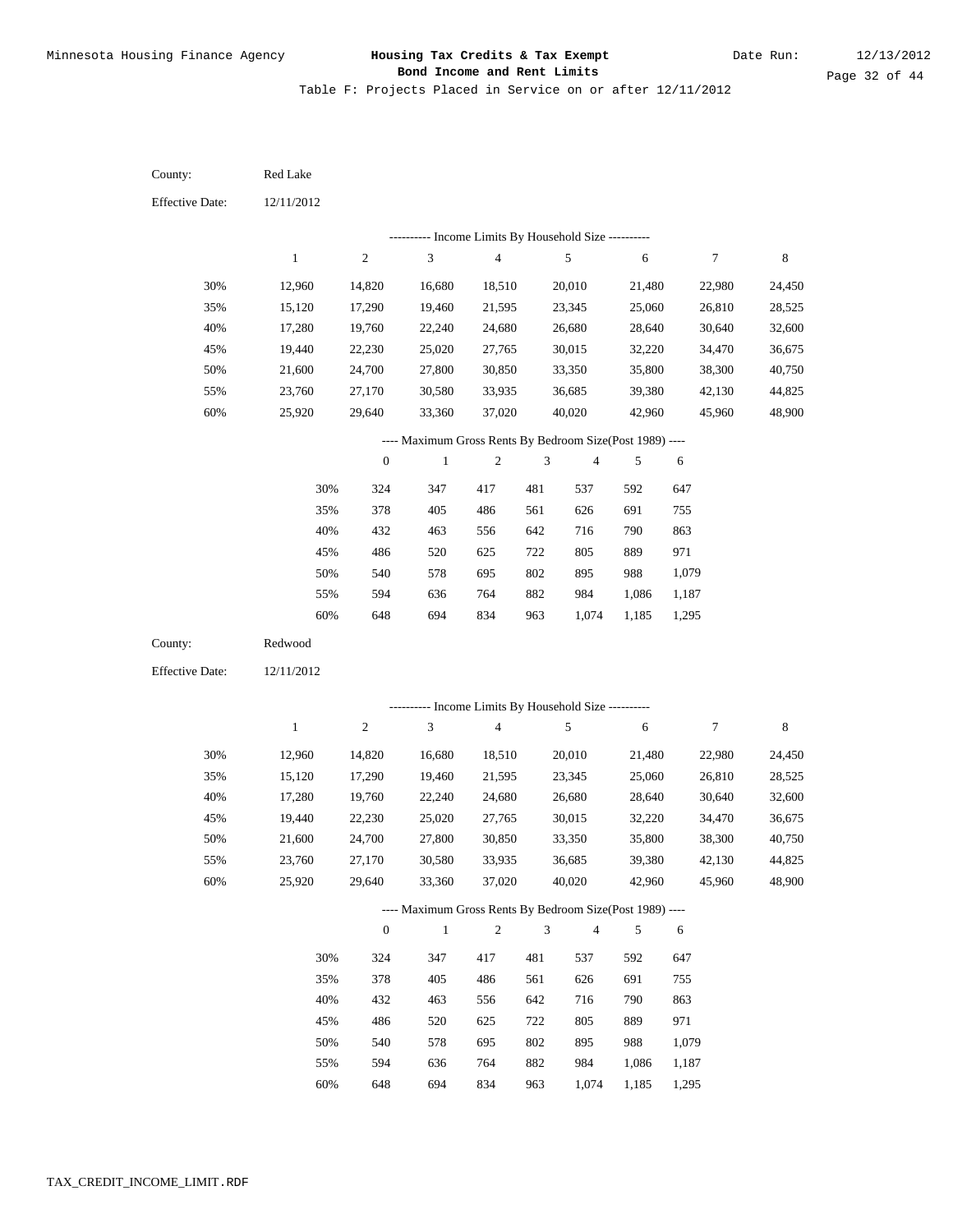| County:                | Renville         |                  |                                                                          |                  |                             |                  |                  |                  |                  |
|------------------------|------------------|------------------|--------------------------------------------------------------------------|------------------|-----------------------------|------------------|------------------|------------------|------------------|
| <b>Effective Date:</b> | 12/11/2012       |                  |                                                                          |                  |                             |                  |                  |                  |                  |
|                        |                  |                  | --------- Income Limits By Household Size ----------                     |                  |                             |                  |                  |                  |                  |
|                        | $\mathbf{1}$     | $\boldsymbol{2}$ | $\mathfrak{Z}$                                                           | $\sqrt{4}$       |                             | $\sqrt{5}$       | $\sqrt{6}$       | $\tau$           | $\,$ 8 $\,$      |
| 30%                    | 12,960           | 14,820           | 16,680                                                                   | 18,510           |                             | 20,010           | 21,480           | 22,980           | 24,450           |
| 35%                    | 15,120           | 17,290           | 19,460                                                                   | 21,595           |                             | 23,345           | 25,060           | 26,810           | 28,525           |
| 40%                    | 17,280           | 19,760           | 22,240                                                                   | 24,680           |                             | 26,680           | 28,640           | 30,640           | 32,600           |
| 45%                    | 19,440           | 22,230           | 25,020                                                                   | 27,765           |                             | 30,015           | 32,220           | 34,470           | 36,675           |
| 50%                    | 21,600           | 24,700           | 27,800                                                                   | 30,850           |                             | 33,350           | 35,800           | 38,300           | 40,750           |
| 55%                    | 23,760           | 27,170           | 30,580                                                                   | 33,935           |                             | 36,685           | 39,380           | 42,130           | 44,825           |
| 60%                    | 25,920           | 29,640           | 33,360                                                                   | 37,020           |                             | 40,020           | 42,960           | 45,960           | 48,900           |
|                        |                  |                  | ---- Maximum Gross Rents By Bedroom Size(Post 1989) ----                 |                  |                             |                  |                  |                  |                  |
|                        |                  | $\boldsymbol{0}$ | $\mathbf{1}$                                                             | $\sqrt{2}$       | $\ensuremath{\mathfrak{Z}}$ | $\overline{4}$   | 5                | 6                |                  |
|                        | 30%              | 324              | 347                                                                      | 417              | 481                         | 537              | 592              | 647              |                  |
|                        | 35%              | 378              | 405                                                                      | 486              | 561                         | 626              | 691              | 755              |                  |
|                        | 40%              | 432              | 463                                                                      | 556              | 642                         | 716              | 790              | 863              |                  |
|                        | 45%              | 486              | 520                                                                      | 625              | 722                         | 805              | 889              | 971              |                  |
|                        | 50%              | 540              | 578                                                                      | 695              | 802                         | 895              | 988              | 1,079            |                  |
|                        | 55%              | 594              | 636                                                                      | 764              | 882                         | 984              | 1,086            | 1,187            |                  |
|                        | 60%              | 648              | 694                                                                      | 834              | 963                         | 1,074            | 1,185            | 1,295            |                  |
|                        |                  |                  |                                                                          |                  |                             |                  |                  |                  |                  |
| County:                | Rice             |                  |                                                                          |                  |                             |                  |                  |                  |                  |
| <b>Effective Date:</b> | 12/11/2012       |                  |                                                                          |                  |                             |                  |                  |                  |                  |
|                        |                  |                  |                                                                          |                  |                             |                  |                  |                  |                  |
|                        |                  |                  | ---------- Income Limits By Household Size ----------                    |                  |                             |                  |                  |                  |                  |
|                        | $\mathbf{1}$     | $\sqrt{2}$       | $\mathfrak{Z}$                                                           | 4                |                             | 5                | $\sqrt{6}$       | $\tau$           | 8                |
| 30%                    | 15,600           | 17,820           | 20,040                                                                   | 22,260           |                             | 24,060           | 25,830           | 27,630           | 29,400           |
| 35%                    | 18,200           | 20,790           | 23,380                                                                   | 25,970           |                             | 28,070           | 30,135           | 32,235           | 34,300           |
| 40%                    | 20,800           | 23,760           | 26,720                                                                   | 29,680           |                             | 32,080           | 34,440           | 36,840           | 39,200           |
| 45%                    | 23,400           | 26,730           | 30,060                                                                   | 33,390           |                             | 36,090           | 38,745           | 41,445           | 44,100           |
| 50%                    | 26,000           | 29,700           | 33,400                                                                   | 37,100           |                             | 40,100           | 43,050           | 46,050           | 49,000           |
| 55%<br>60%             | 28,600<br>31,200 | 32,670<br>35,640 | 36,740<br>40,080                                                         | 40,810<br>44,520 |                             | 44,110<br>48,120 | 47,355<br>51,660 | 50,655<br>55,260 | 53,900<br>58,800 |
|                        |                  |                  |                                                                          |                  |                             |                  |                  |                  |                  |
|                        |                  | $\mathbf{0}$     | ---- Maximum Gross Rents By Bedroom Size(Post 1989) ----<br>$\mathbf{1}$ | $\sqrt{2}$       | $\mathfrak z$               | $\overline{4}$   | 5                | 6                |                  |
|                        | 30%              | 390              | 417                                                                      | 501              |                             | 645              | 712              | 779              |                  |
|                        | 35%              | 455              | 487                                                                      | 584              | 579<br>675                  | 753              | 831              | 908              |                  |
|                        | 40%              | 520              | 557                                                                      | 668              | 772                         | 861              | 950              | 1,038            |                  |
|                        | 45%              | 585              | 626                                                                      | 751              | 868                         | 968              | 1,069            | 1,168            |                  |
|                        | 50%              | 650              | 696                                                                      | 835              | 965                         | 1,076            | 1,188            | 1,298            |                  |
|                        | 55%              | 715              | 765                                                                      | 918              | 1,061                       | 1,183            | 1,306            | 1,428            |                  |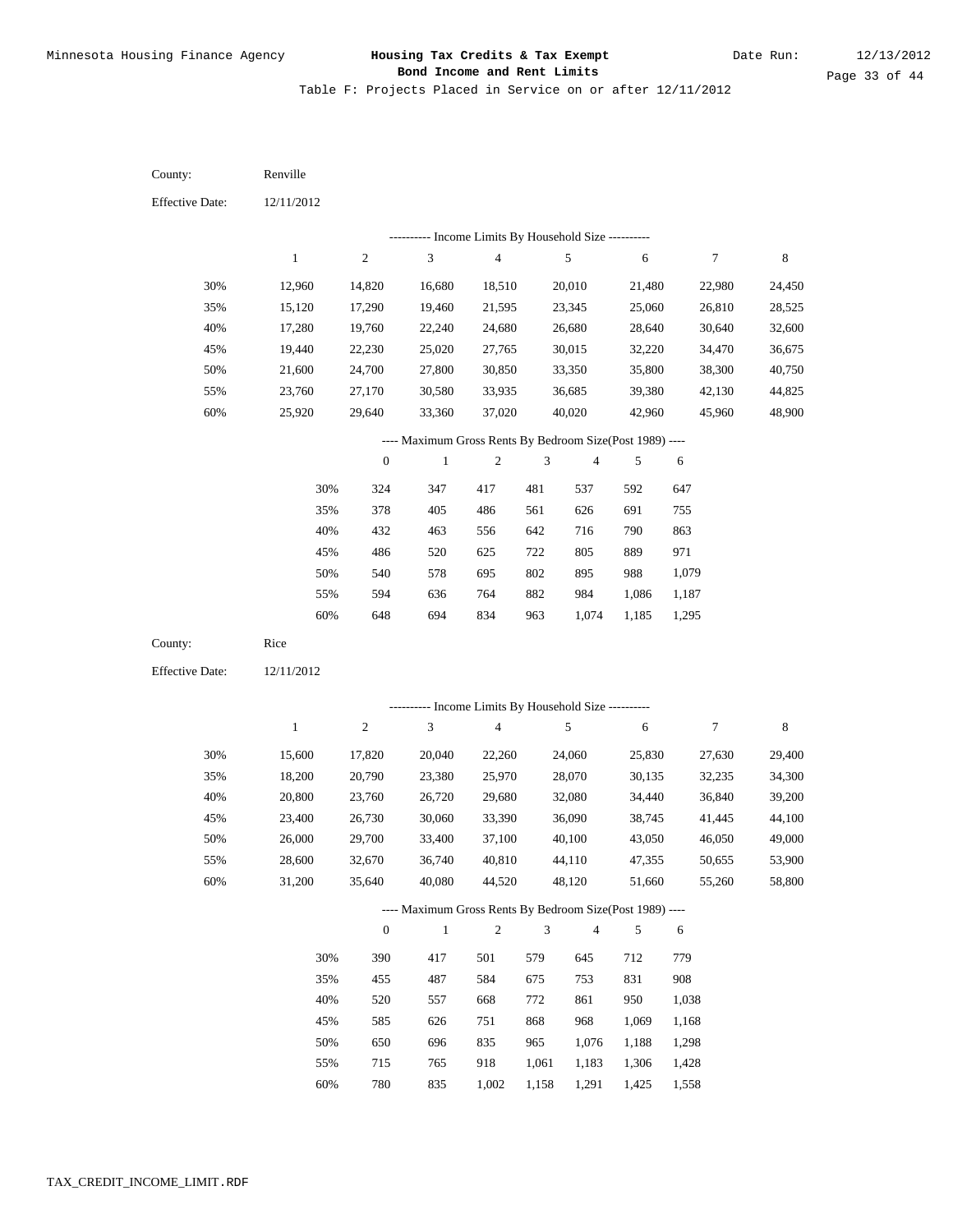| County:                | Rock           |                  |                                                          |                  |                |                |              |                |        |
|------------------------|----------------|------------------|----------------------------------------------------------|------------------|----------------|----------------|--------------|----------------|--------|
| <b>Effective Date:</b> | 12/11/2012     |                  |                                                          |                  |                |                |              |                |        |
|                        |                |                  | --------- Income Limits By Household Size ----------     |                  |                |                |              |                |        |
|                        | $\mathbf{1}$   | $\boldsymbol{2}$ | $\ensuremath{\mathfrak{Z}}$                              | 4                |                | $\sqrt{5}$     | 6            | 7              | 8      |
| 30%                    | 12,990         | 14,850           | 16,710                                                   | 18,540           |                | 20,040         | 21,510       | 23,010         | 24,480 |
| 35%                    | 15,155         | 17,325           | 19,495                                                   | 21,630           |                | 23,380         | 25,095       | 26,845         | 28,560 |
| 40%                    | 17,320         | 19,800           | 22,280                                                   | 24,720           |                | 26,720         | 28,680       | 30,680         | 32,640 |
| 45%                    | 19,485         | 22,275           | 25,065                                                   | 27,810           |                | 30,060         | 32,265       | 34,515         | 36,720 |
| 50%                    | 21,650         | 24,750           | 27,850                                                   | 30,900           |                | 33,400         | 35,850       | 38,350         | 40,800 |
| 55%                    | 23,815         | 27,225           | 30,635                                                   | 33,990           |                | 36,740         | 39,435       | 42,185         | 44,880 |
| 60%                    | 25,980         | 29,700           | 33,420                                                   | 37,080           |                | 40,080         | 43,020       | 46,020         | 48,960 |
|                        |                |                  | ---- Maximum Gross Rents By Bedroom Size(Post 1989) ---- |                  |                |                |              |                |        |
|                        |                | $\boldsymbol{0}$ | $\mathbf{1}$                                             | $\boldsymbol{2}$ | 3              | $\overline{4}$ | 5            | 6              |        |
|                        | 30%            | 324              | 348                                                      | 417              | 482            | 537            | 593          | 648            |        |
|                        | 35%            | 378              | 406                                                      | 487              | 562            | 627            | 692          | 757            |        |
|                        | 40%            | 433              | 464                                                      | 557              | 643            | 717            | 791          | 865            |        |
|                        | 45%            | 487              | 522                                                      | 626              | 723            | 806            | 890          | 973            |        |
|                        | 50%            | 541              | 580                                                      | 696              | 803            | 896            | 989          | 1,081          |        |
|                        | 55%            | 595              | 638                                                      | 765              | 884            | 985            | 1,088        | 1,189          |        |
|                        | 60%            | 649              | 696                                                      | 835              | 964            | 1,075          | 1,187        | 1,297          |        |
| County:                | Roseau         |                  |                                                          |                  |                |                |              |                |        |
| <b>Effective Date:</b> |                |                  |                                                          |                  |                |                |              |                |        |
|                        | $12/11/2012\,$ |                  |                                                          |                  |                |                |              |                |        |
|                        |                |                  |                                                          |                  |                |                |              |                |        |
|                        |                |                  | ---------- Income Limits By Household Size ----------    |                  |                |                |              |                |        |
|                        | $\mathbf{1}$   | $\boldsymbol{2}$ | $\ensuremath{\mathfrak{Z}}$                              | 4                |                | 5              | 6            | 7              | 8      |
| 30%                    | 12,960         | 14,820           | 16,680                                                   | 18,510           |                | 20,010         | 21,480       | 22,980         | 24,450 |
| 35%                    | 15,120         | 17,290           | 19,460                                                   | 21,595           |                | 23,345         | 25,060       | 26,810         | 28,525 |
| 40%                    | 17,280         | 19,760           | 22,240                                                   | 24,680           |                | 26,680         | 28,640       | 30,640         | 32,600 |
| 45%                    | 19,440         | 22,230           | 25,020                                                   | 27,765           |                | 30,015         | 32,220       | 34,470         | 36,675 |
| 50%                    | 21,600         | 24,700           | 27,800                                                   | 30,850           |                | 33,350         | 35,800       | 38,300         | 40,750 |
| 55%                    | 23,760         | 27,170           | 30,580                                                   | 33,935           |                | 36,685         | 39,380       | 42,130         |        |
| 60%                    | 25,920         | 29,640           | 33,360                                                   | 37,020           |                | 40,020         | 42,960       | 45,960         | 48,900 |
|                        |                |                  | ---- Maximum Gross Rents By Bedroom Size(Post 1989) ---- |                  |                |                |              |                | 44,825 |
|                        |                | $\mathbf{0}$     | $\mathbf{1}$                                             | $\sqrt{2}$       | $\mathfrak{Z}$ | $\overline{4}$ | 5            | 6              |        |
|                        | 30%            | 324              | 347                                                      | 417              | 481            | 537            | 592          | 647            |        |
|                        | 35%            | 378              | 405                                                      | 486              | 561            | 626            | 691          | 755            |        |
|                        | 40%            | 432              | 463                                                      | 556              | 642            | 716            | 790          | 863            |        |
|                        | 45%            | 486              | 520                                                      | 625              | 722            | 805            | 889          | 971            |        |
|                        | 50%<br>55%     | 540<br>594       | 578<br>636                                               | 695<br>764       | 802<br>882     | 895<br>984     | 988<br>1,086 | 1,079<br>1,187 |        |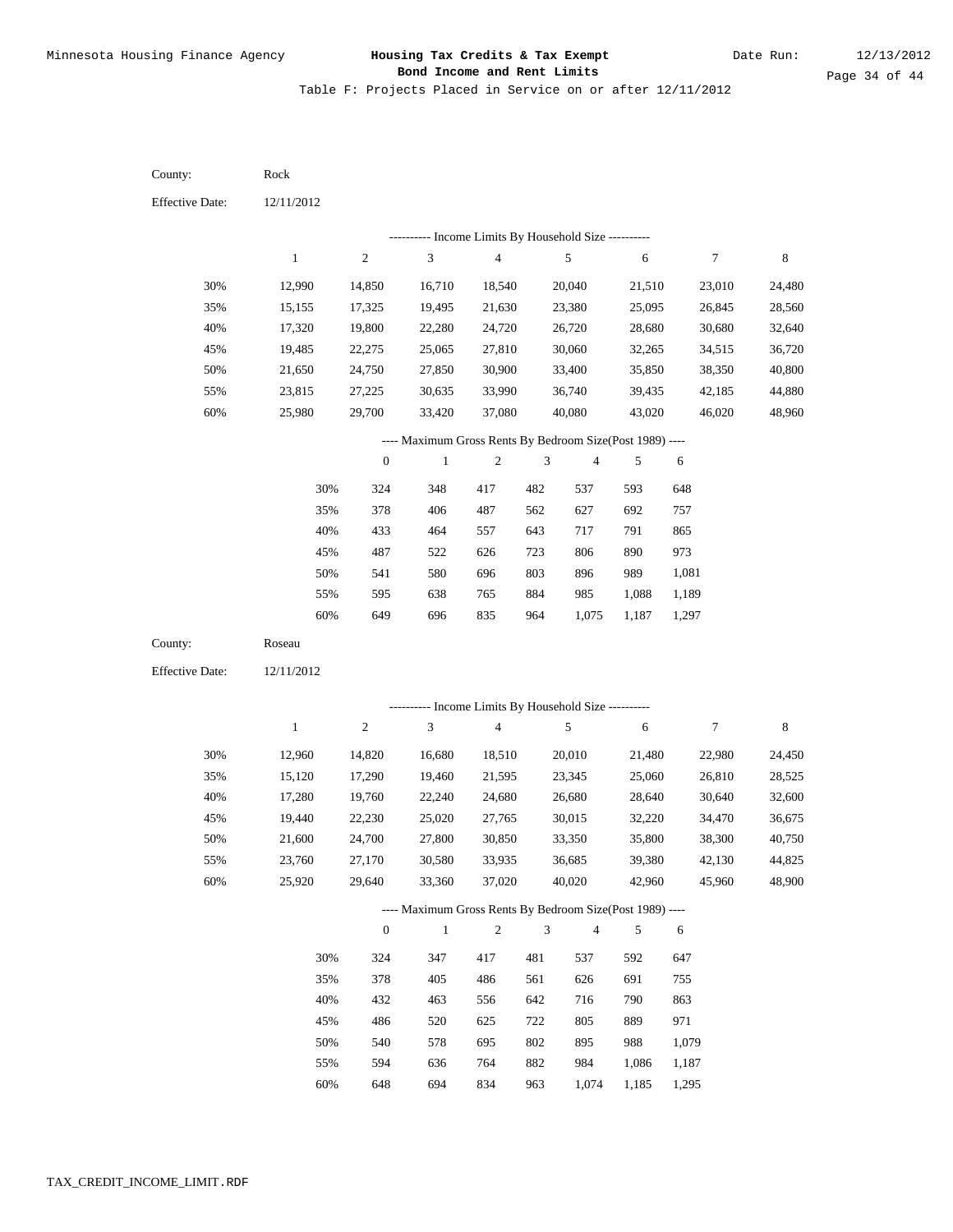| County:                | Saint Louis      |                  |                                                          |                  |            |                  |                  |                  |                  |
|------------------------|------------------|------------------|----------------------------------------------------------|------------------|------------|------------------|------------------|------------------|------------------|
| <b>Effective Date:</b> | 12/11/2012       |                  |                                                          |                  |            |                  |                  |                  |                  |
|                        |                  |                  | --------- Income Limits By Household Size ----------     |                  |            |                  |                  |                  |                  |
|                        | $\mathbf{1}$     | $\sqrt{2}$       | $\ensuremath{\mathfrak{Z}}$                              | $\overline{4}$   |            | $\mathfrak s$    | $\sqrt{6}$       | $\boldsymbol{7}$ | $\,$ 8 $\,$      |
| 30%                    |                  |                  |                                                          |                  |            |                  |                  |                  |                  |
| 35%                    | 12,960<br>15,120 | 14,820<br>17,290 | 16,680<br>19,460                                         | 18,510<br>21,595 |            | 20,010<br>23,345 | 21,480<br>25,060 | 22,980<br>26,810 | 24,450<br>28,525 |
| 40%                    | 17,280           | 19,760           | 22,240                                                   | 24,680           |            | 26,680           | 28,640           | 30,640           | 32,600           |
| 45%                    | 19,440           | 22,230           | 25,020                                                   | 27,765           |            | 30,015           | 32,220           | 34,470           | 36,675           |
| 50%                    | 21,600           | 24,700           | 27,800                                                   | 30,850           |            | 33,350           | 35,800           | 38,300           | 40,750           |
| 55%                    | 23,760           | 27,170           | 30,580                                                   | 33,935           |            | 36,685           | 39,380           | 42,130           | 44,825           |
| 60%                    | 25,920           | 29,640           | 33,360                                                   | 37,020           |            | 40,020           | 42,960           | 45,960           | 48,900           |
|                        |                  |                  | ---- Maximum Gross Rents By Bedroom Size(Post 1989) ---- |                  |            |                  |                  |                  |                  |
|                        |                  | $\boldsymbol{0}$ | $\mathbf{1}$                                             | $\sqrt{2}$       | $\sqrt{3}$ | $\sqrt{4}$       | 5                | 6                |                  |
|                        | 30%              | 324              | 347                                                      | 417              | 481        | 537              | 592              | 647              |                  |
|                        | 35%              | 378              | 405                                                      | 486              | 561        | 626              | 691              | 755              |                  |
|                        | 40%              | 432              | 463                                                      | 556              | 642        | 716              | 790              | 863              |                  |
|                        | 45%              | 486              | 520                                                      | 625              | 722        | 805              | 889              | 971              |                  |
|                        | 50%              | 540              | 578                                                      | 695              | 802        | 895              | 988              | 1,079            |                  |
|                        | 55%              | 594              | 636                                                      | 764              | 882        | 984              | 1,086            | 1,187            |                  |
|                        | 60%              | 648              | 694                                                      | 834              | 963        | 1,074            | 1,185            | 1,295            |                  |
|                        |                  |                  |                                                          |                  |            |                  |                  |                  |                  |
| County:                | Scott            |                  |                                                          |                  |            |                  |                  |                  |                  |
|                        |                  |                  |                                                          |                  |            |                  |                  |                  |                  |
| <b>Effective Date:</b> | 12/11/2012       |                  |                                                          |                  |            |                  |                  |                  |                  |
|                        |                  |                  | --------- Income Limits By Household Size ----------     |                  |            |                  |                  |                  |                  |
|                        | $\mathbf{1}$     | $\sqrt{2}$       | $\ensuremath{\mathfrak{Z}}$                              | $\overline{4}$   |            | 5                | 6                | 7                | 8                |
| 30%                    | 17,310           | 19,770           | 22,230                                                   | 24,690           |            | 26,670           | 28,650           | 30,630           | 32,610           |
| 35%                    | 20,195           | 23,065           | 25,935                                                   | 28,805           |            | 31,115           | 33,425           | 35,735           | 38,045           |
| 40%                    | 23,080           | 26,360           | 29,640                                                   | 32,920           |            | 35,560           | 38,200           | 40,840           | 43,480           |
| 45%                    | 25,965           | 29,655           | 33,345                                                   | 37,035           |            | 40,005           | 42,975           | 45,945           | 48,915           |
| 50%                    | 28,850           | 32,950           | 37,050                                                   | 41,150           |            | 44,450           | 47,750           | 51,050           | 54,350           |
| 55%                    | 31,735           | 36,245           | 40,755                                                   | 45,265           |            | 48,895           | 52,525           | 56,155           | 59,785           |
| 60%                    | 34,620           | 39,540           | 44,460                                                   | 49,380           |            | 53,340           | 57,300           | 61,260           | 65,220           |
|                        |                  |                  | ---- Maximum Gross Rents By Bedroom Size(Post 1989) ---- |                  |            |                  |                  |                  |                  |
|                        |                  | $\boldsymbol{0}$ | $\mathbf{1}$                                             | $\overline{c}$   | $\sqrt{3}$ | $\overline{4}$   | 5                | 6                |                  |
|                        | 30%              | 432              | 463                                                      | 555              | 642        | 716              | 790              | 864              |                  |
|                        | 35%              | 504              | 540                                                      | 648              | 749        | 835              | 922              | 1,008            |                  |
|                        | 40%              | 577              | 618                                                      | 741              | 856        | 955              | 1,054            | 1,152            |                  |
|                        | 45%              | 649              | 695                                                      | 833              | 963        | 1,074            | 1,185            | 1,296            |                  |
|                        | 50%              | 721              | 772                                                      | 926              | 1,070      | 1,193            | 1,317            | 1,440            |                  |
|                        | 55%              | 793              | 849                                                      | 1,018            | 1,177      | 1,313            | 1,449            | 1,584            |                  |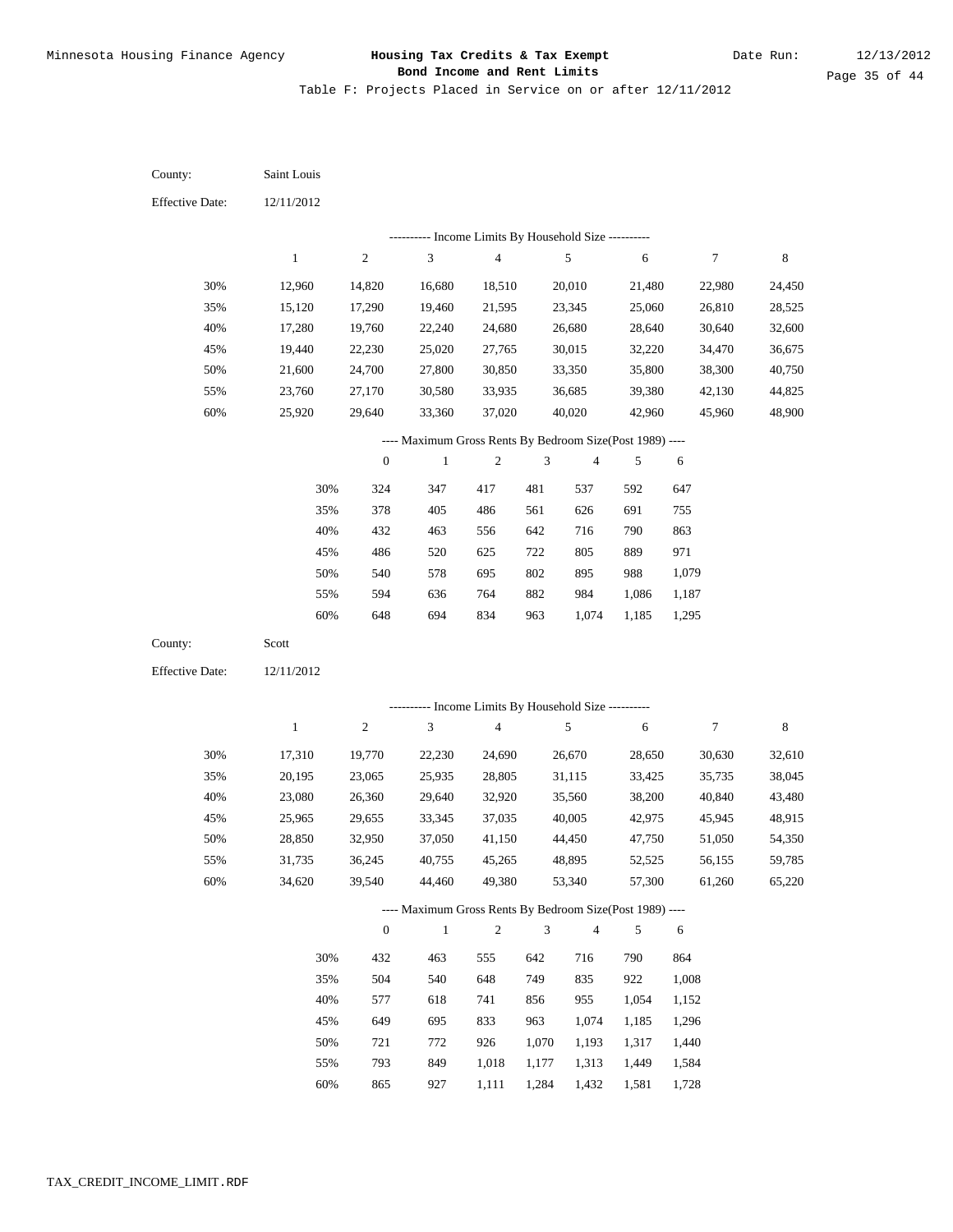| County:                | Sherburne        |                  |                                                                          |                  |                |                  |                  |                  |                  |
|------------------------|------------------|------------------|--------------------------------------------------------------------------|------------------|----------------|------------------|------------------|------------------|------------------|
| <b>Effective Date:</b> | 12/11/2012       |                  |                                                                          |                  |                |                  |                  |                  |                  |
|                        |                  |                  | --------- Income Limits By Household Size ----------                     |                  |                |                  |                  |                  |                  |
|                        | $\mathbf{1}$     | $\sqrt{2}$       | $\ensuremath{\mathfrak{Z}}$                                              | $\overline{4}$   |                | 5                | $\sqrt{6}$       | 7                | $\,$ 8 $\,$      |
| 30%                    | 17,310           | 19,770           | 22,230                                                                   | 24,690           |                | 26,670           | 28,650           | 30,630           | 32,610           |
| 35%                    | 20,195           | 23,065           | 25,935                                                                   | 28,805           |                | 31,115           | 33,425           | 35,735           | 38,045           |
| 40%                    | 23,080           | 26,360           | 29,640                                                                   | 32,920           |                | 35,560           | 38,200           | 40,840           | 43,480           |
| 45%                    | 25,965           | 29,655           | 33,345                                                                   | 37,035           |                | 40,005           | 42,975           | 45,945           | 48,915           |
| 50%                    | 28,850           | 32,950           | 37,050                                                                   | 41,150           |                | 44,450           | 47,750           | 51,050           | 54,350           |
| 55%                    | 31,735           | 36,245           | 40,755                                                                   | 45,265           |                | 48,895           | 52,525           | 56,155           | 59,785           |
| 60%                    | 34,620           | 39,540           | 44,460                                                                   | 49,380           |                | 53,340           | 57,300           | 61,260           | 65,220           |
|                        |                  |                  | ---- Maximum Gross Rents By Bedroom Size(Post 1989) ----                 |                  |                |                  |                  |                  |                  |
|                        |                  | $\boldsymbol{0}$ | $\mathbf{1}$                                                             | $\sqrt{2}$       | $\mathfrak{Z}$ | $\overline{4}$   | 5                | 6                |                  |
|                        | 30%              | 432              | 463                                                                      | 555              | 642            | 716              | 790              | 864              |                  |
|                        | 35%              | 504              | 540                                                                      | 648              | 749            | 835              | 922              | 1,008            |                  |
|                        | 40%              | 577              | 618                                                                      | 741              | 856            | 955              | 1,054            | 1,152            |                  |
|                        | 45%              | 649              | 695                                                                      | 833              | 963            | 1,074            | 1,185            | 1,296            |                  |
|                        | 50%              | 721              | 772                                                                      | 926              | 1,070          | 1,193            | 1,317            | 1,440            |                  |
|                        | 55%              | 793              | 849                                                                      | 1,018            | 1,177          | 1,313            | 1,449            | 1,584            |                  |
|                        | 60%              | 865              | 927                                                                      | 1,111            | 1,284          | 1,432            | 1,581            | 1,728            |                  |
|                        |                  |                  |                                                                          |                  |                |                  |                  |                  |                  |
| County:                | Sibley           |                  |                                                                          |                  |                |                  |                  |                  |                  |
| <b>Effective Date:</b> | 12/11/2012       |                  |                                                                          |                  |                |                  |                  |                  |                  |
|                        |                  |                  |                                                                          |                  |                |                  |                  |                  |                  |
|                        |                  |                  | --------- Income Limits By Household Size ----------                     |                  |                |                  |                  |                  |                  |
|                        | $\mathbf{1}$     | $\sqrt{2}$       | $\mathfrak{Z}$                                                           | $\overline{4}$   |                | 5                | 6                | 7                | 8                |
| 30%                    | 13,620           | 15,570           | 17,520                                                                   | 19,440           |                | 21,000           | 22,560           | 24,120           | 25,680           |
| 35%                    | 15,890           | 18,165           | 20,440                                                                   | 22,680           |                | 24,500           | 26,320           | 28,140           | 29,960           |
| 40%                    | 18,160           | 20,760           | 23,360                                                                   | 25,920           |                | 28,000           | 30,080           | 32,160           | 34,240           |
| 45%                    | 20,430           | 23,355           | 26,280                                                                   | 29,160           |                | 31,500           | 33,840           | 36,180           | 38,520           |
| 50%                    | 22,700           | 25,950           | 29,200                                                                   | 32,400           |                | 35,000           | 37,600           | 40,200           | 42,800           |
| 55%<br>60%             | 24,970<br>27,240 | 28,545<br>31,140 | 32,120<br>35,040                                                         | 35,640<br>38,880 |                | 38,500<br>42,000 | 41,360<br>45,120 | 44,220<br>48,240 | 47,080<br>51,360 |
|                        |                  |                  |                                                                          |                  |                |                  |                  |                  |                  |
|                        |                  | $\mathbf{0}$     | ---- Maximum Gross Rents By Bedroom Size(Post 1989) ----<br>$\mathbf{1}$ | $\sqrt{2}$       | $\mathfrak{Z}$ | $\overline{4}$   | 5                | 6                |                  |
|                        |                  |                  |                                                                          |                  |                |                  |                  |                  |                  |
|                        | 30%              | 340              | 364                                                                      | 438              | 505            | 564              | 622              | 680              |                  |
|                        | 35%<br>40%       | 397<br>454       | 425<br>486                                                               | 511              | 589<br>674     | 658<br>752       | 726<br>830       | 793<br>907       |                  |
|                        | 45%              | 510              | 547                                                                      | 584<br>657       | 758            | 846              | 933              | 1,020            |                  |
|                        | 50%              | 567              | 608                                                                      | 730              | 842            | 940              | 1,037            | 1,134            |                  |
|                        | 55%              | 624              | 668                                                                      | 803              | 926            | 1,034            | 1,141            | 1,247            |                  |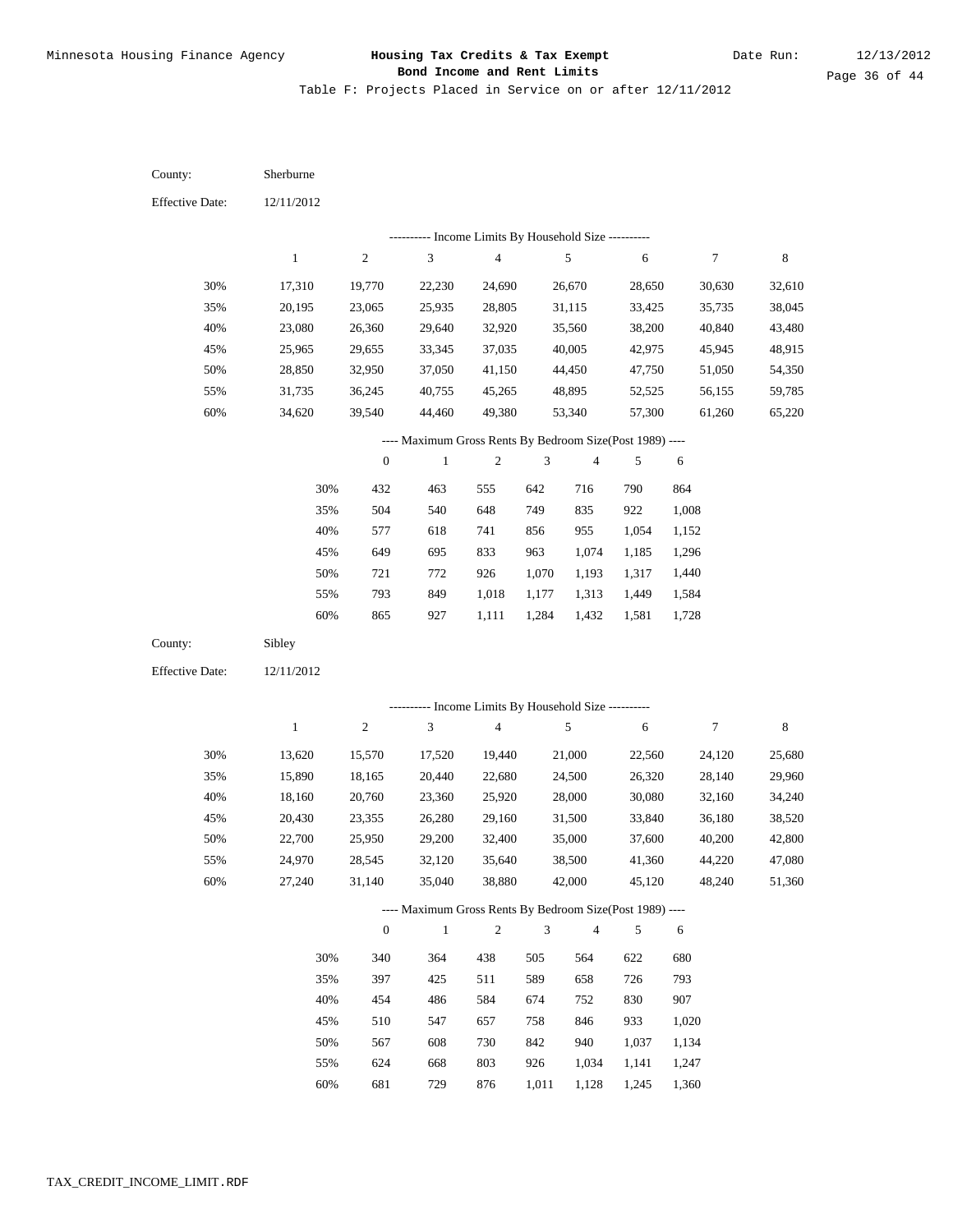| County:                | Stearns          |                  |                                                                          |                  |              |                  |                  |                  |                  |
|------------------------|------------------|------------------|--------------------------------------------------------------------------|------------------|--------------|------------------|------------------|------------------|------------------|
| <b>Effective Date:</b> | 12/11/2012       |                  |                                                                          |                  |              |                  |                  |                  |                  |
|                        |                  |                  | --------- Income Limits By Household Size ----------                     |                  |              |                  |                  |                  |                  |
|                        | $\mathbf{1}$     | $\sqrt{2}$       | $\ensuremath{\mathfrak{Z}}$                                              | $\overline{4}$   |              | $\mathfrak{S}$   | $\sqrt{6}$       | $\boldsymbol{7}$ | $\,$ 8 $\,$      |
| 30%                    |                  |                  |                                                                          |                  |              |                  |                  |                  |                  |
|                        | 13,860           | 15,840           | 17,820                                                                   | 19,770           |              | 21,360           | 22,950           | 24,540           | 26,100           |
| 35%<br>40%             | 16,170           | 18,480           | 20,790                                                                   | 23,065           |              | 24,920           | 26,775           | 28,630           | 30,450           |
| 45%                    | 18,480           | 21,120           | 23,760                                                                   | 26,360           |              | 28,480           | 30,600           | 32,720           | 34,800           |
| 50%                    | 20,790<br>23,100 | 23,760<br>26,400 | 26,730<br>29,700                                                         | 29,655<br>32,950 |              | 32,040<br>35,600 | 34,425<br>38,250 | 36,810<br>40,900 | 39,150<br>43,500 |
| 55%                    | 25,410           | 29,040           | 32,670                                                                   | 36,245           |              | 39,160           | 42,075           | 44,990           | 47,850           |
| 60%                    | 27,720           | 31,680           | 35,640                                                                   | 39,540           |              | 42,720           | 45,900           | 49,080           | 52,200           |
|                        |                  |                  |                                                                          |                  |              |                  |                  |                  |                  |
|                        |                  | $\boldsymbol{0}$ | ---- Maximum Gross Rents By Bedroom Size(Post 1989) ----<br>$\mathbf{1}$ | $\sqrt{2}$       | $\sqrt{3}$   | $\sqrt{4}$       | 5                | 6                |                  |
|                        |                  |                  |                                                                          |                  |              |                  |                  |                  |                  |
|                        | 30%              | 346              | 371                                                                      | 445              | 514          | 573              | 633              | 691              |                  |
|                        | 35%              | 404              | 433                                                                      | 519              | 599          | 669              | 738              | 807              |                  |
|                        | 40%              | 462              | 495                                                                      | 594              | 685          | 765              | 844              | 922              |                  |
|                        | 45%              | 519              | 556                                                                      | 668              | 771          | 860              | 949              | 1,037            |                  |
|                        | 50%              | 577              | 618                                                                      | 742              | 856          | 956              | 1,055            | 1,153            |                  |
|                        | 55%<br>60%       | 635<br>693       | 680<br>742                                                               | 816              | 942<br>1,028 | 1,051            | 1,160<br>1,266   | 1,268            |                  |
|                        |                  |                  |                                                                          | 891              |              | 1,147            |                  | 1,383            |                  |
|                        |                  |                  |                                                                          |                  |              |                  |                  |                  |                  |
| County:                | Steele           |                  |                                                                          |                  |              |                  |                  |                  |                  |
| <b>Effective Date:</b> | 12/11/2012       |                  |                                                                          |                  |              |                  |                  |                  |                  |
|                        |                  |                  | --------- Income Limits By Household Size ----------                     |                  |              |                  |                  |                  |                  |
|                        | $\mathbf{1}$     | $\sqrt{2}$       | $\ensuremath{\mathfrak{Z}}$                                              | $\overline{4}$   |              | 5                | 6                | 7                | 8                |
| 30%                    |                  |                  |                                                                          |                  |              |                  |                  |                  |                  |
| 35%                    | 15,000<br>17,500 | 17,130<br>19,985 | 19,260<br>22,470                                                         | 21,390<br>24,955 |              | 23,130<br>26,985 | 24,840<br>28,980 | 26,550<br>30,975 | 28,260<br>32,970 |
| 40%                    | 20,000           | 22,840           | 25,680                                                                   | 28,520           |              | 30,840           | 33,120           | 35,400           | 37,680           |
| 45%                    | 22,500           | 25,695           | 28,890                                                                   | 32,085           |              | 34,695           | 37,260           | 39,825           | 42,390           |
| 50%                    | 25,000           | 28,550           | 32,100                                                                   | 35,650           |              | 38,550           | 41,400           | 44,250           | 47,100           |
| 55%                    | 27,500           | 31,405           | 35,310                                                                   | 39,215           |              | 42,405           | 45,540           | 48,675           | 51,810           |
| 60%                    | 30,000           | 34,260           | 38,520                                                                   | 42,780           |              | 46,260           | 49,680           | 53,100           | 56,520           |
|                        |                  |                  | ---- Maximum Gross Rents By Bedroom Size(Post 1989) ----                 |                  |              |                  |                  |                  |                  |
|                        |                  | $\mathbf{0}$     | $\mathbf{1}$                                                             | $\overline{2}$   | 3            | $\overline{4}$   | 5                | 6                |                  |
|                        | 30%              | 375              | 401                                                                      | 481              | 556          | 621              | 685              | 748              |                  |
|                        | 35%              | 437              | 468                                                                      | 561              | 649          | 724              | 799              | 873              |                  |
|                        | 40%              | 500              | 535                                                                      | 642              | 742          | 828              | 913              | 998              |                  |
|                        | 45%              | 562              | 602                                                                      | 722              | 834          | 931              | 1,027            | 1,122            |                  |
|                        | 50%              | 625              | 669                                                                      | 802              | 927          | 1,035            | 1,141            | 1,247            |                  |
|                        | 55%              | 687              | 736                                                                      | 882              | 1,020        | 1,138            | 1,256            | 1,372            |                  |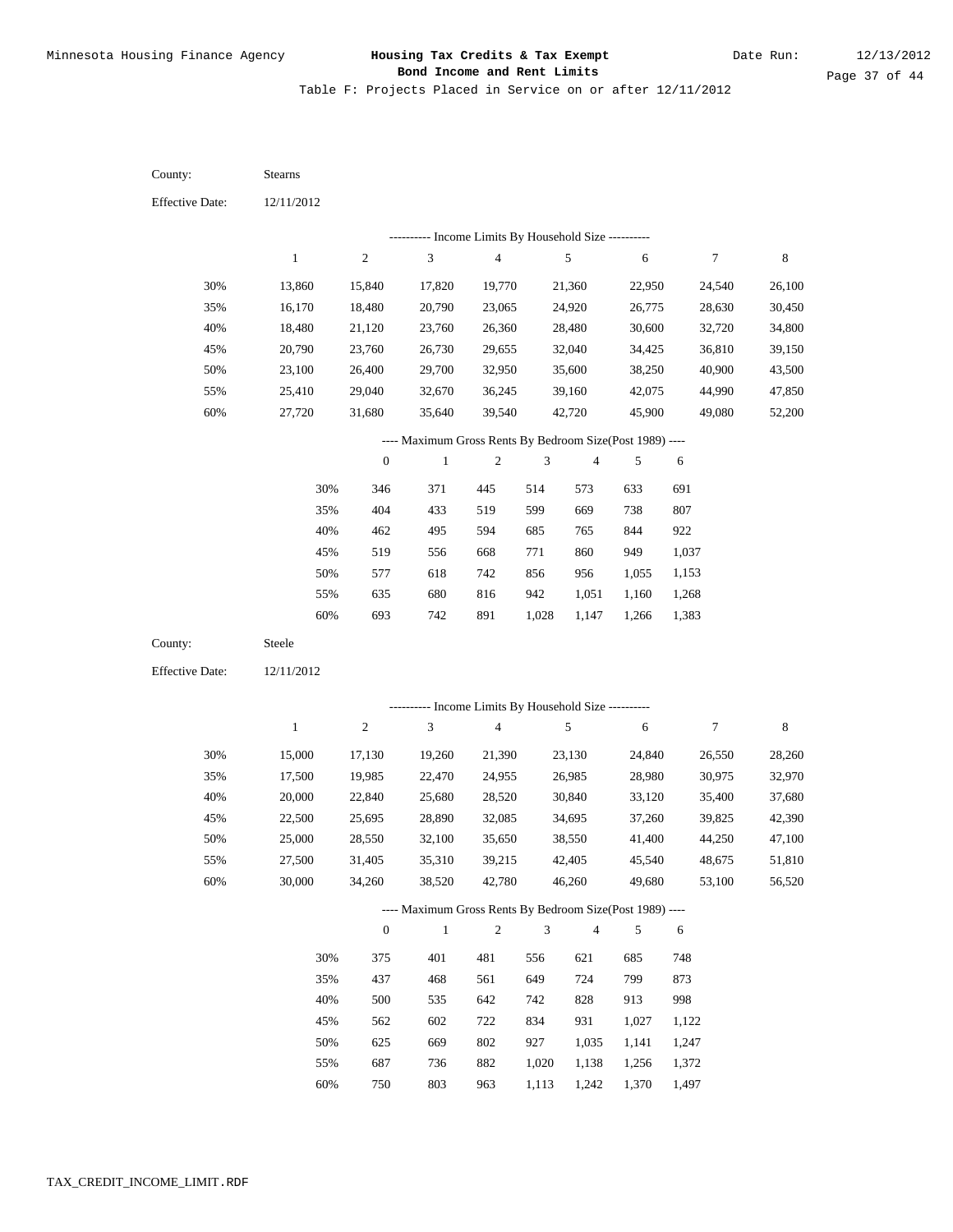| <b>Effective Date:</b><br>12/11/2012<br>---------- Income Limits By Household Size ----------                                     |             |
|-----------------------------------------------------------------------------------------------------------------------------------|-------------|
|                                                                                                                                   |             |
|                                                                                                                                   |             |
| 3<br>$\sqrt{4}$<br>5<br>$\sqrt{2}$<br>$\sqrt{6}$<br>7<br>$\mathbf{1}$                                                             | $\,$ 8 $\,$ |
| 30%<br>14,580<br>16,680<br>25,830<br>18,750<br>20,820<br>22,500<br>24,180                                                         | 27,510      |
| 35%<br>24,290<br>17,010<br>19,460<br>21,875<br>26,250<br>28,210<br>30,135                                                         | 32,095      |
| 40%<br>30,000<br>34,440<br>19,440<br>22,240<br>25,000<br>27,760<br>32,240                                                         | 36,680      |
| 45%<br>21,870<br>25,020<br>28,125<br>31,230<br>33,750<br>36,270<br>38,745                                                         | 41,265      |
| 50%<br>27,800<br>34,700<br>37,500<br>40,300<br>43,050<br>24,300<br>31,250                                                         | 45,850      |
| 26,730<br>38,170<br>55%<br>30,580<br>34,375<br>41,250<br>44,330<br>47,355                                                         | 50,435      |
| 60%<br>29,160<br>33,360<br>37,500<br>41,640<br>45,000<br>48,360<br>51,660                                                         | 55,020      |
| ---- Maximum Gross Rents By Bedroom Size(Post 1989) ----                                                                          |             |
| $\boldsymbol{0}$<br>$\mathbf{1}$<br>$\sqrt{2}$<br>3<br>$\overline{4}$<br>5<br>6                                                   |             |
| 30%<br>364<br>390<br>468<br>541<br>604<br>666<br>728                                                                              |             |
| 35%<br>425<br>546<br>631<br>705<br>777<br>850<br>455                                                                              |             |
| 40%<br>486<br>521<br>625<br>722<br>806<br>889<br>971                                                                              |             |
| 45%<br>586<br>703<br>812<br>906<br>1,000<br>546<br>1,093                                                                          |             |
| 50%<br>607<br>781<br>902<br>1,007<br>651<br>1,111<br>1,214                                                                        |             |
| 55%<br>668<br>716<br>859<br>992<br>1,108<br>1,222<br>1,335                                                                        |             |
| 60%<br>729<br>781<br>937<br>1,083<br>1,209<br>1,333<br>1,457                                                                      |             |
| County:<br>Swift                                                                                                                  |             |
| <b>Effective Date:</b><br>12/11/2012                                                                                              |             |
|                                                                                                                                   |             |
| --------- Income Limits By Household Size ----------<br>$\sqrt{2}$<br>3<br>5<br>$\mathbf{1}$<br>$\overline{4}$<br>$\sqrt{6}$<br>7 | 8           |
|                                                                                                                                   |             |
| 30%<br>20,010<br>12,960<br>14,820<br>16,680<br>18,510<br>21,480<br>22,980                                                         | 24,450      |
| 35%<br>15,120<br>17,290<br>19,460<br>21,595<br>23,345<br>25,060<br>26,810                                                         | 28,525      |
| 40%<br>24,680<br>17,280<br>19,760<br>22,240<br>26,680<br>28,640<br>30,640                                                         | 32,600      |
| 45%<br>27,765<br>30,015<br>19,440<br>22,230<br>25,020<br>32,220<br>34,470                                                         | 36,675      |
| 50%<br>21,600<br>30,850<br>38,300<br>24,700<br>27,800<br>33,350<br>35,800                                                         | 40,750      |
| 55%<br>23,760<br>27,170<br>30,580<br>33,935<br>36,685<br>39,380<br>42,130                                                         | 44,825      |
| 60%<br>25,920<br>29,640<br>33,360<br>37,020<br>40,020<br>42,960<br>45,960                                                         | 48,900      |
| ---- Maximum Gross Rents By Bedroom Size(Post 1989) ----                                                                          |             |
| $\sqrt{2}$<br>$\,1\,$<br>$\mathfrak z$<br>$\overline{4}$<br>$\mathbf{0}$<br>5<br>6                                                |             |
| 30%<br>324<br>347<br>417<br>481<br>537<br>592<br>647                                                                              |             |
| 35%<br>486<br>561<br>626<br>691<br>378<br>405<br>755                                                                              |             |
| 40%<br>432<br>642<br>716<br>790<br>863<br>463<br>556                                                                              |             |
| 45%<br>486<br>625<br>805<br>889<br>971<br>520<br>722                                                                              |             |
| 50%<br>540<br>695<br>802<br>895<br>988<br>1,079<br>578<br>55%<br>882<br>984                                                       |             |
| 594<br>764<br>636<br>1,086<br>1,187<br>$60\%$<br>648<br>694<br>834<br>963<br>1,074<br>1,185<br>1,295                              |             |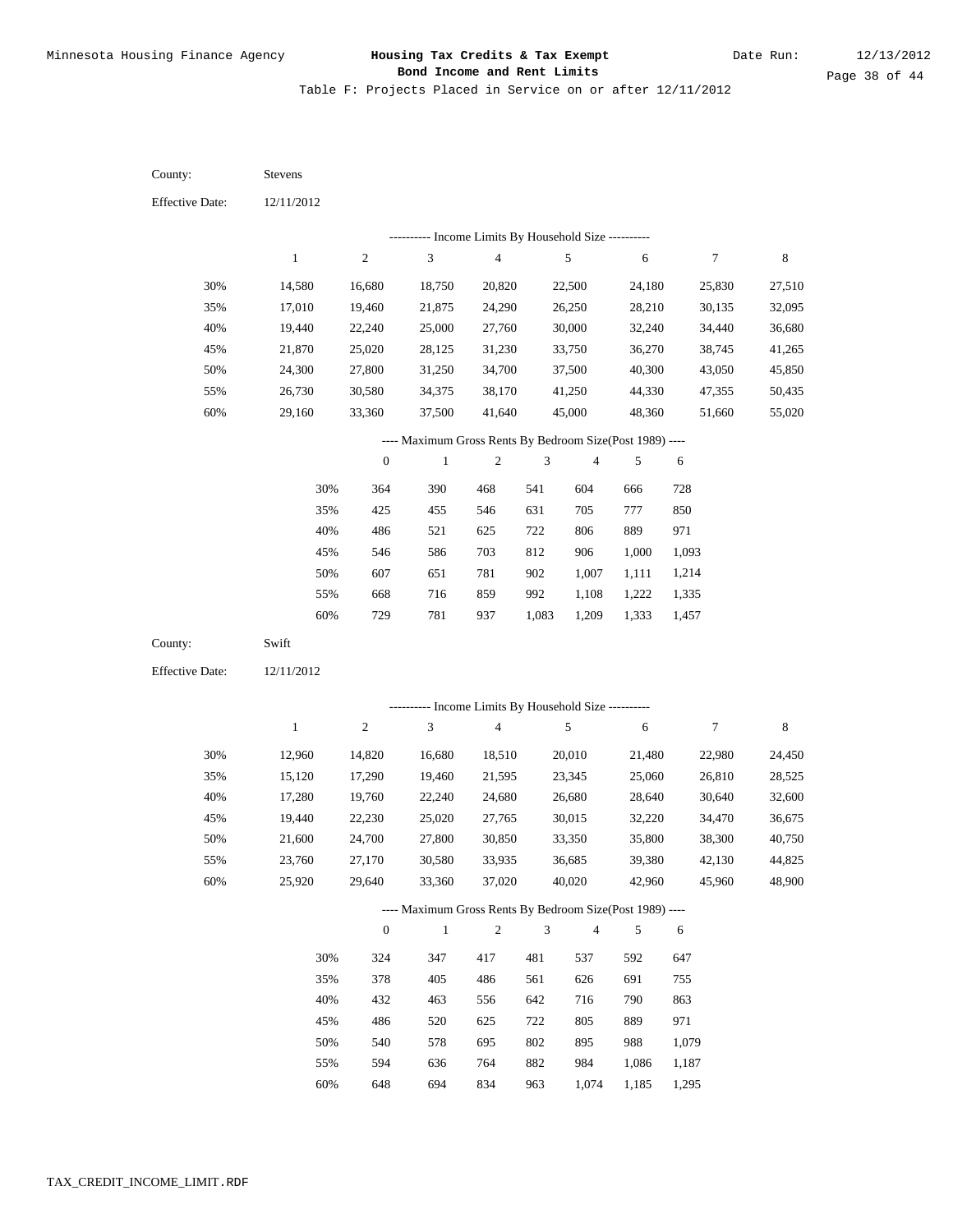Table F: Projects Placed in Service on or after 12/11/2012

| County:                | Todd             |                  |                                                                          |                  |                             |                  |                  |                  |                  |
|------------------------|------------------|------------------|--------------------------------------------------------------------------|------------------|-----------------------------|------------------|------------------|------------------|------------------|
| <b>Effective Date:</b> | 12/11/2012       |                  |                                                                          |                  |                             |                  |                  |                  |                  |
|                        |                  |                  | --------- Income Limits By Household Size ----------                     |                  |                             |                  |                  |                  |                  |
|                        | $\mathbf{1}$     | $\boldsymbol{2}$ | $\ensuremath{\mathfrak{Z}}$                                              | $\overline{4}$   |                             | 5                | $\sqrt{6}$       | 7                | $\,$ 8 $\,$      |
| 30%                    | 12,960           | 14,820           | 16,680                                                                   | 18,510           |                             | 20,010           | 21,480           | 22,980           | 24,450           |
| 35%                    | 15,120           | 17,290           | 19,460                                                                   | 21,595           |                             | 23,345           | 25,060           | 26,810           | 28,525           |
| 40%                    | 17,280           | 19,760           | 22,240                                                                   | 24,680           |                             | 26,680           | 28,640           | 30,640           | 32,600           |
| 45%                    | 19,440           | 22,230           | 25,020                                                                   | 27,765           |                             | 30,015           | 32,220           | 34,470           | 36,675           |
| 50%                    | 21,600           | 24,700           | 27,800                                                                   | 30,850           |                             | 33,350           | 35,800           | 38,300           | 40,750           |
| 55%                    | 23,760           | 27,170           | 30,580                                                                   | 33,935           |                             | 36,685           | 39,380           | 42,130           | 44,825           |
| 60%                    | 25,920           | 29,640           | 33,360                                                                   | 37,020           |                             | 40,020           | 42,960           | 45,960           | 48,900           |
|                        |                  |                  | ---- Maximum Gross Rents By Bedroom Size(Post 1989) ----                 |                  |                             |                  |                  |                  |                  |
|                        |                  | $\boldsymbol{0}$ | $\mathbf{1}$                                                             | $\sqrt{2}$       | $\ensuremath{\mathfrak{Z}}$ | $\overline{4}$   | 5                | 6                |                  |
|                        | 30%              | 324              | 347                                                                      | 417              | 481                         | 537              | 592              | 647              |                  |
|                        | 35%              | 378              | 405                                                                      | 486              | 561                         | 626              | 691              | 755              |                  |
|                        | 40%              | 432              | 463                                                                      | 556              | 642                         | 716              | 790              | 863              |                  |
|                        | 45%              | 486              | 520                                                                      | 625              | 722                         | 805              | 889              | 971              |                  |
|                        | 50%              | 540              | 578                                                                      | 695              | 802                         | 895              | 988              | 1,079            |                  |
|                        | 55%              | 594              | 636                                                                      | 764              | 882                         | 984              | 1,086            | 1,187            |                  |
|                        | 60%              | 648              | 694                                                                      | 834              | 963                         | 1,074            | 1,185            | 1,295            |                  |
|                        |                  |                  |                                                                          |                  |                             |                  |                  |                  |                  |
| County:                | Traverse         |                  |                                                                          |                  |                             |                  |                  |                  |                  |
| <b>Effective Date:</b> | 12/11/2012       |                  |                                                                          |                  |                             |                  |                  |                  |                  |
|                        |                  |                  |                                                                          |                  |                             |                  |                  |                  |                  |
|                        | $\mathbf{1}$     | $\sqrt{2}$       | --------- Income Limits By Household Size ----------<br>$\mathfrak{Z}$   | $\overline{4}$   |                             | 5                | 6                | 7                | 8                |
|                        |                  |                  |                                                                          |                  |                             |                  |                  |                  |                  |
| 30%                    | 12,960           | 14,820           | 16,680                                                                   | 18,510           |                             | 20,010           | 21,480           | 22,980           | 24,450           |
| 35%                    | 15,120           | 17,290           | 19,460                                                                   | 21,595           |                             | 23,345           | 25,060           | 26,810           | 28,525           |
| 40%                    | 17,280           | 19,760           | 22,240                                                                   | 24,680           |                             | 26,680           | 28,640           | 30,640           | 32,600           |
| 45%<br>50%             | 19,440           | 22,230           | 25,020                                                                   | 27,765           |                             | 30,015           | 32,220<br>35,800 | 34,470           | 36,675           |
|                        | 21,600           | 24,700           | 27,800                                                                   | 30,850           |                             | 33,350           |                  | 38,300           | 40,750           |
| 55%<br>60%             | 23,760<br>25,920 | 27,170<br>29,640 | 30,580<br>33,360                                                         | 33,935<br>37,020 |                             | 36,685<br>40,020 | 39,380<br>42,960 | 42,130<br>45,960 | 44,825<br>48,900 |
|                        |                  |                  |                                                                          |                  |                             |                  |                  |                  |                  |
|                        |                  | $\mathbf{0}$     | ---- Maximum Gross Rents By Bedroom Size(Post 1989) ----<br>$\mathbf{1}$ | $\sqrt{2}$       | $\ensuremath{\mathfrak{Z}}$ | $\overline{4}$   | 5                | 6                |                  |
|                        |                  |                  |                                                                          |                  |                             |                  |                  |                  |                  |
|                        | 30%<br>35%       | 324<br>378       | 347<br>405                                                               | 417<br>486       | 481<br>561                  | 537<br>626       | 592<br>691       | 647<br>755       |                  |
|                        | 40%              | 432              | 463                                                                      | 556              | 642                         | 716              | 790              | 863              |                  |
|                        | 45%              | 486              | 520                                                                      | 625              | 722                         | 805              | 889              | 971              |                  |
|                        | 50%              | 540              | 578                                                                      | 695              | 802                         | 895              | 988              | 1,079            |                  |
|                        | 55%              | 594              | 636                                                                      | 764              | 882                         | 984              | 1,086            | 1,187            |                  |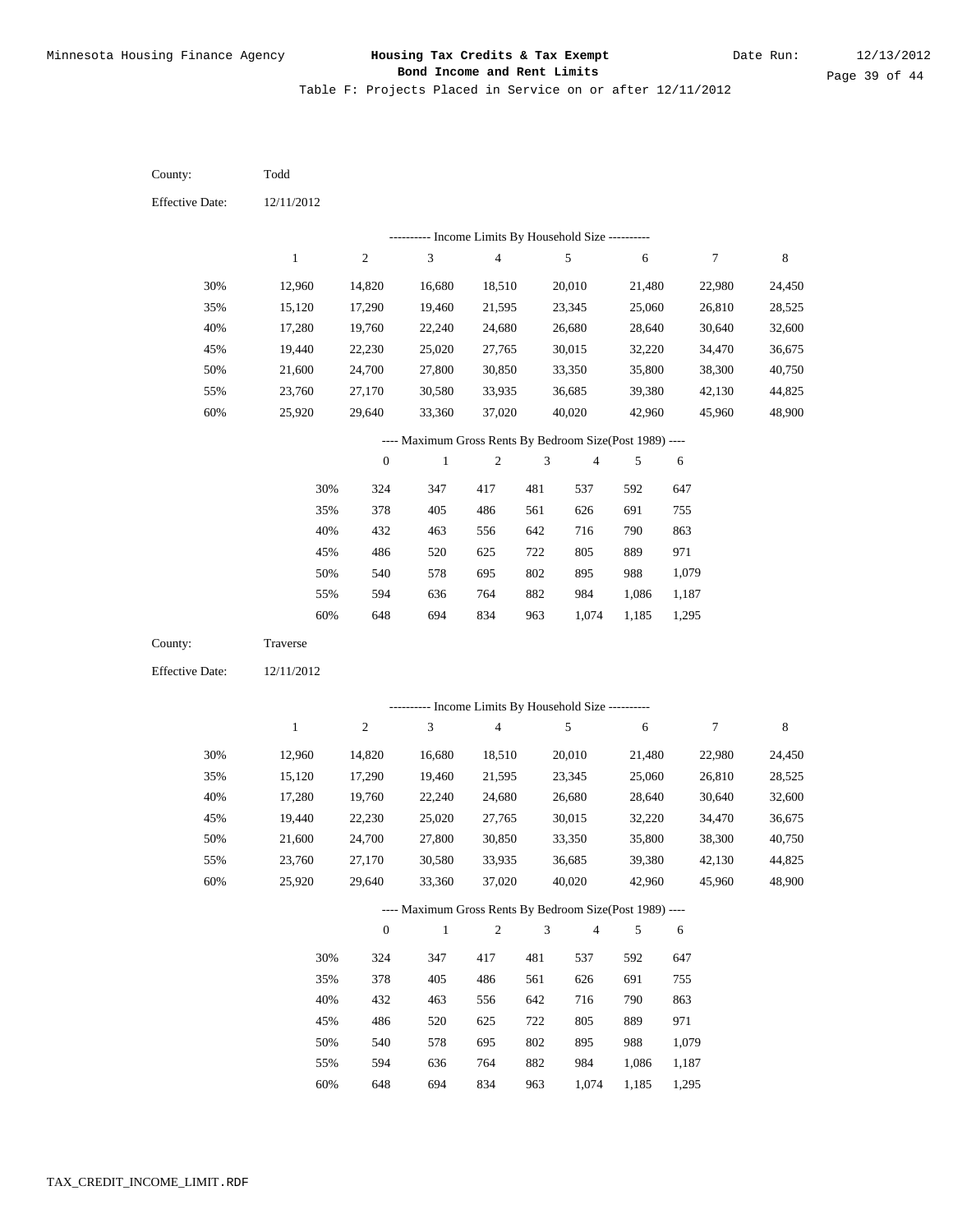Table F: Projects Placed in Service on or after 12/11/2012

| County:                | Wabasha          |                  |                                                                          |                  |                             |                  |                  |                  |                  |
|------------------------|------------------|------------------|--------------------------------------------------------------------------|------------------|-----------------------------|------------------|------------------|------------------|------------------|
| <b>Effective Date:</b> | 12/11/2012       |                  |                                                                          |                  |                             |                  |                  |                  |                  |
|                        |                  |                  | --------- Income Limits By Household Size ----------                     |                  |                             |                  |                  |                  |                  |
|                        | $\mathbf{1}$     | $\boldsymbol{2}$ | $\mathfrak{Z}$                                                           | $\overline{4}$   |                             | $\sqrt{5}$       | 6                | $\tau$           | $\,$ 8 $\,$      |
| 30%                    | 14,070           | 16,080           | 18,090                                                                   | 20,070           |                             | 21,690           | 23,310           | 24,900           | 26,520           |
| 35%                    | 16,415           | 18,760           | 21,105                                                                   | 23,415           |                             | 25,305           | 27,195           | 29,050           | 30,940           |
| 40%                    | 18,760           | 21,440           | 24,120                                                                   | 26,760           |                             | 28,920           | 31,080           | 33,200           | 35,360           |
| 45%                    | 21,105           | 24,120           | 27,135                                                                   | 30,105           |                             | 32,535           | 34,965           | 37,350           | 39,780           |
| 50%                    | 23,450           | 26,800           | 30,150                                                                   | 33,450           |                             | 36,150           | 38,850           | 41,500           | 44,200           |
| 55%                    | 25,795           | 29,480           | 33,165                                                                   | 36,795           |                             | 39,765           | 42,735           | 45,650           | 48,620           |
| 60%                    | 28,140           | 32,160           | 36,180                                                                   | 40,140           |                             | 43,380           | 46,620           | 49,800           | 53,040           |
|                        |                  |                  | ---- Maximum Gross Rents By Bedroom Size(Post 1989) ----                 |                  |                             |                  |                  |                  |                  |
|                        |                  | $\boldsymbol{0}$ | $\mathbf{1}$                                                             | $\sqrt{2}$       | $\ensuremath{\mathfrak{Z}}$ | $\overline{4}$   | 5                | 6                |                  |
|                        | 30%              | 351              | 376                                                                      | 452              | 522                         | 582              | 642              | 702              |                  |
|                        | 35%              | 410              | 439                                                                      | 527              | 609                         | 679              | 749              | 819              |                  |
|                        | 40%              | 469              | 502                                                                      | 603              | 696                         | 777              | 857              | 936              |                  |
|                        | 45%              | 527              | 565                                                                      | 678              | 783                         | 874              | 964              | 1,053            |                  |
|                        | 50%              | 586              | 628                                                                      | 753              | 870                         | 971              | 1,071            | 1,170            |                  |
|                        | 55%              | 644              | 690                                                                      | 829              | 957                         | 1,068            | 1,178            | 1,287            |                  |
|                        | 60%              | 703              | 753                                                                      | 904              | 1,044                       | 1,165            | 1,285            | 1,404            |                  |
|                        |                  |                  |                                                                          |                  |                             |                  |                  |                  |                  |
| County:                | Wadena           |                  |                                                                          |                  |                             |                  |                  |                  |                  |
| <b>Effective Date:</b> | 12/11/2012       |                  |                                                                          |                  |                             |                  |                  |                  |                  |
|                        |                  |                  |                                                                          |                  |                             |                  |                  |                  |                  |
|                        |                  |                  | ---------- Income Limits By Household Size ----------                    |                  |                             |                  |                  |                  |                  |
|                        | $\mathbf{1}$     | $\sqrt{2}$       | $\mathfrak{Z}$                                                           | 4                |                             | 5                | $\sqrt{6}$       | $\tau$           | 8                |
| 30%                    | 12,960           | 14,820           | 16,680                                                                   | 18,510           |                             | 20,010           | 21,480           | 22,980           | 24,450           |
| 35%                    | 15,120           | 17,290           | 19,460                                                                   | 21,595           |                             | 23,345           | 25,060           | 26,810           | 28,525           |
| 40%                    | 17,280           | 19,760           | 22,240                                                                   | 24,680           |                             | 26,680           | 28,640           | 30,640           | 32,600           |
| 45%                    | 19,440           | 22,230           | 25,020                                                                   | 27,765           |                             | 30,015           | 32,220           | 34,470           | 36,675           |
| 50%                    | 21,600           | 24,700           | 27,800                                                                   | 30,850           |                             | 33,350           | 35,800           | 38,300           | 40,750           |
| 55%<br>60%             | 23,760<br>25,920 | 27,170<br>29,640 | 30,580<br>33,360                                                         | 33,935<br>37,020 |                             | 36,685<br>40,020 | 39,380<br>42,960 | 42,130<br>45,960 | 44,825<br>48,900 |
|                        |                  |                  |                                                                          |                  |                             |                  |                  |                  |                  |
|                        |                  | $\mathbf{0}$     | ---- Maximum Gross Rents By Bedroom Size(Post 1989) ----<br>$\mathbf{1}$ | $\sqrt{2}$       | $\mathfrak{Z}$              | $\overline{4}$   | 5                | 6                |                  |
|                        | 30%              |                  | 347                                                                      | 417              | 481                         | 537              | 592              | 647              |                  |
|                        | 35%              | 324<br>378       | 405                                                                      | 486              | 561                         | 626              | 691              | 755              |                  |
|                        | 40%              | 432              | 463                                                                      | 556              | 642                         | 716              | 790              | 863              |                  |
|                        | 45%              | 486              | 520                                                                      | 625              | 722                         | 805              | 889              | 971              |                  |
|                        | 50%              | 540              | 578                                                                      | 695              | 802                         | 895              | 988              | 1,079            |                  |
|                        | 55%              | 594              | 636                                                                      | 764              | 882                         | 984              | 1,086            | 1,187            |                  |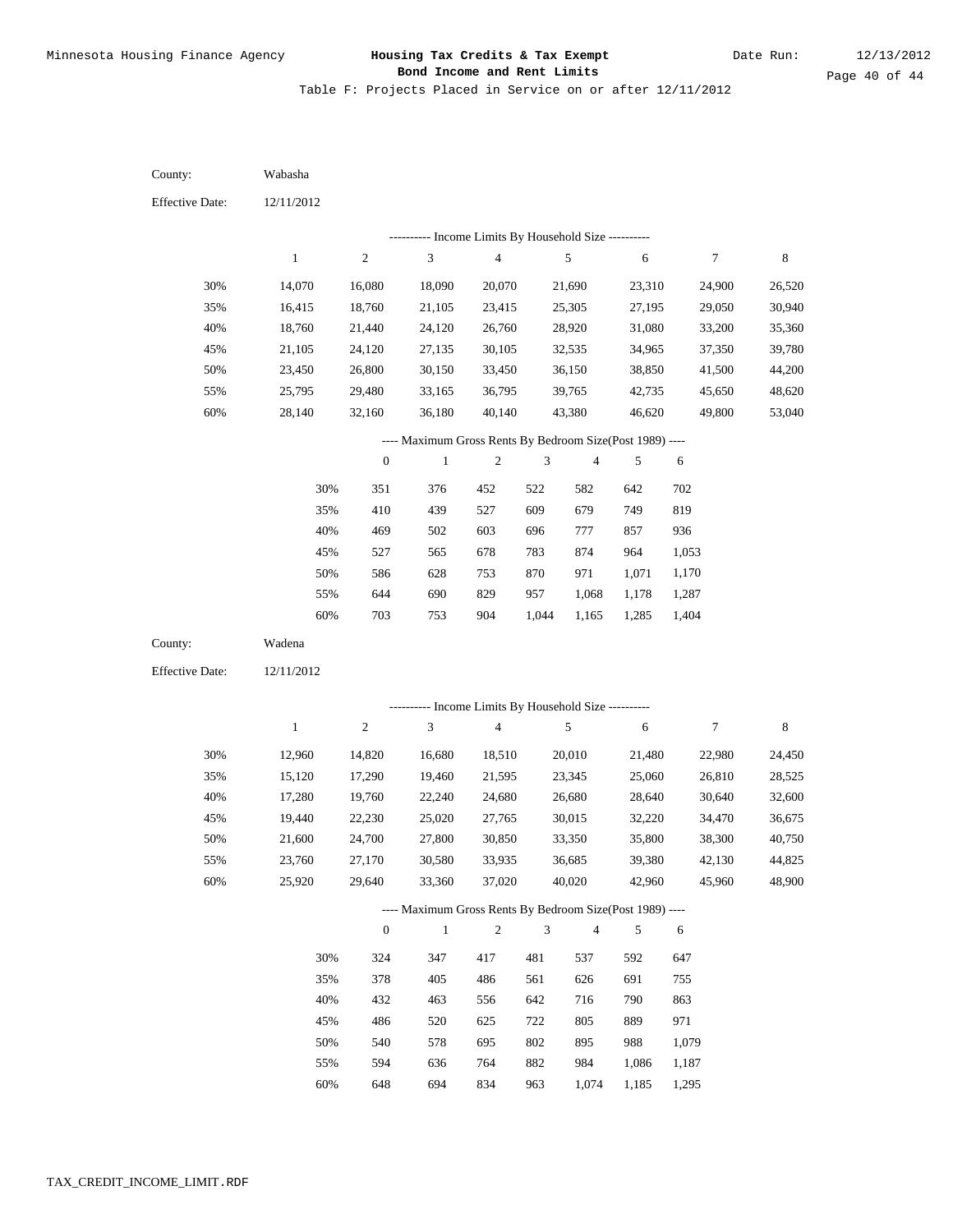| County:                | Waseca                                                   |                  |                                                                                     |                  |                             |                  |                  |                  |                  |  |  |  |
|------------------------|----------------------------------------------------------|------------------|-------------------------------------------------------------------------------------|------------------|-----------------------------|------------------|------------------|------------------|------------------|--|--|--|
| <b>Effective Date:</b> | 12/11/2012                                               |                  |                                                                                     |                  |                             |                  |                  |                  |                  |  |  |  |
|                        |                                                          |                  | --------- Income Limits By Household Size ----------                                |                  |                             |                  |                  |                  |                  |  |  |  |
|                        | $\mathbf{1}$                                             | $\boldsymbol{2}$ | $\ensuremath{\mathfrak{Z}}$                                                         | $\overline{4}$   |                             | 5                | $\sqrt{6}$       | $\tau$           | $\,$ 8 $\,$      |  |  |  |
| 30%                    | 13,620                                                   | 15,570           | 17,520                                                                              | 19,440           |                             | 21,000           | 22,560           | 24,120           | 25,680           |  |  |  |
| 35%                    | 15,890                                                   | 18,165           | 20,440                                                                              | 22,680           |                             | 24,500           | 26,320           | 28,140           | 29,960           |  |  |  |
| 40%                    | 18,160                                                   | 20,760           | 23,360                                                                              | 25,920           |                             | 28,000           | 30,080           | 32,160           | 34,240           |  |  |  |
| 45%                    | 20,430                                                   | 23,355           | 26,280                                                                              | 29,160           |                             | 31,500           | 33,840           | 36,180           | 38,520           |  |  |  |
| 50%                    | 22,700                                                   | 25,950           | 29,200                                                                              | 32,400           |                             | 35,000           | 37,600           | 40,200           | 42,800           |  |  |  |
| 55%                    | 24,970                                                   | 28,545           | 32,120                                                                              | 35,640           |                             | 38,500           | 41,360           | 44,220           | 47,080           |  |  |  |
| 60%                    | 27,240                                                   | 31,140           | 35,040                                                                              | 38,880           |                             | 42,000           | 45,120           | 48,240           | 51,360           |  |  |  |
|                        | ---- Maximum Gross Rents By Bedroom Size(Post 1989) ---- |                  |                                                                                     |                  |                             |                  |                  |                  |                  |  |  |  |
|                        |                                                          | $\boldsymbol{0}$ | $\mathbf{1}$                                                                        | $\boldsymbol{2}$ | $\mathfrak{Z}$              | $\overline{4}$   | $\sqrt{5}$       | 6                |                  |  |  |  |
|                        | 30%                                                      | 340              | 364                                                                                 | 438              | 505                         | 564              | 622              | 680              |                  |  |  |  |
|                        | 35%                                                      | 397              | 425                                                                                 | 511              | 589                         | 658              | 726              | 793              |                  |  |  |  |
|                        | 40%                                                      | 454              | 486                                                                                 | 584              | 674                         | 752              | 830              | 907              |                  |  |  |  |
|                        | 45%                                                      | 510              | 547                                                                                 | 657              | 758                         | 846              | 933              | 1,020            |                  |  |  |  |
|                        | 50%                                                      | 567              | 608                                                                                 | 730              | 842                         | 940              | 1,037            | 1,134            |                  |  |  |  |
|                        | 55%                                                      | 624              | 668                                                                                 | 803              | 926                         | 1,034            | 1,141            | 1,247            |                  |  |  |  |
|                        | 60%                                                      | 681              | 729                                                                                 | 876              | 1,011                       | 1,128            | 1,245            | 1,360            |                  |  |  |  |
|                        |                                                          |                  |                                                                                     |                  |                             |                  |                  |                  |                  |  |  |  |
| County:                | Washington                                               |                  |                                                                                     |                  |                             |                  |                  |                  |                  |  |  |  |
| <b>Effective Date:</b> | 12/11/2012                                               |                  |                                                                                     |                  |                             |                  |                  |                  |                  |  |  |  |
|                        |                                                          |                  |                                                                                     |                  |                             |                  |                  |                  |                  |  |  |  |
|                        | $\mathbf{1}$                                             | $\sqrt{2}$       | --------- Income Limits By Household Size ----------<br>$\ensuremath{\mathfrak{Z}}$ | 4                |                             | 5                | $\sqrt{6}$       | $\tau$           | 8                |  |  |  |
|                        |                                                          |                  |                                                                                     |                  |                             |                  |                  |                  |                  |  |  |  |
| 30%                    | 17,310                                                   | 19,770           | 22,230                                                                              | 24,690           |                             | 26,670           | 28,650           | 30,630           | 32,610           |  |  |  |
| 35%                    | 20,195                                                   | 23,065           | 25,935                                                                              | 28,805           |                             | 31,115           | 33,425           | 35,735           | 38,045           |  |  |  |
| 40%                    | 23,080                                                   | 26,360           | 29,640                                                                              | 32,920           |                             | 35,560           | 38,200           | 40,840           | 43,480           |  |  |  |
| 45%<br>50%             | 25,965                                                   | 29,655           | 33,345                                                                              | 37,035           |                             | 40,005           | 42,975           | 45,945           | 48,915           |  |  |  |
|                        | 28,850                                                   | 32,950           | 37,050                                                                              | 41,150<br>45,265 |                             | 44,450           | 47,750           | 51,050           | 54,350           |  |  |  |
| 55%<br>60%             | 31,735<br>34,620                                         | 36,245<br>39,540 | 40,755<br>44,460                                                                    | 49,380           |                             | 48,895<br>53,340 | 52,525<br>57,300 | 56,155<br>61,260 | 59,785<br>65,220 |  |  |  |
|                        |                                                          |                  | ---- Maximum Gross Rents By Bedroom Size(Post 1989) ----                            |                  |                             |                  |                  |                  |                  |  |  |  |
|                        |                                                          | $\mathbf{0}$     | $\mathbf{1}$                                                                        | $\overline{c}$   | $\ensuremath{\mathfrak{Z}}$ | $\overline{4}$   | 5                | 6                |                  |  |  |  |
|                        | 30%                                                      | 432              | 463                                                                                 | 555              | 642                         | 716              | 790              | 864              |                  |  |  |  |
|                        | 35%                                                      | 504              | 540                                                                                 | 648              | 749                         | 835              | 922              | 1,008            |                  |  |  |  |
|                        | 40%                                                      | 577              | 618                                                                                 | 741              | 856                         | 955              | 1,054            | 1,152            |                  |  |  |  |
|                        | 45%                                                      | 649              | 695                                                                                 | 833              | 963                         | 1,074            | 1,185            | 1,296            |                  |  |  |  |
|                        | 50%                                                      | 721              | 772                                                                                 | 926              | 1,070                       | 1,193            | 1,317            | 1,440            |                  |  |  |  |
|                        | 55%                                                      | 793              | 849                                                                                 | 1,018            | 1,177                       | 1,313            | 1,449            | 1,584            |                  |  |  |  |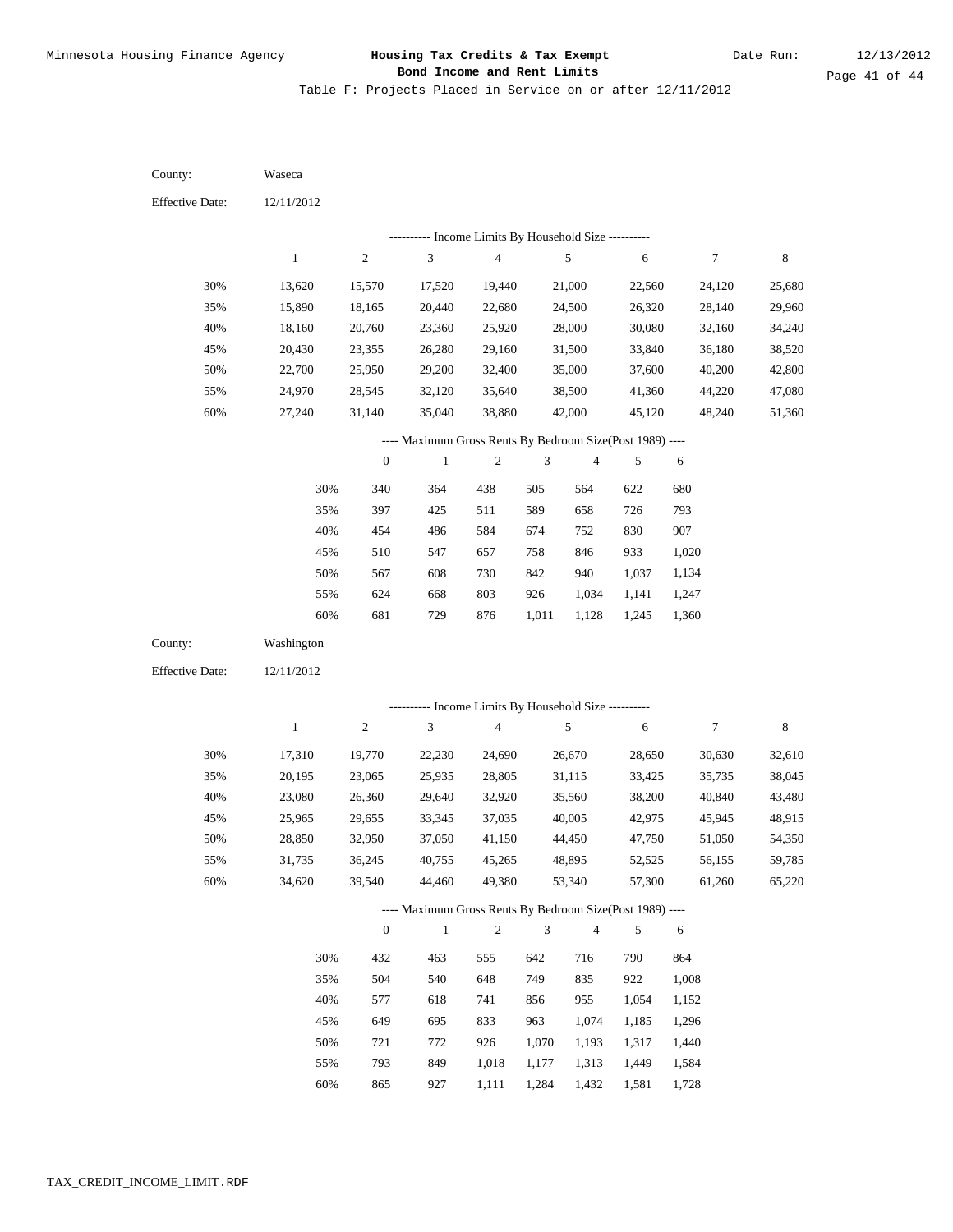Table F: Projects Placed in Service on or after 12/11/2012

| County:                | Watonwan         |                  |                                                                          |                  |                             |                  |                  |                  |                  |
|------------------------|------------------|------------------|--------------------------------------------------------------------------|------------------|-----------------------------|------------------|------------------|------------------|------------------|
| <b>Effective Date:</b> | 12/11/2012       |                  |                                                                          |                  |                             |                  |                  |                  |                  |
|                        |                  |                  | ---------- Income Limits By Household Size ----------                    |                  |                             |                  |                  |                  |                  |
|                        | $\mathbf{1}$     | $\sqrt{2}$       | 3                                                                        | $\overline{4}$   |                             | 5                | 6                | 7                | $\,$ 8 $\,$      |
| 30%                    | 12,960           | 14,820           | 16,680                                                                   | 18,510           |                             | 20,010           | 21,480           | 22,980           | 24,450           |
| 35%                    | 15,120           | 17,290           | 19,460                                                                   | 21,595           |                             | 23,345           | 25,060           | 26,810           | 28,525           |
| 40%                    | 17,280           | 19,760           | 22,240                                                                   | 24,680           |                             | 26,680           | 28,640           | 30,640           | 32,600           |
| 45%                    | 19,440           | 22,230           | 25,020                                                                   | 27,765           |                             | 30,015           | 32,220           | 34,470           | 36,675           |
| 50%                    | 21,600           | 24,700           | 27,800                                                                   | 30,850           |                             | 33,350           | 35,800           | 38,300           | 40,750           |
| 55%                    | 23,760           | 27,170           | 30,580                                                                   | 33,935           |                             | 36,685           | 39,380           | 42,130           | 44,825           |
| 60%                    | 25,920           | 29,640           | 33,360                                                                   | 37,020           |                             | 40,020           | 42,960           | 45,960           | 48,900           |
|                        |                  |                  | ---- Maximum Gross Rents By Bedroom Size(Post 1989) ----                 |                  |                             |                  |                  |                  |                  |
|                        |                  | $\boldsymbol{0}$ | $\mathbf{1}$                                                             | $\sqrt{2}$       | $\ensuremath{\mathfrak{Z}}$ | $\overline{4}$   | 5                | 6                |                  |
|                        | 30%              | 324              | 347                                                                      | 417              | 481                         | 537              | 592              | 647              |                  |
|                        | 35%              | 378              | 405                                                                      | 486              | 561                         | 626              | 691              | 755              |                  |
|                        | 40%              | 432              | 463                                                                      | 556              | 642                         | 716              | 790              | 863              |                  |
|                        | 45%              | 486              | 520                                                                      | 625              | 722                         | 805              | 889              | 971              |                  |
|                        | 50%              | 540              | 578                                                                      | 695              | 802                         | 895              | 988              | 1,079            |                  |
|                        | 55%              | 594              | 636                                                                      | 764              | 882                         | 984              | 1,086            | 1,187            |                  |
|                        | 60%              | 648              | 694                                                                      | 834              | 963                         | 1,074            | 1,185            | 1,295            |                  |
|                        |                  |                  |                                                                          |                  |                             |                  |                  |                  |                  |
| County:                | Wilkin           |                  |                                                                          |                  |                             |                  |                  |                  |                  |
| <b>Effective Date:</b> | 12/11/2012       |                  |                                                                          |                  |                             |                  |                  |                  |                  |
|                        |                  |                  |                                                                          |                  |                             |                  |                  |                  |                  |
|                        |                  |                  | ---------- Income Limits By Household Size ----------                    |                  |                             |                  |                  |                  |                  |
|                        | $\mathbf{1}$     | $\sqrt{2}$       | 3                                                                        | $\sqrt{4}$       |                             | 5                | 6                | 7                | $\,8\,$          |
| 30%                    | 12,960           | 14,820           | 16,680                                                                   | 18,510           |                             | 20,010           | 21,480           | 22,980           | 24,450           |
| 35%                    | 15,120           | 17,290           | 19,460                                                                   | 21,595           |                             | 23,345           | 25,060           | 26,810           | 28,525           |
| 40%                    | 17,280           | 19,760           | 22,240                                                                   | 24,680           |                             | 26,680           | 28,640           | 30,640           | 32,600           |
| 45%                    | 19,440           | 22,230           | 25,020                                                                   | 27,765           |                             | 30,015           | 32,220           | 34,470           | 36,675           |
| 50%                    | 21,600           | 24,700           | 27,800                                                                   | 30,850           |                             | 33,350           | 35,800           | 38,300           | 40,750           |
| 55%<br>60%             | 23,760<br>25,920 | 27,170<br>29,640 | 30,580<br>33,360                                                         | 33,935<br>37,020 |                             | 36,685<br>40,020 | 39,380<br>42,960 | 42,130<br>45,960 | 44,825<br>48,900 |
|                        |                  |                  |                                                                          |                  |                             |                  |                  |                  |                  |
|                        |                  | $\mathbf{0}$     | ---- Maximum Gross Rents By Bedroom Size(Post 1989) ----<br>$\mathbf{1}$ | $\overline{2}$   | $\mathfrak{Z}$              | $\overline{4}$   | 5                | 6                |                  |
|                        | 30%              |                  | 347                                                                      |                  | 481                         | 537              | 592              | 647              |                  |
|                        | 35%              | 324<br>378       | 405                                                                      | 417<br>486       | 561                         | 626              | 691              | 755              |                  |
|                        | 40%              | 432              | 463                                                                      | 556              | 642                         | 716              | 790              | 863              |                  |
|                        | 45%              | 486              | 520                                                                      | 625              | 722                         | 805              | 889              | 971              |                  |
|                        | 50%              | 540              | 578                                                                      | 695              | 802                         | 895              | 988              | 1,079            |                  |
|                        | 55%              | 594              | 636                                                                      | 764              | 882                         | 984              | 1,086            | 1,187            |                  |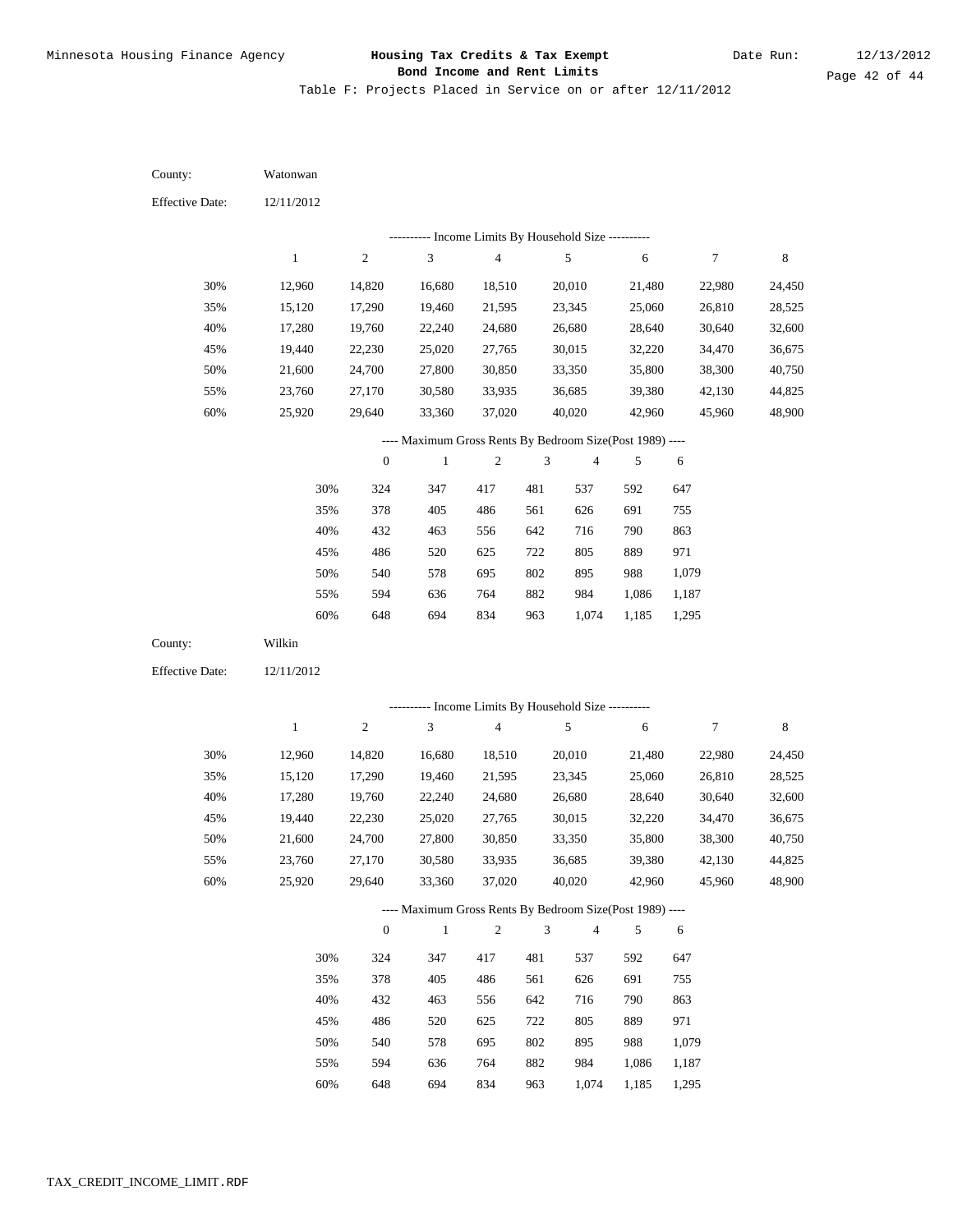| County:                | Winona           |                  |                                                                          |                  |                |                  |                  |                  |                  |
|------------------------|------------------|------------------|--------------------------------------------------------------------------|------------------|----------------|------------------|------------------|------------------|------------------|
| <b>Effective Date:</b> | 12/11/2012       |                  |                                                                          |                  |                |                  |                  |                  |                  |
|                        |                  |                  | --------- Income Limits By Household Size ----------                     |                  |                |                  |                  |                  |                  |
|                        | $\mathbf{1}$     | $\boldsymbol{2}$ | $\ensuremath{\mathfrak{Z}}$                                              | $\overline{4}$   |                | 5                | 6                | $\tau$           | $\,$ 8 $\,$      |
| 30%                    | 14,010           | 15,990           | 18,000                                                                   | 19,980           |                | 21,600           | 23,190           | 24,780           | 26,400           |
| 35%                    | 16,345           | 18,655           | 21,000                                                                   | 23,310           |                | 25,200           | 27,055           | 28,910           | 30,800           |
| 40%                    | 18,680           | 21,320           | 24,000                                                                   | 26,640           |                | 28,800           | 30,920           | 33,040           | 35,200           |
| 45%                    | 21,015           | 23,985           | 27,000                                                                   | 29,970           |                | 32,400           | 34,785           | 37,170           | 39,600           |
| 50%                    | 23,350           | 26,650           | 30,000                                                                   | 33,300           |                | 36,000           | 38,650           | 41,300           | 44,000           |
| 55%                    | 25,685           | 29,315           | 33,000                                                                   | 36,630           |                | 39,600           | 42,515           | 45,430           | 48,400           |
| 60%                    | 28,020           | 31,980           | 36,000                                                                   | 39,960           |                | 43,200           | 46,380           | 49,560           | 52,800           |
|                        |                  |                  | ---- Maximum Gross Rents By Bedroom Size(Post 1989) ----                 |                  |                |                  |                  |                  |                  |
|                        |                  | $\boldsymbol{0}$ | $\mathbf{1}$                                                             | $\boldsymbol{2}$ | $\mathfrak{Z}$ | $\overline{4}$   | $\sqrt{5}$       | 6                |                  |
|                        | 30%              | 350              | 375                                                                      | 450              | 519            | 579              | 639              | 699              |                  |
|                        | 35%              | 408              | 437                                                                      | 525              | 606            | 676              | 746              | 815              |                  |
|                        | 40%              | 467              | 500                                                                      | 600              | 693            | 773              | 853              | 932              |                  |
|                        | 45%              | 525              | 562                                                                      | 675              | 779            | 869              | 959              | 1,048            |                  |
|                        | 50%              | 583              | 625                                                                      | 750              | 866            | 966              | 1,066            | 1,165            |                  |
|                        | 55%              | 642              | 687                                                                      | 825              | 952            | 1,062            | 1,172            | 1,282            |                  |
|                        | 60%              | 700              | 750                                                                      | 900              | 1,039          | 1,159            | 1,279            | 1,398            |                  |
|                        |                  |                  |                                                                          |                  |                |                  |                  |                  |                  |
| County:                | Wright           |                  |                                                                          |                  |                |                  |                  |                  |                  |
| <b>Effective Date:</b> | 12/11/2012       |                  |                                                                          |                  |                |                  |                  |                  |                  |
|                        |                  |                  |                                                                          |                  |                |                  |                  |                  |                  |
|                        | $\mathbf{1}$     |                  | --------- Income Limits By Household Size ----------                     | 4                |                | 5                |                  | $\tau$           |                  |
|                        |                  | $\sqrt{2}$       | $\mathfrak z$                                                            |                  |                |                  | $\sqrt{6}$       |                  | 8                |
| 30%                    | 17,310           | 19,770           | 22,230                                                                   | 24,690           |                | 26,670           | 28,650           | 30,630           | 32,610           |
| 35%                    | 20,195           | 23,065           | 25,935                                                                   | 28,805           |                | 31,115           | 33,425           | 35,735           | 38,045           |
| 40%                    | 23,080           | 26,360           | 29,640                                                                   | 32,920           |                | 35,560           | 38,200           | 40,840           | 43,480           |
| 45%                    | 25,965           | 29,655           | 33,345                                                                   | 37,035           |                | 40,005           | 42,975           | 45,945           | 48,915           |
| 50%                    | 28,850           | 32,950           | 37,050                                                                   | 41,150           |                | 44,450           | 47,750           | 51,050           | 54,350           |
| 55%<br>60%             | 31,735<br>34,620 | 36,245<br>39,540 | 40,755<br>44,460                                                         | 45,265<br>49,380 |                | 48,895<br>53,340 | 52,525<br>57,300 | 56,155<br>61,260 | 59,785<br>65,220 |
|                        |                  |                  |                                                                          |                  |                |                  |                  |                  |                  |
|                        |                  | $\mathbf{0}$     | ---- Maximum Gross Rents By Bedroom Size(Post 1989) ----<br>$\mathbf{1}$ | $\overline{c}$   | $\mathfrak z$  | $\overline{4}$   | 5                | 6                |                  |
|                        | 30%              | 432              | 463                                                                      | 555              | 642            | 716              | 790              | 864              |                  |
|                        | 35%              | 504              | 540                                                                      | 648              | 749            | 835              | 922              | 1,008            |                  |
|                        | 40%              | 577              | 618                                                                      | 741              | 856            | 955              | 1,054            | 1,152            |                  |
|                        | 45%              | 649              | 695                                                                      | 833              | 963            | 1,074            | 1,185            | 1,296            |                  |
|                        | 50%              | 721              | 772                                                                      | 926              | 1,070          | 1,193            | 1,317            | 1,440            |                  |
|                        | 55%              | 793              | 849                                                                      | 1,018            | 1,177          | 1,313            | 1,449            | 1,584            |                  |